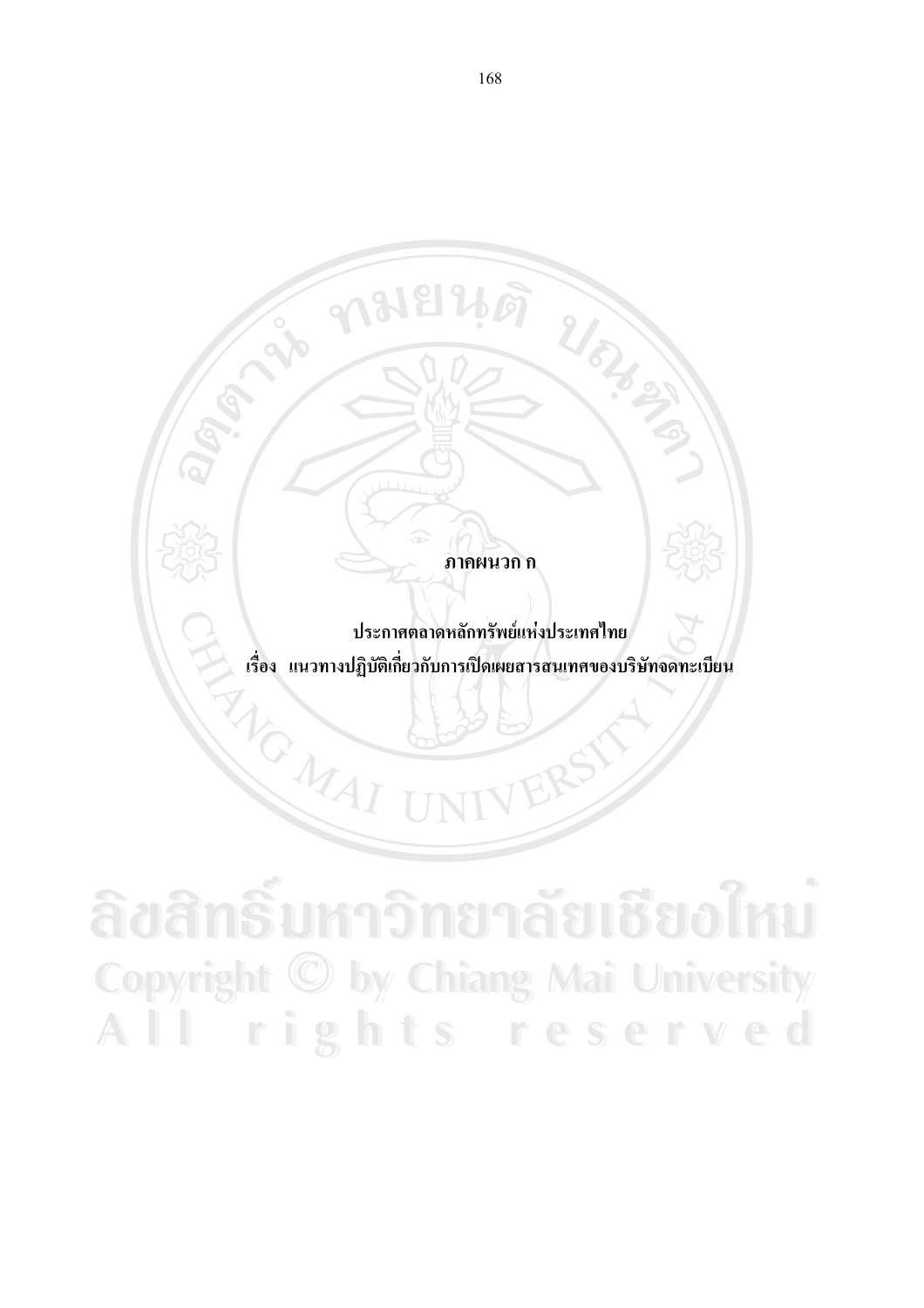$(119/1)$  23-00)

# าไระกาศตลาดหลักทรัพย์แห่งประเทศไทย เรื่อง แนวทางปฏิบัติเกี่ยวกับการเปิดเผยสารสนเทศของบริษัทจดทะเบียน

เพื่อให้การซื้อขายหลักทรัพย์ในตลาดหลักทรัพย์มีสภาพคล่อง มีความยุติธรรมและเป็นไป ้อย่างมีระเบียบ คณะกรรมการตลาดหลักทรัพย์แห่งประเทศไทยจึงกำหนดให้บริษัทจดทะเบียนต้อง ้เปิดเผยสารสนเทศที่จำเป็นต่อการตัดสินใจให้ประชาชนทราบ โดยสารสนเทศดังกล่าวต้องมีความ ถูกต้อง เพียงพอและทันเวลา นอกจากนี้บริษัทจดทะเบียนต้องดำเนินการให้ผู้ลงทุนในหลักทรัพย์ ของบริษัท ได้รับสารสนเทศดังกล่าวโดยเท่าเทียมกัน

้ คังนั้น เพื่อให้เป็นไปตามหลักการพื้นฐานเกี่ยวกับการเปิดเผยสารสนเทศของบริษัทจด ้ ทะเบียน คณะกรรมการตลาดหลักทรัพย์แห่งประเทศไทยเห็นควรกำหนดแนวทางปฏิบัติเกี่ยวกับ ้การเปิดเผยสารสนเทศของบริษัทจดทะเบียนตามแบบแนบท้ายประกาศนี้ ให้บริษัทจดทะเบียนทุก บริษัทถือปฏิบัติตามโดยเคร่งครัด

ประกาศนี้ให้ใช้บังคับตั้งแต่วันที่ 20 พฤษภาคม 2536 เป็นต้นไป ENG MAI

ประกาศ ณ วันที่ 30 เมษายน 2536

(ลงนาม) สังเวียน อินทรวิชัย

(นายสังเวียน อินทรวิชัย) ประธานกรรมการ ตลาดหลักทรัพย์แห่งประเทศไทย Copyright © by Chiang Mai University All rights reserved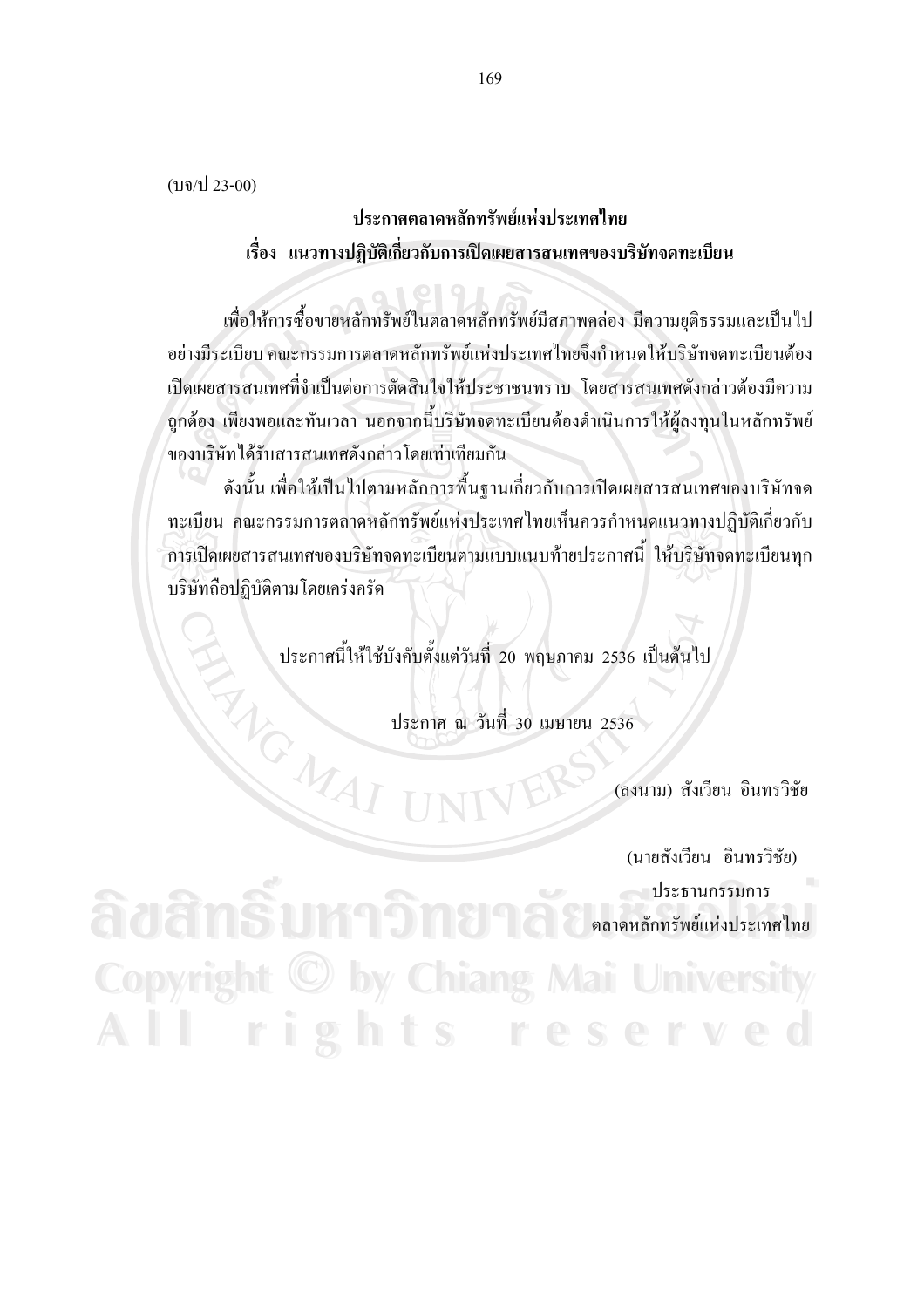# แนวทางปฏิบัติเกี่ยวกับการเปิดเผยสารสนเทศของบริษัทจดทะเบียน

1. บทนำ

ตลอดระยะเวลาที่ผ่านมา ตลาดหลักทรัพย์มีนโยบายกำหนดให้บริษัทที่มีหลักทรัพย์จด ทะเบียนในตลาดหลักทรัพย์เปิดเผยเหตุการณ์ หรือพัฒนาการที่สำคัญเกี่ยวกับการประกอบธุรกิจ ของบริษัทให้ประชาชนทราบโดยเร็วและเพียงพอ เนื่องจากบริษัทที่มีตลาดหลักทรัพย์จดทะเบียน ในตลาดหลักทรัพย์มีผลเท่ากับเป็นการเชิญชวนให้ประชาชนลงทุนในตลาดหลักทรัพย์ของบริษัท ้ดังนั้น ตลาดหลักทรัพย์ถือว่าเป็นบริษัทที่มีหลักทรัพย์จดทะเบียน ในตลาดหลักทรัพย์มีภาระหน้าที่ ด้องเปิดเผยสารสนเทศที่จำเป็นเพื่อการตัดสินใจลงทุนในหลักทรัพย์ของบริษัทให้ประชาชนทราบ

# 2. แนวทางปฏิบัติเกี่ยวกับการเปิดเผยสารสนเทศของบริษัทจดทะเบียน

เพื่อให้การซื้อขายหลักทรัพย์ในตลาดหลักทรัพย์มีสภาพคล่อง มีความยุติธรรม และเป็นไป อย่างมีระเบียบ ตลาดหลักทรัพย์จึงจำเป็นต้องกำหนดให้บริษัทจดทะเบียนมีหน้าที่เปิดเผย ิสารสนเทศที่จำเป็นต่อการตัดสินใจลงทนในหลักทรัพย์ให้ประชาชนทราบ โดยสารสนเทศดังกล่าว ้จะต้องถูกต้อง เพียงพอ และทันเวลานอกจากนี้ บริษัทจดทะเบียนต้องดำเนินการเพื่อให้แน่ใจว่า ิทุกคนที่ลงทุนในหลักทรัพย์ของบริษัทไดรับสารสนเทศดังกล่าวอย่างเท่าเทียมกัน เพื่อให้เป็นไป ็ตามหลักการพื้นฐานเกี่ยวกับการเปิดเผยสารสนเทศนี้ คณะกรรมการตลาดหลักทรัพย์แห่งประเทศ ใทยจึงกำหนดแนวทางปฏิบัติเกี่ยวกับการเปิดเผยสารสนเทศของบริษัทจดทะเบียนไว้ 6 ประการ ดังต่อไปนี้

# (1) การเปิดเผยสารสนเทศที่สำคัญให้ประชาชนทราบโดยทันที

บริษัทจดทะเบียนต้องเปิดเผยสารสนเทศเกี่ยวกับการดำเนินงาน ที่สำคัญของบริษัทจด ทะเบียนหรือบริษัทย่อยให้ประชาชนได้ทราบโดยทันที ยกเว้นในกรณีพิเศษบางกรณี

# (2) การเผยแพร่สารสนเทศต่อประชาชนอย่างทั่วถึง

ึบริษัทจดทะเบียนต้องเปิดเผยสารสนเทศที่สำคัญต่อประชาชน ในลักษณะเพื่อให้มีการ เผยแพร่ได้อย่างทั่วถึงเท่าที่ทำได้

# (3) การขี้แจงกรณีที่มีข่าวลือหรือข่าวสารต่าง ๆ ออก (2)

ในกรณีที่บริษัทจดทะเบียนทราบถึงข่าวลือหรือข่าวสารต่าง ๆ ใม่ว่าจะเป็นจริงหรือไม่ก็ ตาม บริษัทจดทะเบียนต้องชี้แจงเกี่ยวกับข่าวลือหรือข่าวสารนั้น โดยเร็วที่สุดเท่าที่จะทำได้ เนื่องจากข่างลือหรือข่าวสารนั้นอาจจะมีหรือใค้มีผลการซื้อขายหลักทรัพย์หรือจะมีผลต่อการ ตัดสินใจลงทุนในหลักทรัพย์ของบริษัทจดทะเบียน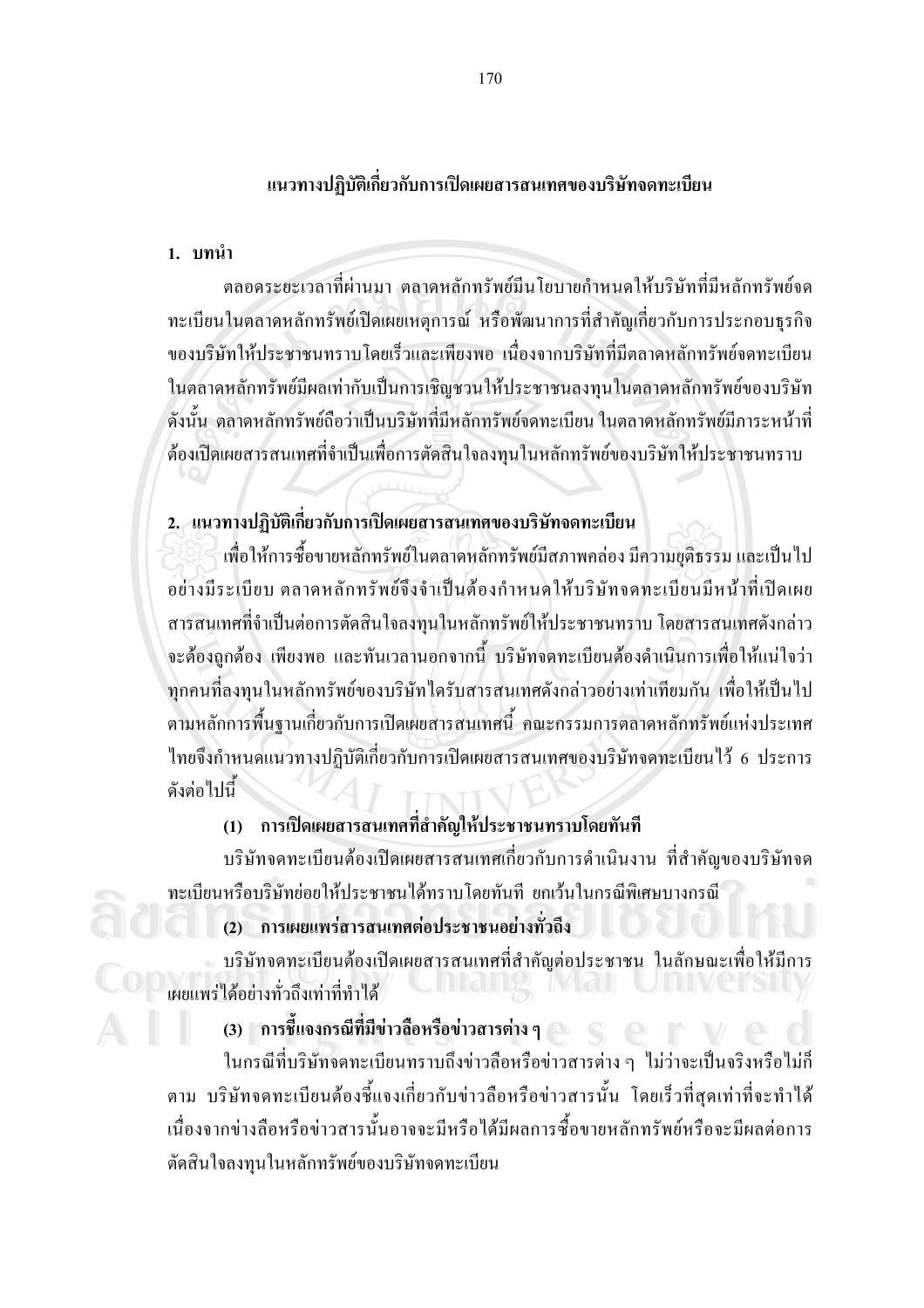# ิ การดำเบินการเมื่อการซื้อขายหลักทรัพย์ของบริษัทจดทะเบียนผิดไปจากสภาพปกติ ของตลาด

ในกรณีที่การซื้อขายหลักทรัพย์ของบริษัทจดทะเบียนผิดไปจากสภาพปกติ ของตลาด ึบริษัทจดทะเบียนต้องพิจารณาดูว่ามีข่าวลือหรือเหตุการณ์สำคัญอื่น ที่บริษัทต้องดำเนินการให้ ้เป็นไปตามแนวทางปฏิบัติเกี่ยวกับการเปิดเผยสารสนเทศนี้ หากบริษัทจดทะเบียนได้พิจารณาแล้ว ้ยังไม่ทราบสาเหตุของการซื้อขายหลักทรัพย์ที่ผิดปกติ บริษัทต้องแจ้งให้ทราบทั่วถึงกันว่าบริษัทไม่ มีพัฒนาการใด ๆ ที่สำคัญที่เกี่ยวกับธุรกิจและการดำเนินงานของบริษัททราบแล้วหรือตามที่บริษัท ใม่มีเหตผลใดที่จะทำให้การซื้อขายหลักทรัพย์ของบริษัทผิดไปจากสภาพปกติของตลาด

# (5) การเปิดเผยในเชิงส่งเสริมที่ไม่มีเหตุอันสมควร

บริษัทจดทะเบียนต้องละเว้นการเปิดเผยสารสนเทศในลักษณะเชิงส่งเสริม ที่เกิดความ จำเป็นในการตัดสินใจลงทุนในหลักทรัพย์ของบริษัท การเปิดเผยสารสนเทศในลักษณะดังกล่าว รวมถึง

(ถ) การออกข่าวโดยใช้คำที่ไม่เหมาะสม

rights

(ข) การประกาศข่าวให้แก่ประชาชนโดยไม่มีพัฒนาการที่แท้จริงของกิจกรรมในบริษัท ิสนับสนุน

้ (ค) การรายงานหรือการคาดคะเนที่เกินความจริง

(ง) การเปิดเผยโดยใช้คำที่หรูหรา ฟุ่มเฟือย หรือในรูปแบบอื่นที่เกินความจริง ซึ่งอาจทำ ให้ผู้ลงทุนหลงผิด และเป็นเหตุให้เกิดการเคลื่อนไหวของราคาหรือปริมาณการซื้อขายหลักทรัพย์ ของบริษัทโดยไม่มีเหตุผลสมควร

# (6) การซื้อขายหลักทรัพย์ของบริษัทจดทะเบียนโดยใช้สารสนเทศภายใน

บคคลภายในต้องไม่ทำการซื้อหรือขายหลักทรัพย์โดยใช้สารสนเทศที่สำคัญที่ยังมิได้ ้เปิดเผยต่อประชาชน นอกจากนี้แม้ว่าภายหลังจากที่สารสนเทศที่สำคัญได้เปิดเผยแล้ว บุคคล ี ภายในควรละเว้นจากการซื้อหรือขายหลักทรัพย์ของบริษัทจดทะเบียนเป็นระยะเวลาหนึ่ง เพื่อเปิด โอกาสให้ผู้ลงทุนได้มีการประเมินสารสนเทศนั้นตามสมควร **Chiang Mai University DW11gmu** 

reserved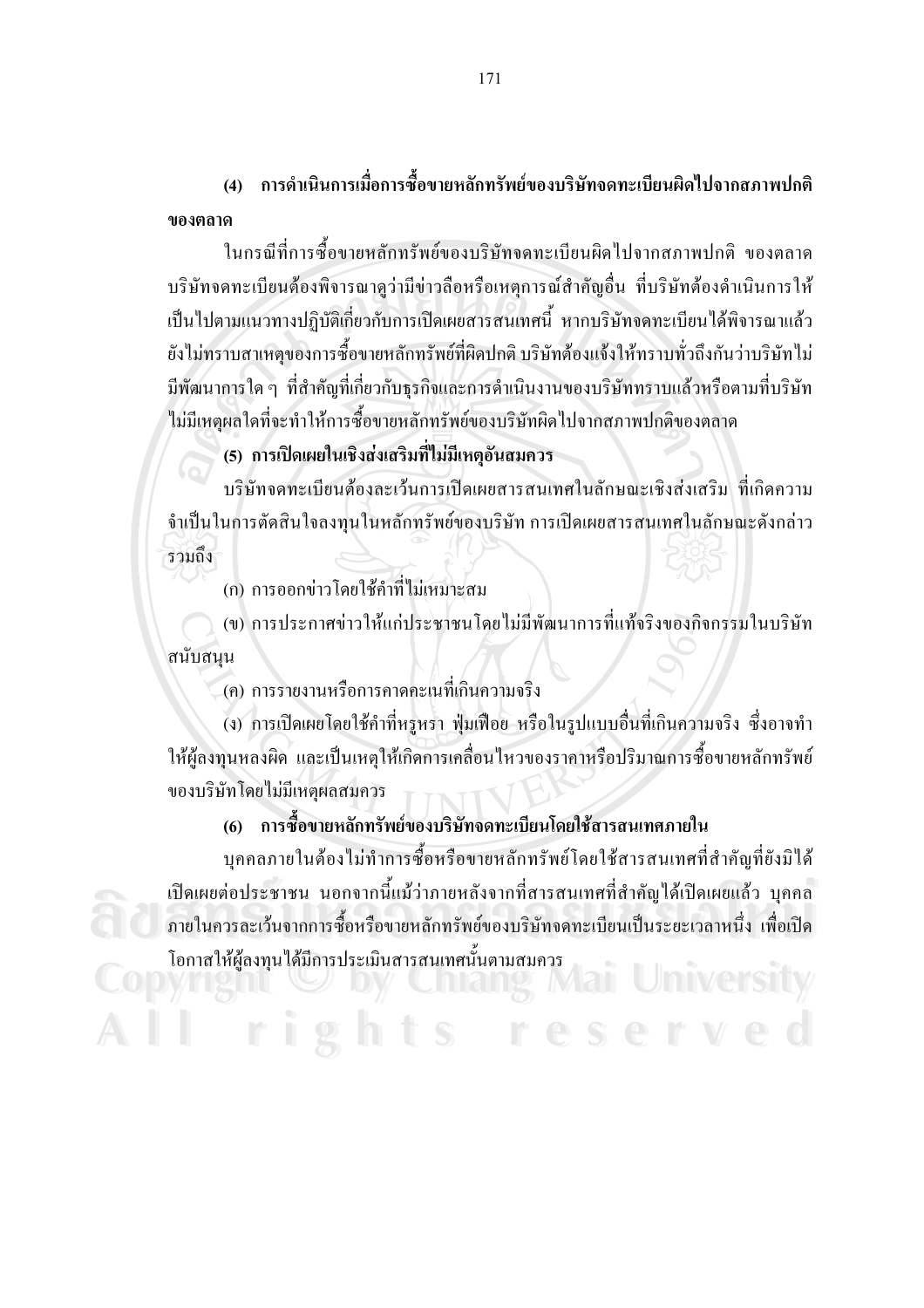- ่ 3. คำอธิบายแนวทางปฏิบัติเกี่ยวกับการเปิดเผยสารสนเทศของบริษัทจดทะเบียน
	- แนวทางปฏิบัติเรื่องการเปิดเผยสารสนเทศของบริษัทจดทะเบียน  $1.1$

#### หลักเกณฑ์ในการพิจารณาเปิดเผยสารสนเทศ  $(1)$

ิสารสนเทศซึ่งต้องเปิดเผยโดยทันที ได้แก่ สารสนเทศเกี่ยวกับการดำเนินงาน หรือ เหตุการณ์ หรือสภาพการซื้อขายหลักทรัพย์ของบริษัทในตลาคหลักทรัพย์ ซึ่งเข้าหลักเกณฑ์ข้อใค ข้อหนึ่ง ดังต่อไปนี้

(ก) เมื่อสารสนเทศนี้จะมีผลต่อราคาซื้อหรือขายหลักทรัพย์ของบริษัทอย่างมีนัยสำคัญ หรือ

(ข) เมื่อสารสนเทศนั้นถือได้ว่าสำคัญต่อผู้ลงทุนที่ใช้ผลการวิเคราะห์ สารสนเทศของ นักวิเคราะห์หรือผู้เชี่ยวชาญในการเลือกตัดสินใจลงทุน หรือ

(ค) เมื่อสารสนเทศนั้นมีหรือจะมีผลกระทบต่อสิทธิประโยชน์ของผู้ถือหุ้น

ิการพิจารณาว่าสารสนเทศใดสำคัญซึ่งต้องเปิดเผยตามหลักเกณฑ์ที่กล่าวข้างต้น ให้ถือ เป็นความรับผิดชอบของบริษัทจดทะเบียน เนื่องจากบริษัทจดทะเบียนเองอยู่ในฐานะที่รู้ดีสุดว่า ี่ สารสนเทศใดสำคัญสำหรับธุรกิจของบริษัท ในกรณีที่มีข้อสงสัยก็ให้ปรึกษากับฝ่ายบริษัทจด ทะเบียนของตลาดหลักทรัพย์

ประเภทของสารสนเทศเกี่ยวกับการดำเนินงานของบริษัทจดทะเบียนทีต้องเปิดเผย  $(2)$ 

สารสนเทศสำคัญใด ๆ ที่เป็นข้อเท็จจริงซึ่งมีผลต่อราคาของหลักทรัพย์ของบริษัทจด ทะเบียน หรือต่อการตัดสินใจลงทนในหลักทรัพย์นั้นต้องใด้รับการเปิดเผยสารสนเทศดังกล่าว ใด้แก่สารสนเทศที่สำคัญเกี่ยวกับทรัพย์สิน ธุรกิจ ฐานะและแนวโน้มทางการเงินของบริษัท การ รวมกิจการและการได้มาซึ่งธุรกิจ ข้อตกลงที่สำคัญกับลูกจ้าง ผู้ขายสินค้าให้ ลูกค้า และอื่น ๆ รวมถึงสารสนเทศเกี่ยวกับการเปลี่ยนแปลงที่สำคัญในการถือครองหลักทรัพย์ของบคคลภายใน หรือผ้ที่มีอำนาจควบคมบริษัท

โดยปกติบริษัทจดทะเบียนไม่จำเป็นต้องเปิดเผยประมาณการ หรือการคาดการณ์เกี่ยวกับ ้กำไรหรือข้อมลอื่นที่เกี่ยวกับการคำเนินงาน ซึ่งใช้เป็นการภายในของบริษัท หากมีการเปิดเผย เกี่ยวกับประมาณการหรือการคาดการณ์ดังกล่าว บริษัทต้องทำด้วยความระมัดระวังโดยมีข้อ ีสมมติฐานที่สมเหตุสมผลและต้องแจ้งตามที่เป็นจริง ด้วยเงื่อนไขที่เหมาะสม หากประมาณการ หรือการคาดการณ์นั้นปรากฏในภายหลังว่าผิดพลาด บริษัทต้องแก้ไขและแจ้งให้ทราบทั่วถึงโดย ทันที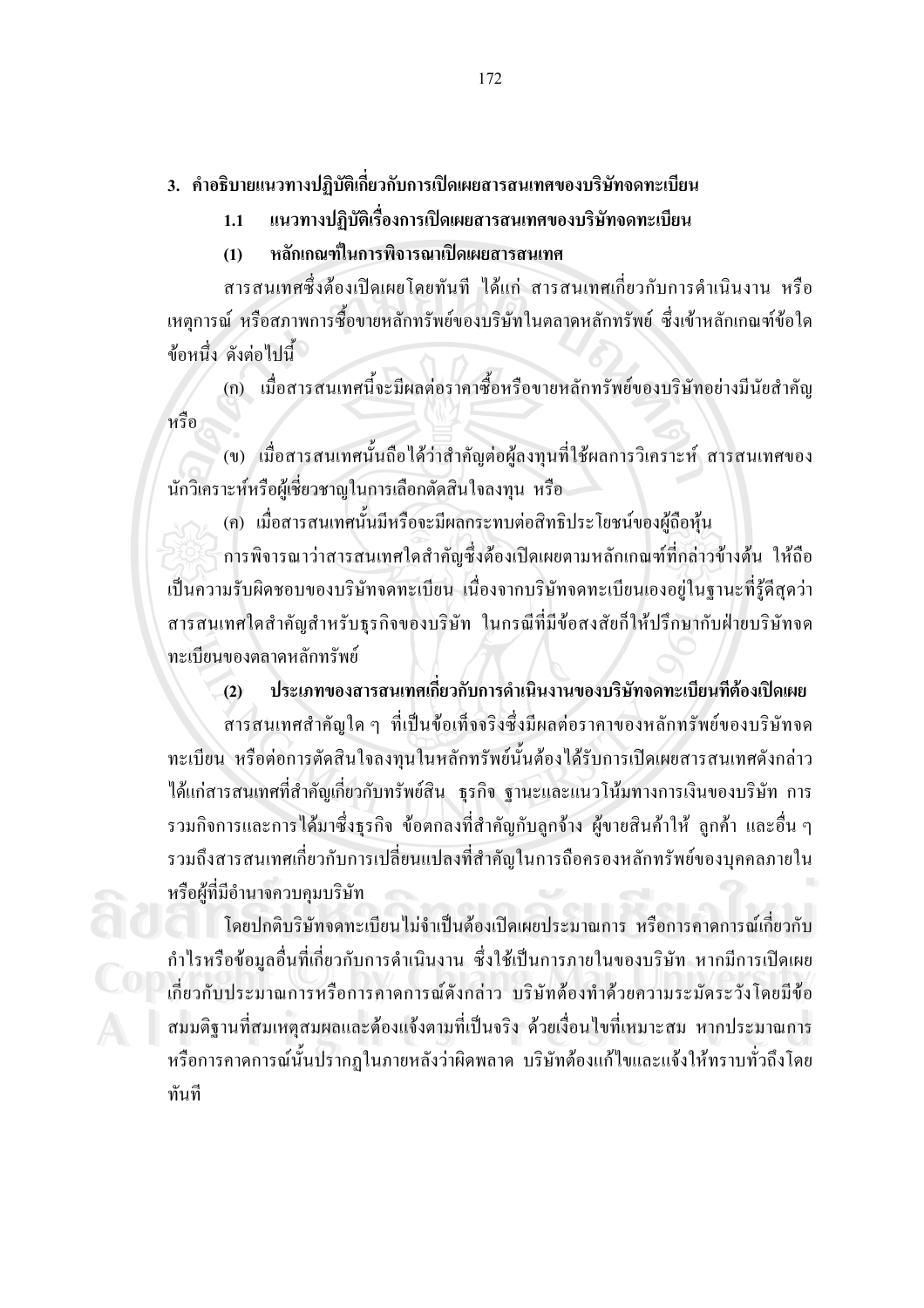ตัวอย่างเหตุการณ์ที่เกี่ยวกับการดำเนินงานหรือสภาพการซื้อ หรือขายหลักทรัพย์  $(3)$ ์ของบริษัทจดทะเบียนที่ต้องเปิดเผยให้ประชาชนทราบโดยทันที

ึการร่วมทุน การรวมกิจการ หรือการได้มาซึ่งกิจการ  $(n)$ 

การประกาศจ่าย หรือไม่จ่ายเงินปันผล หรือการประกาศผลกำไรหรือขาดทุน  $(9)$ 

้การเปลี่ยนแปลงมูลค่าที่ตราไว้ การจ่ายหุ้นปันผล  $(n)$ 

้ การใด้มาหรือสูญเสียสัญญาทางการค้าที่สำคัญ  $(3)$ 

ึการออกผลิตภัณฑ์ใหม่ที่สำคัญ การพัฒนาที่สำคัญเกี่ยวกับทรัพยากร เทคโนโลยี  $\mathbf{r}$ ผลิตภัณฑ์ และตลาด หรือการค้นพบที่สำคัญเกี่ยวกับทรัพยากรธรรมชาติ

ี การเปลี่ยนแปลงอำนาจในการควบคุมหรือการเปลี่ยนแปลงที่สำคัญ ใน  $\left( \mathfrak{D}\right)$ คณะกรรมการและฝับริการ

- การเรียกไถ่ถอนหลักทรัพย์  $(\mathcal{X})$
- ึการกู้ยืมเงินในจำนวนที่มีนัยสำคัญต่อฐานะการเงิน และผลการดำเนินงาน  $(\mathfrak{m})$
- ึการออกหุ้นเพิ่มทุนในจำนวนที่มีนัยสำคัญ โดยเสนอขายให้แก่ประชาชนหรือ  $\left( \mathfrak{g} \right)$

บคคลใด ๆ

- ข้อพิพาททางกฎหมายที่สำคัญ  $\mathfrak{g}(\mathfrak{g})$
- ิการซื้อหรือขายสินทรัพย์ที่สำคัญ  $\Omega$
- ิการเปลี่ยนแปลงที่สำคัญในโครงการจ่ายลงทุน  $\overline{(\mathfrak{g})}$
- การเปลี่ยนแปลงวัตถุประสงค์ของบริษัท  $(5)$
- ้ข้อพิพาทที่สำคัญเกี่ยวกับแรงงาน ผู้รับเหมาช่วง ผู้งายสินค้าให้บริษัท  $(\mathfrak{m})$
- การทำคำเสนอซื้อหลักทรัพย์ของบริษัทอื่น  $(\%)$
- การเปลี่ยนแปลงนโยบายการบัญชีที่สำคัญ  $\left(\mathfrak{u}\right)$

กรณีที่บริษัทจดทะเบียนได้รับยกเว้นไม่ต้องเปิดเผยสารสนเทศที่สำคัญโดยทันที  $(4)$ ิสถานการณ์คังต่อไปนี้เป็นข้อยกเว้นไม่ต้องเปิดเผยต่อประชาชนโดยทันที หากบริษัท สามารถเก็บรักษาไว้เป็นความลับได้อย่างสมบูรณ์

ี (ก) เมื่อการเปิดเผยโดยทันทีจะกระทบเป็นผลเสียต่อความสามารถของบริษัทในการที่ จะคำเนินการตามวัตถุประสงค์เชิงธุรกิจของบริษัท

แม้การเปิดเผยต่อประชาชนโดยทั่วไปเป็นสิ่งจำเป็นเพื่อพิทักษ์ผลประโยชน์ของผู้ลงทน ในบางสถานการณ์การเปิดเผยจะกระทบเป็นผลเสียต่อความสามารถของบริษัทในการที่จะดำเนิน ็ตามวัตถุประสงค์ของบริษัท ตัวอย่างเช่น การเปิดเผยต่อประชาชนถึงแผนที่จะซื้ออสังหาริมทรัพย์ อาจเป็นผลให้ราคาที่ต้องจ่ายซื้อสูงขึ้น หรืออาจทำให้บริษัทไม่สามารถทำตามแผนได้ ใน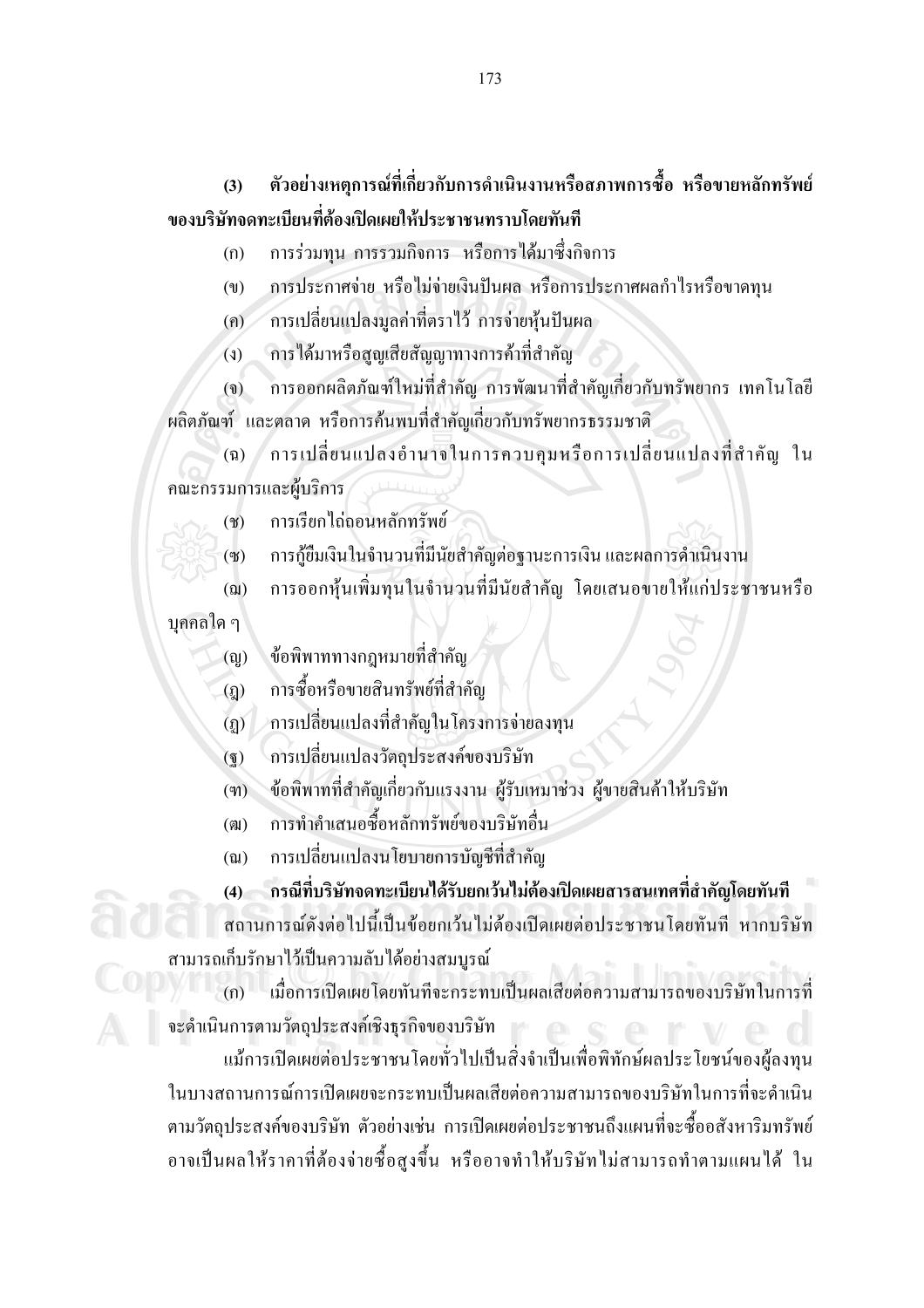ิสถานการณ์ดังกล่าวการไม่เปิดเผยอาจเหมาะสมกว่า จึงควรชะลอการเปิดเผยไว้ก่อนจนกว่าจะถึง ้เวลาที่เหมาะสม

เมื่อข้อเท็จจริงอยู่ในสภาวะที่อาจมีการเปลี่ยนแปลงได้ และช่วงเวลาการเปิดเผยที่  $(9)$ เหมาะสมเป็นสิ่งจำเป็น

ในบางครั้งโครงการหรือพัฒนาการธุรกิจของบริษัท อาจจะเป็นสารสนเทศที่สำคัญแต่ยัง ขึ้นอยู่กับการเปลี่ยนแปลงอย่างรวดเร็ว หากสถานการณ์กำลังจะเข้าสู่เสถียรภาพหรือมีข้อสรุปที่ แน่นอนในอนาคตอันใกล้ ก็เป็นการเหมาะสมที่จะรอการเปิดเผยต่อประชาชน ไว้จนกว่าจะมี ้ข้อสรุปที่แน่นอน ทั้งนี้ การประกาศต่อประชาชนอย่างต่อเนื่องกันในเรื่องเดียวกันตามข้อเท็จจริง ที่เปลี่ยนไปอาจทำให้ประชาชนสับสนหรือหลงผิดได้

ตัวอย่างเช่น ในระหว่างการเจรจาเพื่อให้ได้มาซึ่งอีกบริษัทหนึ่ง สารสนเทศที่แต่ละฝ่ายรู้ ้กัน ณ จุดเริ่มต้นอาจเป็นความเต็มใจของฝ่ายหนึ่งที่จะเข้าร่วมเจรจา หลังจากนั้นไม่นานอาจ ปรากฏออกมาชัดว่าทั้งสองฝ่ายสามารถทำความตกลงกันได้ ในขั้นสุดท้ายอาจมีการตกลงกันได้ใน หลักการตามเงื่อนไขเฉพาะนั้น ๆ ในกรณีดังกล่าวบริษัทไม่จำเป็นต้องออกประกาศต่อประชาชน ในแต่ละขั้นตอนของการเจรจา โดยอธิบายสถานะปัจจุบันที่เป็นอยู่ของข้อเท็จจริงที่เปลี่ยนแปลงอยู่ ีตลอดเวลา แต่ควรรอจนกว่ามีข้อตกลงในหลักการตามเงื่อนไขเฉพาะนั้น ๆ ในกรณีตรงกันข้าม หากความคืบหน้าในการเจรจาเข้าสู่เสถียรภาพ ณ จุดหนึ่ง บริษัทต้องเปิดเผยหากสารสนเทศนั้นมี ความสำคัญ

้เมื่อการเปิดเผยโดยทันทีจะเป็นประโยชน์ที่มีนัยสำคัญต่อคู่แข่งขันของบริษัท  $(n)$ 

การเปิดเผยสารสนเทศซึ่งจะเป็นการให้สารสนเทศที่เป็นความลับของบริษัทแก่คู่แข่งขัน และเป็นประโยชน์ที่มีนัยสำคัญต่อคู่แข่งขัน ตัวอย่างเช่นการตัดสินใจที่จะออกผลิตภัณฑ์ใหม่หรือ รูปแบบของผลิตภัณฑ์ใหม่ อย่างไรก็ตาม หากคู่แข่งขันสามารถล่วงรู้ได้จากแหล่งอื่นบริษัทก็ต้อง เปิดเผยโดยทันที

้อย่างไรก็ตาม อาจมีกฎหมายหรือข้อบังคับอื่นจำกัดขอบเขตการเปิดเผยที่อาจกระทำได้ ก่อนหรือระหว่างการเสนอขายหลักทรัพย์ต่อประชาชน

ในกรณีที่มีข้อสงสัยว่าควรเปิดเผยหรือไม่ ก็ให้สันนิษฐานไว้ก่อนเสมอว่าต้องเปิดเผย

(5) การดำเนินการกรณีมีข่าวลือเกิดขึ้นในขณะที่สารสนเทศที่สำคัญยังไม่ได้เปิดเผยต่อ ประชาชน

หากมีข่าวลือเกี่ยวกับสารสนเทศดังกล่าวเกิดขึ้น บริษัทต้องเปิดเผยให้ประชาชนทราบโดย ทับที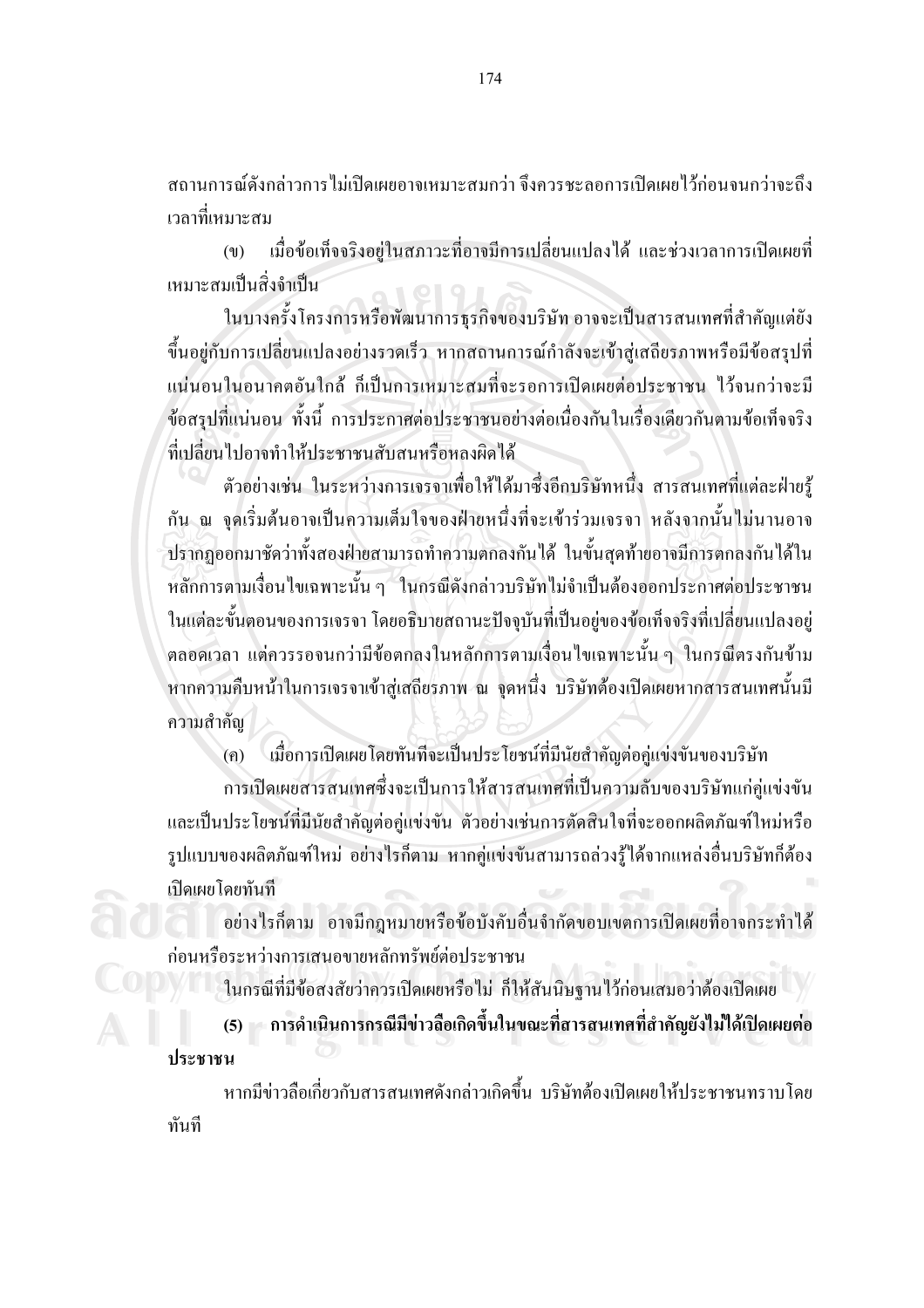ิการดำเนินการกรณีมีการซื้อหรือขายหลักทรัพย์ของบริษัทจดทะเบียน โดยใช้ 6 ข้อมูลภายในในขณะที่สารสนเทศที่สำคัญยังไม่ได้เปิดเผยต่อประชาชน

เมื่อบริษัทจดทะเบียนทราบว่าการซื้อขาย โดยใช้สารสนเทศภายในได้เกิดขึ้น หรือกำลัง เกิดขึ้น บริษัทต้องเปิดเผยให้ประชาชนทราบ โดยทันทีเกี่ยวกับสารสนเทศนั้น ยกเว้นในกรณีซึ่ง ึการซื้อขายมีจำนวนไม่เป็นสาระสำคัญและไม่ได้มีอิทธิพลต่อภาวะการซื้อขายหลักทรัพย์ของ ้ บริษัท และมีมาตรการที่เพียงพอที่จะระงับการซื้อขายโดยใช้สารสนเทศภายในและป้องกันมิให้มี ้การซื้อขายเกิดขึ้นอีก ซึ่งบริษัทควรรีบปรึกษาหารือกับตลาดหลักทรัพย์ ฝ่ายบริษัทจดทะเบียน สามารถให้สารสนเทศปัจจุบันเกี่ยวกับภาวะการซื้อขายหลักทรัพย์ของบริษัทซึ่งจะช่วยในการ ประเมินความมีสาระสำคัญของการซื้อขายหลักทรัพย์ดังกล่าว

เมื่อสารสนเทศที่สำคัญยังไม่ได้เปิดเผยต่อประชาชน บริษัทต้องเก็บไว้เป็นความลับอย่าง ้เข้มงวดที่สุด และต้องพร้อมที่จะแถลงให้ประชาชนทราบโดยทันทีหากจำเป็น ในระหว่างนี้ควร ้ติดตามดูการซื้อขายหลักทรัพย์ของบริษัทอย่างใกล้ชิด ทั้งนี้ เพราะภาวะการซื้อขายหลักทรัพย์ของ บริษัทมักเป็นตัวแจ้งเหตว่าการรั่วไหลใด้เกิดขึ้นแล้ว

#### ี การเก็บรักษาสารสนเทศที่สำคัญที่ยังไม่ได้เปิดเผย ต่อประชาชนไว้เป็นความลับ  $(7)$

้ บริษัทจดทะเบียนต้องเก็บสารสนเทศที่สำคัญที่ยังไม่ได้เปิดเผยไว้เป็นความลับ โดยจำกัด ให้รับรู้ได้เฉพาะผู้บริหารระดับสูงสุดเท่าที่จะทำได้และเปิดเผยต่อเจ้าหน้าที่ของบริษัทตามความ จำเป็นเท่าที่ต้องทราบเท่านั้น การแจกจ่ายเอกสารและข้อมูลอื่นควรกระทำให้น้อยที่สุด ในกรณีที่ ด้องเผยสารสนเทศในวงกว้างต่อพนักงานของบริษัท บริษัทต้องแจ้งให้พนักงานทราบว่าเป็น ี่ สารสนเทศที่เป็นความลับและมีข้อจำกัดในการนำไปใช้ รวมทั้งข้อห้ามในเรื่องการซื้อหรือขาย หลักทรัพย์ของบริษัท โดยใช้สารสนเทศดังกล่าว บริษัทให้บริษัททราบ หากมีที่ปรึกษากฎหมาย ผู้สอบบัญชี หรือที่ปรึกษาทางการเงินหรือที่ปรึกษาประชาสัมพันธ์ หรือบุคคลภายนอกอื่นเข้ามา เกี่ยวข้องด้วย บริษัทต้องคำเนินการเพื่อให้แน่ใจว่าบกกลดังกล่าวได้ใช้ความระมัดระวังทำนอง ้เคียวกับพนักงานของบริษัท ดังนั้น เพื่อรักษาไว้ซึ่งความลับบริษัทจดทะเบียนควรบอกกล่าว พนักงานของตนเป็นประจำเกี่ยวกับนโยบายในการรักษาความลับของสารสนเทศที่สำคัญของ **าเรินัท** 

1.2 แนวทางปฏิบัติเรื่องการเผยแพร่สารสนเทศต่อประชาชนอย่างทั่วถึง

ขั้นตอนในการเปิดเผยสารสนเทศที่สำคัญ  $(1)$ 

ี การเปิดเผยสารสนเทศที่สำคัญต้อง กระทำภายหลังที่ตลาดปิดการซื้อขายแล้ว ใน  $(n)$ ึกรณีจำเป็นต้องเปิดเผยสารสนเทศที่สำคัญก่อนหรือระหว่างชั่วโมงซื้อขาย ตลาดหลักทรัพย์เห็น ้ควรให้บริษัทแจ้งให้ฝ่ายบริษัทจดทะเบียนของตลาดหลักทรัพย์ทราบล่วงหน้าถึงการเปิดเผย

175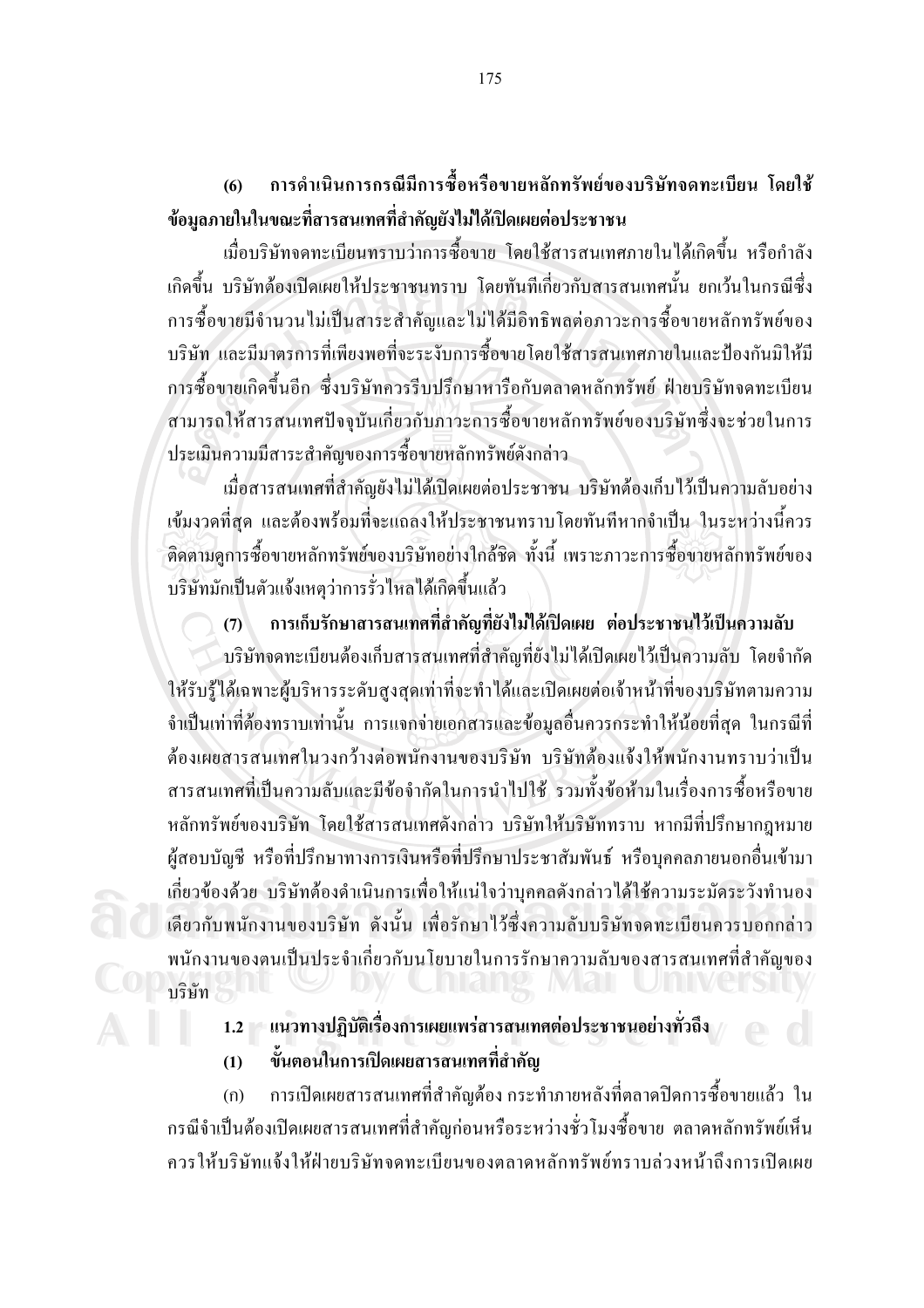้ ดังกล่าว หากเรื่องนั้นเกิดขึ้นไม่เป็นประจำ หรือคาดว่าจะมีผลต่อภาวะการซื้อขายหลักทรัพย์ของ ึบริษัทอย่างมีนัยสำคัญ การที่บริษัทให้ข้อเท็จจริงทั้งหมดทำให้ตลาดหลักทรัพย์สามารถพิจารณา ใด้ว่าการให้หยุดการซื้อขายเป็นการชั่วคราวเพื่อรอการประกาศสารสนเทศเป็นสิ่งที่เหมาะสม หรือไม่ การให้หยุดการซื้อขายดังกล่าวไม่กระทบต่อหลักทรัพย์ของบริษัท แต่เป็นการเปิดโอกาส ให้มีการเผยแพร่และประเมินสารสนเทศที่ได้ประกาศให้ทราบ วิธีการดังกล่าวมักจะช่วยป้องกัน ึการเกิดข่าวลือและความใม่มีเสถียรภาพของภาวะตลาด รวมทั้งความใม่เสมอภาคต่อผู้ลงทุน ซึ่ง ้อาจเกิดขึ้นได้เมื่อสารสนเทศที่สำคัญเผยแพร่ต่อผ้ลงทนเพียงบางกล่ม ดังนั้น ในสถานการณ์ที่ ้เหมาะสม ตลาดหลักทรัพย์สามารถให้บริการแก่ผู้ลงทุนและบริษัทจดทะเบียนโดยการให้หยุดการ ซื้อขายหลักทรัพย์ของบริษัทเป็นการชั่วคราว

ช่วงเวลาที่เปิดเผยสารสนเทศต่อประชาชน  $(91)$ 

ึการเปิดเผยสารสนเทศที่สำคัญใด ๆ ต่อประชาชนต้องทำโดยการเปิดเผยต่อตลาด หลักทรัพย์โดยแจ้งเป็นหนังสือหรือโดยวิธีการอื่นที่ตลาดหลักทรัพย์กำหนด ได้แก่ การโฆษณา ในหนังสือพิมพ์การส่งสารสนเทศทางสื่ออิเลคโทรนิคส์ ในกรณีที่สารสนเทศมีความซับซ้อน ็ตลาดหลักทรัพย์อาจกำหนดให้บริษัทจัดประชุมชี้แจงต่อนักวิเคราะห์หลักทรัพย์ก็ได้ นอกจากนี้ ิบริษัทอาจเปิดเผยสารสนเทศให้ทราบพร้อม ๆ กันต่อหนังสือพิมพ์ต่าง ๆ หรือสำนักแถลงข่าวอื่น ้เพื่อให้สารสนเทศได้มีการเผยแพร่อย่างทั่วถึงกัน เช่น การประกาศข่าวให้ทราบทั่วกันภายใน ้สำนักงานหรือโรงงานของบริษัทและต่อสิ่งพิมพ์โดยเร็วที่สุดที่จะทำใด้ เช่น โดยโทรศัพท์ หรือ ้เป็นลายลักษณ์อักษรส่งมอบโดยตรง ในทั้งสองกรณีเพื่อให้มีการประกาศข่าวโดยเร็ว บริษัทควร ระมัคระวังไว้ด้วยว่า แหล่งข่าวดังกล่าวอาจปฏิเสธที่จะพิมพ์สารสนเทศที่ได้รับทางโทรศัพท์ จนกว่าจะได้มีการยืนยันเป็นลายลักษณ์อักษรหรือต้องมีการยืนยันเป็นลายลักษณ์อักษรหลังจากที่ ใค้ลงพิมพ์แล้ว ทั้งนี้บริษัทต้องส่งประกาศต่าง ๆ ต่อประชาชนให้แก่ตลาดหลักทรัพย์ด้วย

(2) การใช้แนวทางปฏิบัติ เรื่องการเผยแพร่ข่าวต่อประชาชนอย่างทั่วถึงกับการประชุม ร่วมกับนักวิเคราะห์หลักทรัพย์ นักหนังสือพิมพ์ ผู้ถือหุ้น และบุคคลอื่น ๆ

ตลาคหลักทรัพย์ขอแนะนำว่า บริษัทควรใช้นโยบาย "เปิดประตู" ในการติดต่อกับ นักวิเคราะห์หลักทรัพย์ นักหนังสือพิมพ์พิมพ์ ผู้ถือหุ้น และคนอื่น ๆ อย่างไรก็ตาม บริษัทต้องไม่ ้เปิดเผยพัฒนาการที่สำคัญแก่นักวิเคราะห์ ผู้ถือหุ้น หรือบุคคลอื่นเป็นการเฉพาะราย หรือเลือก ้เฉพาะบางราย ยกเว้นว่าได้มีการเปิดเผยและเผยแพร่ สารสนเทศนั้นต่อประชาชนอย่างทั่วถึงแล้ว ในกรณีซึ่งสารสนเทศที่สำคัญใค้ถูกเปิดเผยอย่างไม่ตั้งใจ ในขณะที่มีการประชุมกับนักวิเคราะห์ หรือคนอื่น ๆ บริษัทต้องเผยแพร่สารสนเทศนั้นให้ประชาชนโดยทันทีเท่าที่จะทำได้ตามวิธี ดังกล่าวแล้ว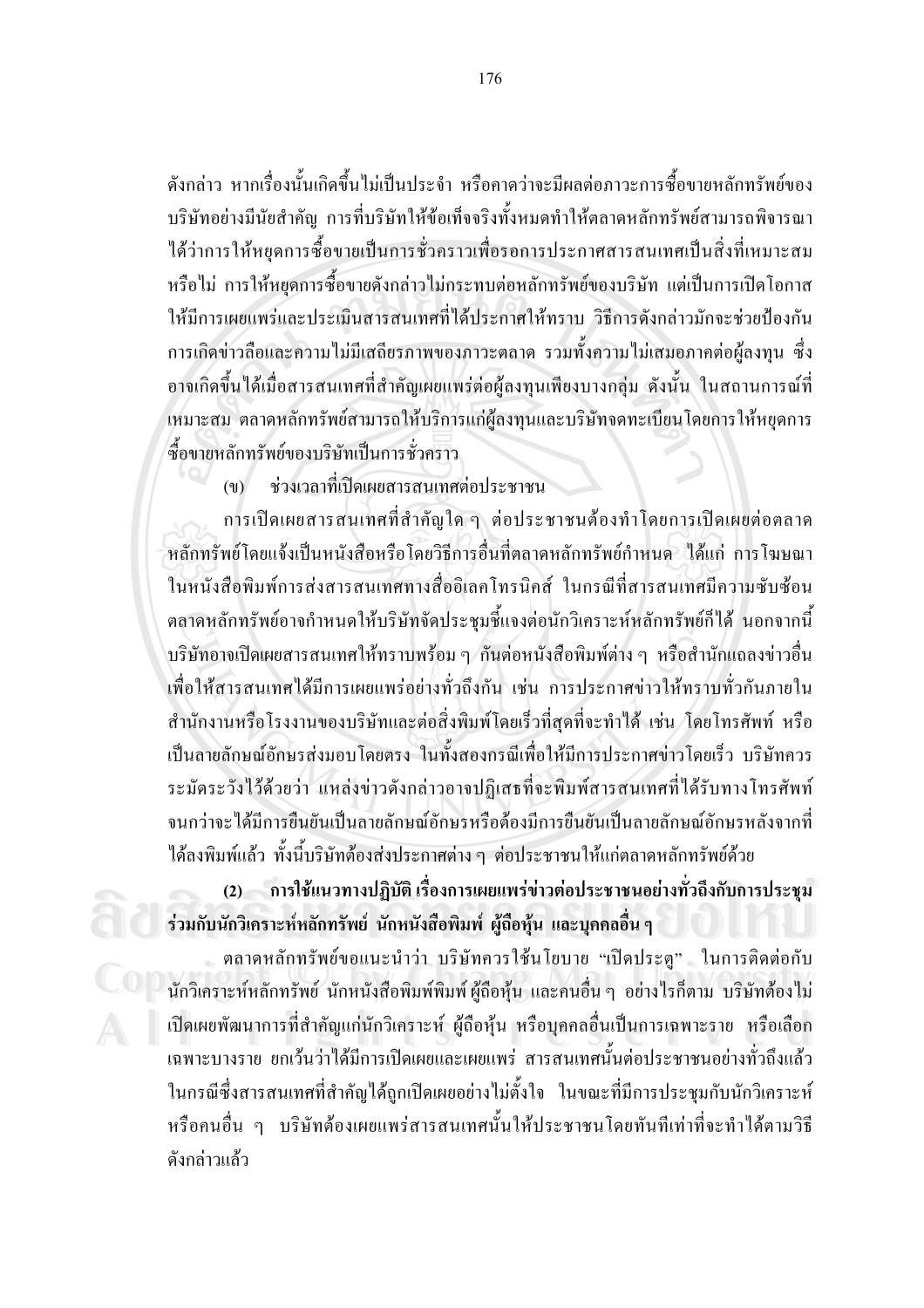้บริษัทต้องหลีกเลี่ยงการให้สิทธิพิเศษแก่บุคคลบางกลุ่มในการอธิบาย หรือเผยแพร่ ี สารสนเทศที่สำคัญ ในการประชุมกับนักวิเคราะห์หรือกลุ่มพิเศษใด บริษัทควรอนุญาตให้ผู้แทน ของแหล่งข่าวต่าง ๆ และหนังสือพิมพ์ได้เข้าร่วมประชุมด้วย

#### แนวทางปฏิบัติเรื่องการชี้แจงเกี่ยวกับข่าวลือหรือข่าวสารต่าง ๆ  $1.3$

#### ประเภทของข่าวลือหรือข่าวสารอื่น ๆ ที่บริษัทต้องขี้แจง  $(1)$

ข่าวที่เผยแพร่ต่อประชาชนไม่ว่าจะโคยวิธีใด เช่น บทความที่พิมพ์ในหนังสือพิมพ์ รายงานภาวะการซื้อขายของบริษัทสมาชิก สารสนเทศประเภทโดยปากต่อปาก ไม่ว่าจะเป็นจริง หรือไม่ ซึ่งยังไม่ได้รับการยืนยันโดยบริษัท และอาจจะมีหรือได้มีผลต่อราคาหลักทรัพย์ของบริษัท หรือที่จะมีผลต่อการตัดสินใจลงทุน ต้องได้รับความกระจ่างและยืนยันจากบริษัท

#### ิการดำเนินการของบริษัทจดทะเบียนในกรณีที่มีข่าวลือหรือข่าวสารอื่น ๆ  $(2)$

ในกรณีที่เป็นข่าวลือหรือข่าวสารอื่นที่ไม่เป็นจริงซึ่งมีสารสนเทศ ที่ผิดพลาดซึ่งได้เผยแพร่ ให้ประชาชนทราบแล้ว บริษัทต้องออกประกาศปฏิเสธข่าวลือหรือข่าวสารนั้น พร้อมทั้งแถลงให้ ้ทราบถึงข้อเท็จจริงที่เพียงพอเพื่อให้ความกระจ่างต่อข่าวลือส่วนที่ทำให้เกิดการหลงผิด ในกรณีที่ เป็นข่าวลือข่าวสารที่มีสารสนเทศที่ถูกต้อง บริษัทต้องเผยแพร่ให้ประชาชนทราบถึงข้อเท็จจริง ้นั้น ทั้งสองกรณี บริษัทจดทะเบียนควรเผยแพร่ประกาศหรือคำแถลงนั้น ๆ ให้ประชาชนทราบ ตามแนวทางที่กำหนดไว้ข้างต้น นอกจากนั้น ในกรณีที่เป็นข่าวลือหรือข่าวสารที่ไม่เป็นจริง ึบริษัทต้องประกาศให้กลุ่มเฉพาะซึ่งเป็นผู้แจ้งข่าวนั้นรับทราบด้วย ตัวอย่างเช่นในกรณีที่เป็น ้บทความหนังสือพิมพ์ที่ลงข่าวผิด ให้บริษัทส่งสำเนาประกาศให้แก่บรรณาธิการสายการเงินของ หนังสือพิมพ์นั้น หรือในกรณีที่เป็นรายงานภาวะการซื้อขายที่ผิดพลาด ให้บริษัทส่งสำเนาให้แก่ บริษัทสมาชิกที่รับผิดชอบการออกรายงานนั้น

ในกรณีที่เป็นข่าวลือหรือข่าวสารการคาดคะเนยอดขาย กำไรหรือข้อมูลอื่นในอนาคต โดยปกติบริษัทไม่จำเป็นต้องคำเนินการใด ๆ อย่างไรก็ตาม หากการคาดคะเนดังกล่าวตั้งอยู่บน ิสมมติฐานของสารสนเทศที่ผิดพลาด หรือกล่าวถึงแหล่งอ้างอิงของบริษัทผิดพลาด บริษัทต้อง ้คำเนินการเช่นเดียวกับกรณีของข่าวลือหรือข่าวสารที่ไม่เป็นจริง นอกจากนั้นหากข่าวลือหรือ ข่าวสารมีการคาดคะเนซึ่งผิดพลาดอย่างเห็นได้ชัด บริษัทต้องออกประกาศให้ทราบว่าบริษัทเอง ไม่ได้ทำการคาดคะเนดังกล่าว และในปัจจุบันเท่าที่ทราบไม่มีข้อเท็จจริงใดที่จะสนับสนุนการ คาดคะเนดังกล่าว

177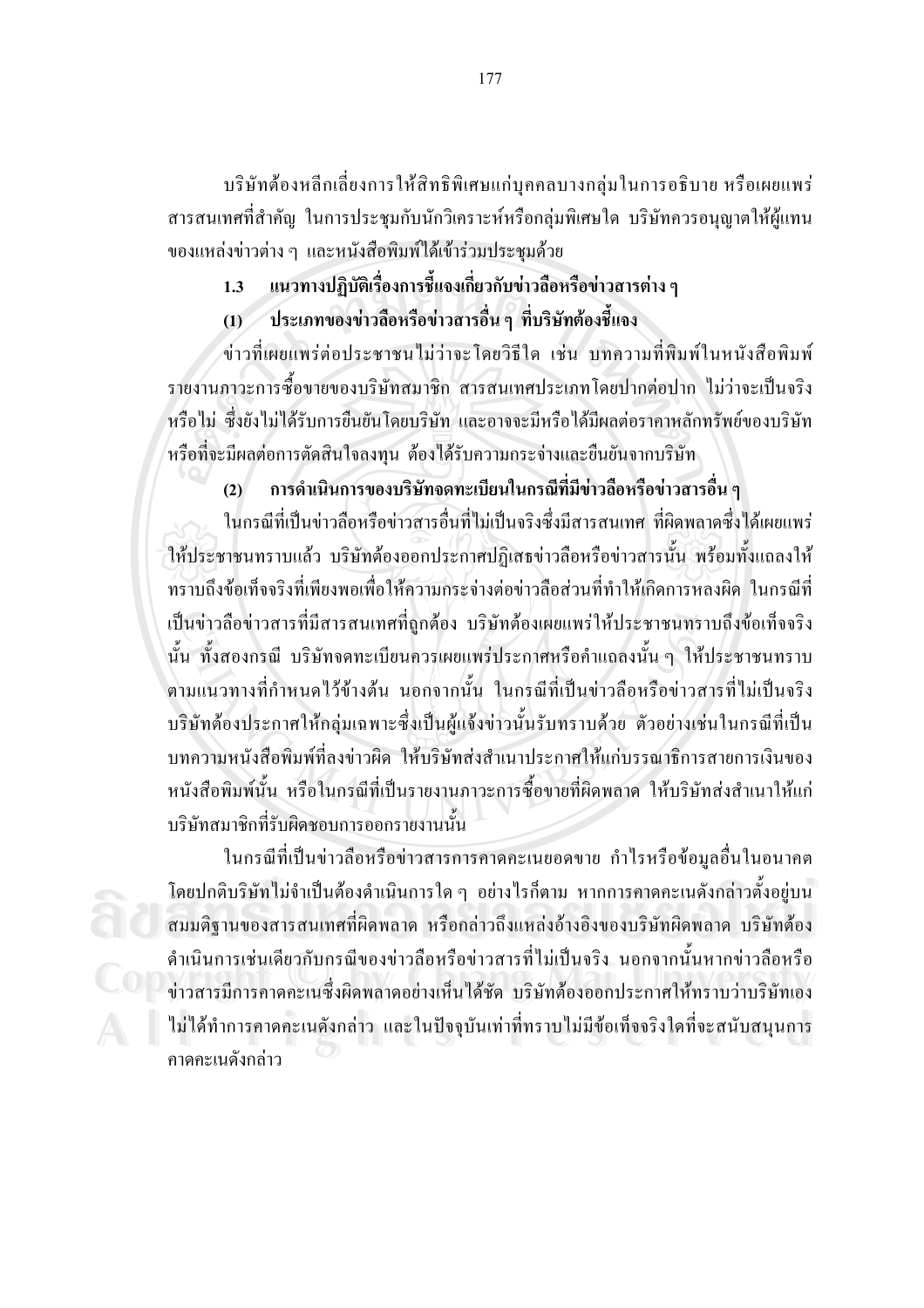แนวทางปฏิบัติเรื่องการดำเนินการเมื่อการซื้อหรือขายหลักทรัพย์ของบริษัทจด  $1.4$ ทะเบียนผิดไปจากสภาพปกติของตลาด

ิสาระสำคัญของการซื้อขายหลักทรัพย์ของบริษัทจดทะเบียนที่ผิดปกติของสภาพ  $(1)$ ตลาด

ในกรณีที่การซื้อขายหลักทรัพย์ของบริษัทจดทะเบียนผิดไป จากสภาพปกติของตลาด ซึ่ง อาจเป็นการเคลื่อนใหวในราคา หรือปริมาณการซื้อขาย หรือทั้งสองอย่างเกิดขึ้นโดยปราศจาก สารสนเทศที่ได้เปิดเผยต่อประชาชน ซึ่งจะเป็นสาเหตุของการซื้อขายหลักทรัพย์ที่ผิดไปจากสภาพ ปกติของตลาด อาจแสดงถึงว่าเป็นการซื้อขายโดยบุคคลซึ่งอาศัยสารสนเทศสำคัญที่ยังไม่ได้ ้เปิดเผย หรือ โดยอาศัยข่าวลือ หรือข่าวสารไม่ว่าจะเป็นจริงหรือไม่เป็นจริงเกี่ยวกับบริษัท มี บ่อยครั้งที่การซื้อขายที่ผิดปกติไม่สามารถตรวจสอบได้ว่าเป็นการซื้อหรือขายหลักทรัพย์ โดยใช้ ี่ สารสนเทศภายในหรือเป็นข่าวลือหรือข่าวสาร อย่างไรก็ตามการซื้อขายหลักทรัพย์ที่ผิดปกติ แม้ ้จะไม่มีการเปลี่ยนแปลงในราคาอย่างมากด้วย มีแนวโน้มจะทำให้เกิดข่าวลือและเป็นเหตุให้เกิด ึภาวะการซื้อขายที่เก็งกำไรอย่างมาก ซึ่งอาจไม่เกี่ยวข้องกับพัฒนาการที่เกิดขึ้นจริงในการ ดำเนินงานของบริษัทก็ได้

้ (2) การดำเนินการเมื่อหลักทรัพย์ ของบริษัทมีการซื้อขายที่ผิดปกติจากสภาพตลาด

ประการแรก บริษัทต้องพยายามหาเหตุผลเกี่ยวกับ ภาวะการซื้อขายหลักทรัพย์ของ บริษัท โดยพิจารณาว่า

มีสารสนเทศใดเกี่ยวกับธุรกิจของบริษัท ซึ่งอาจเป็นสาเหตุของภาวะการซื้อขาย  $(n)$ หลักทรัพย์ของบริษัทที่ผิดปกติ ซึ่งได้เปิดเผยให้ประชาชนทราบไว้แล้วเมื่อไม่นานมานี้หรือไม่

้มีสารสนเทศใดซึ่งยังไม่ได้เปิดเผยให้ประชาชนทราบอีกหรือไม่ (ในกรณีนี้  $(91)$ .ภาวะการซื้อขายหลักทรัพย์ที่ผิดปกติอาจแสดงให้เห็นว่าได้มีการรั่วไหลเกิดขึ้นแล้ว) และ

(ค) มีข่าวลือหรือข่าวสารเกี่ยวกับบริษัทหรือไม่

หากบริษัทเห็นว่าภาวะการซื้อขายที่ผิดปกติ เกิดจากสารสนเทศที่สำคัญที่ได้เผยแพร่ต่อ ประชาชนแล้ว โดยทั่วไปบริษัทก็ไม่จำเป็นที่บริษัทต้องออกประกาศใดเพิ่มเติมอีก

้อย่างไรก็ตาม หากภาวะการซื้อขายที่ผิดปกติชี้ให้เห็นว่า สารสนเทศดังกล่าวอาจทำให้เกิด ึการแปลความผิดไปได้ อาจเป็นประโยชน์หากหลังจากที่ได้หารือกับตลาดหลักทรัพย์แล้ว บริษัท าะออกประกาศขี้แจงด้วย

หากภาวะการซื้อขายที่ผิดปกติเกิดจากการรั่วไหลของสารสนเทศที่ยังไม่ได้เปิดเผย บริษัท ด้องเผยแพร่สารสนเทศที่เกี่ยวข้องนั้นต่อประชาชนโดยทันที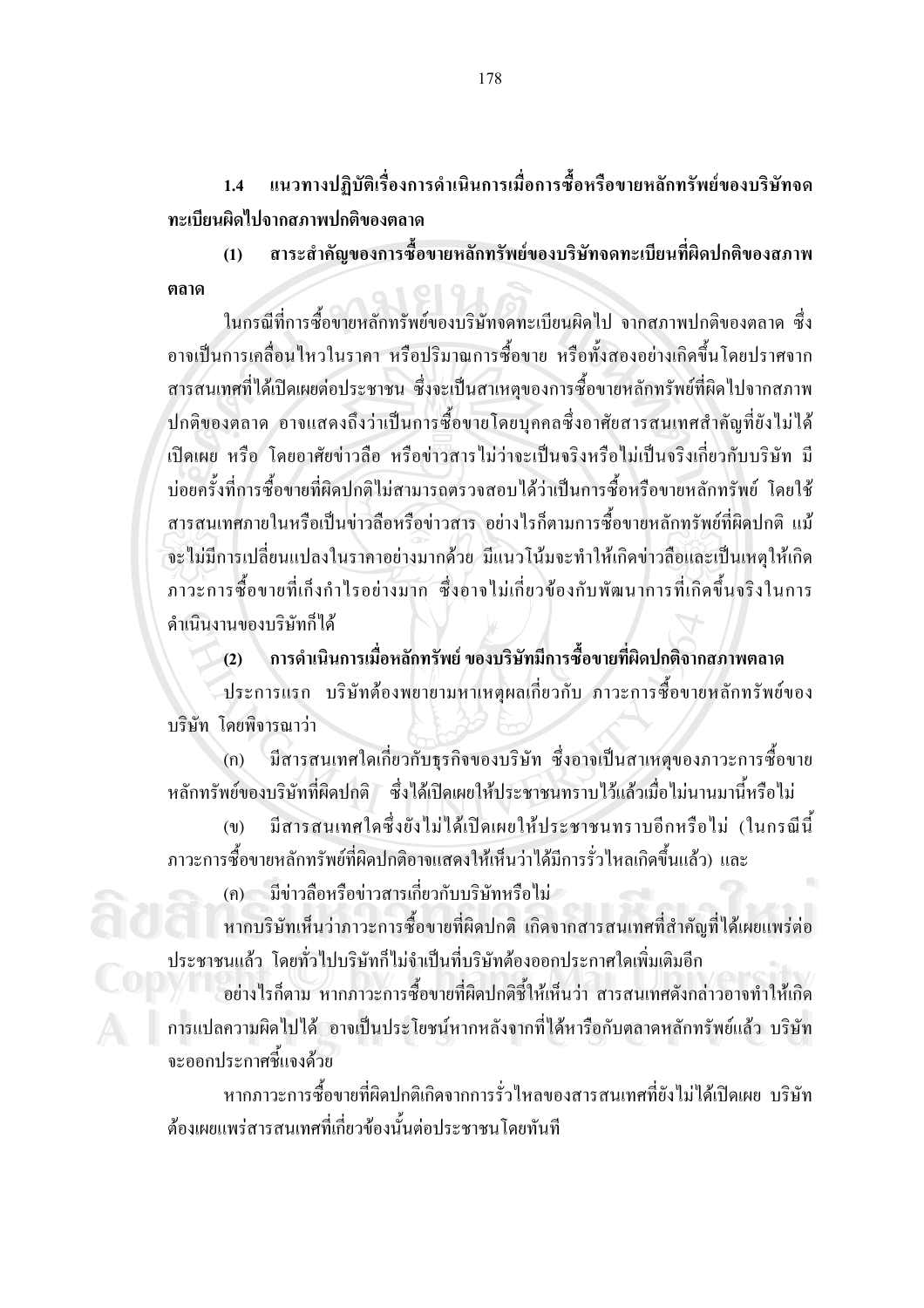หากภาวะการซื้อขายที่ผิดปกติเกิดจากข่าวลือ หรือข่าวสารที่ไม่เป็นจริง บริษัทต้อง ้คำเนินการตามแนวทางปฏิบัติของตลาดหลักทรัพย์ เกี่ยวกับการแก้ไขข่าวลือและข่าวสารนั้นให้ ถูกต้อง

หากบริษัทไม่สามารถทราบถึงสาเหตุของภาวะซื้อขายหลักทรัพย์ ที่ผิดปกติ ตลาด หลักทรัพย์อาจแนะนำให้บริษัทประกาศให้ประชาชนทราบว่า บริษัทไม่มีพัฒนาการใด ๆ ที่ยัง ไม่ได้เปิดเผยที่มีผลกระทบต่อบริษัทหรือการคำเนินงานของบริษัท ซึ่งจะเป็นสาเหตุของภาวะ ตลาดที่ผิดปกตินั้น

#### แนวทางปฏิบัติเรื่องการเปิดเผยในเชิงส่งเสริมที่ไม่มีเหตุอันสมควร  $1.5$

กิจกรรมการเปิดเผยที่เกิดความจำเป็นที่ต้องแจ้งให้ผู้ลงทุนทราบและอาจทำให้เข้าใจว่าเป็น ้ ความพยายามที่จะให้มีผลต่อราคาของหลักทรัพย์ถือว่าเป็นกิจกรรมการเปิดเผย เชิงส่งเสริมที่ไม่มี เหตุผลสนับสนุน การพิจารณาว่าเป็นกิจกรรมประชาสัมพันธ์ที่ถูกต้องตามกฎหมายหรือเป็น ้กิจกรรมการเปิดเผยเชิงส่งเสริม ที่ไม่มีเหตุผลอันสมควรสนับสนุนพิจารณาจากข้อเท็จจริงของแต่ ิละกรณี การกระทำต่อไปนี้มักจะถือว่าเป็นกิจกรรมเชิงส่งเสริมที่ไม่เหตุผลอันสมควร

ึ การออกประกาศต่อประชาชนอย่างต่อเนื่อง ที่ไม่สัมพันธ์ทั้งในเชิงปริมาณ หรือ  $(1)$ ้ความถี่กับพัฒนาการสำคัญที่แท้จริงในธุรกิจและการคำเนินงานของบริษัท

ิการออกประกาศก่อนกำหนดเกี่ยวกับผลิตภัณฑ์ที่ยังอย่ในขั้นพัฒนา โดยยังไม่การ  $(2)$ พิสจน์ว่ามีความเป็นไปได้ในเชิงพาณิชย์สนับสนน

ึการทำการส่งเสริมและการเดินทางที่บริษัทออกค่าใช้จ่ายให้ หรือการจัดประชุม  $(3)$ เพื่อดูลาคเลาหรือการสัมภาษณ์กับนักวิเคราะห์ หรือผู้เขียนข่าวสายการเงิน ซึ่งอาจมีผลในเชิงมี ้อิทธิพลอย่างมากต่อภาวะการซื้อขายหลักทรัพย์ของบริษัท โดยไม่มีความสัมพันธ์กับความถี่หรือ ึ่งอบเขตเกี่ยวกับการพัฒนาการ เมื่อพิจารณาถึงความจำเป็นที่ต้องเผยแพร่สารสนเทศที่เกี่ยวกับการ พัฒนาที่เป็นจริงในธุรกิจและการคำเนินการของบริษัท

(4) การแถลงข่าวทางหนังสือพิมพ์หรือประกาศอื่นต่อประชาชน ซึ่งมีลักษณะด้าน เดียวหรือไม่เสมอภาคกัน

0 0 1 (5) การโฆษณาเกี่ยวกับบริษัทหรือผลิตภัณฑ์ ซึ่งมีผลเป็นการส่งเสริมหลักทรัพย์ของ

บริษัท

rights reserved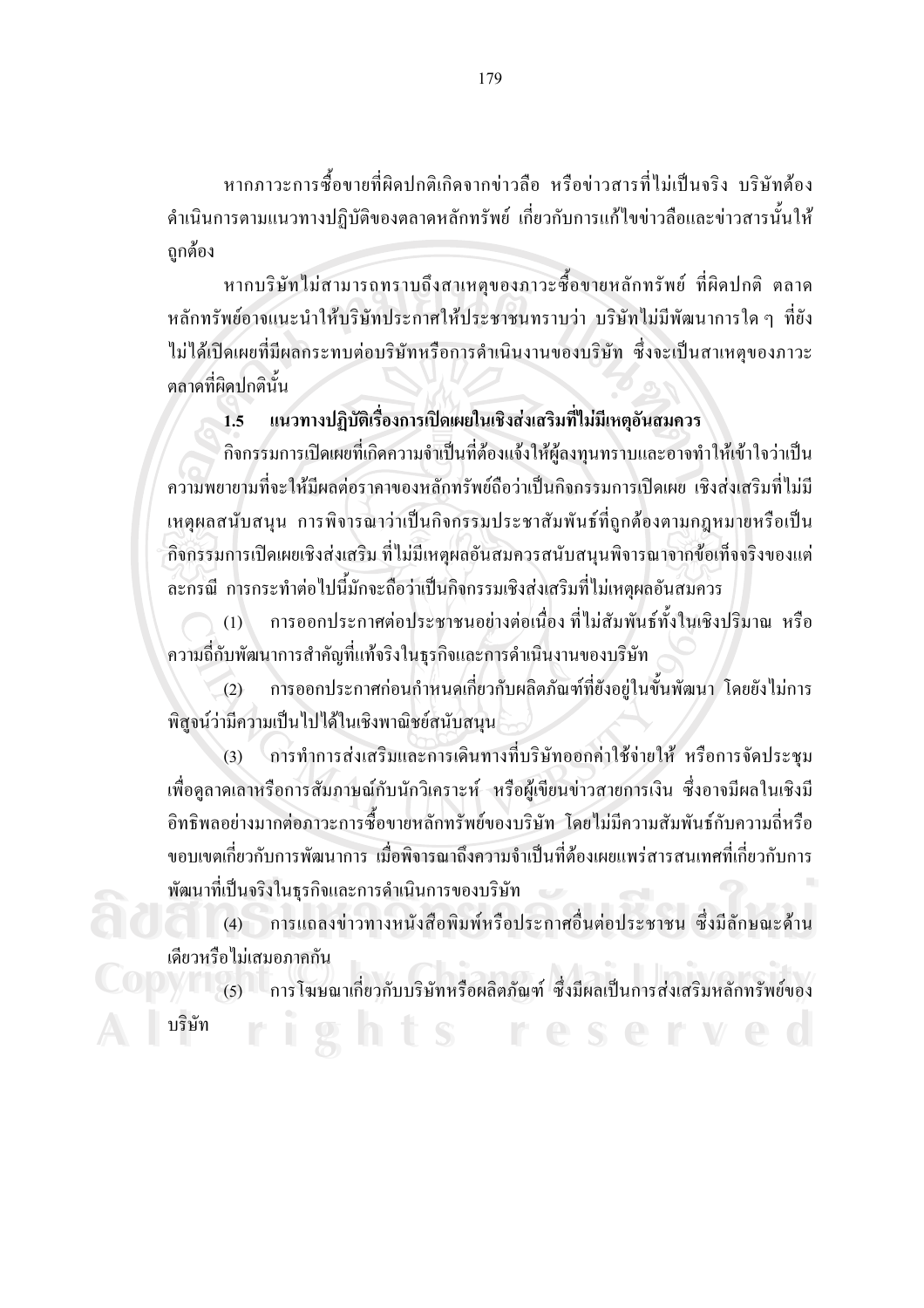แนวทางปฏิบัติเรื่องการซื้อขายหลักทรัพย์ของบริษัทจดทะเบียนโดยใช้สารสนเทศ  $16$ ภายใน

้คำจำกัดความ  $(1)$ 

ิบุคคลภายใน หมายถึง บุคคลที่ได้ล่วงรู้สารสนเทศ ภายในที่สำคัญก่อนที่จะ  $(n)$ ้เผยแพร่ต่อประชาชน บุคคลที่พิจารณาได้ว่าเป็นบุคคลภายในตามวัตถุประสงค์ของแนวทางปฏิบัติ ้เกี่ยวกับการเปิดเผยสารสนเทศ ได้แก่ ผู้ถือหุ้นที่มีอำนาจควบคุม กรรมการ พนักงาน และลูกจ้าง ตลอดจนบุคคลภายนอกอื่น ๆ อันได้แก่นักกฎหมาย ผู้สอบบัญชี เจ้าหน้าที่วานิชธุรกิจ ที่ปรึกษา ี ประชาสัมพันธ์ ผู้พิมพ์โฆษณา สำนักงานที่ปรึกษา และคู่สัญญาอิสระ ทั้งนี้รวมคู่สมรส บุตร พี่ ้น้อง และบคคลอื่นที่อย่ภายใต้การควบคมของบคคลภายในตลอดจนบคคลอื่นที่ได้รับ การชักชวน โดยบุคคลดังกล่าว และบุคคลที่ได้รับการบอกกล่าวเกี่ยวกับสารสนเทศภายในที่สำคัญ

ี่ สารสบเทศกายใบ ได้แก่ สารสบเทศซึ่งยังไม่ได้เปิดเผยต่อประชาชบ สารสบเทศ  $(91)$ ที่มีใว้ใช้เพื่อวัตถุประสงค์ของบริษัทอย่างเดียว และใม่ใช่มีไว้ใช้ส่วนบุคคลรวมถึงสารสนเทศซึ่ง ำเรินัทเก็บไว้ไม่เปิดเผยเป็นการชั่วคราว

ิการซื้อขายหลักทรัพย์ของบริษัทจดทะเบียน โดยใช้สารสนเทศภายใน ให้รวมถึง  $(n)$ ึการซื้อขายใบสำคัญแสดงสิทธิในการจองซื้อหุ้น และหลักทรัพย์ที่อาจแปลงสภาพเป็นหุ้นทุนได้ ิการซื้อขายหลักทรัพย์ของบริษัทจดทะเบียนโดยใช้สารสนเทศภายใน ได้แก่ การซื้อขายโดยบกกล ึภายในซึ่งได้รับประโยชน์ไม่ว่าทางตรงหรือทางอ้อมจากการซื้อขายหลักทรัพย์ของบริษัท โดยไม่ คำนึงถึงว่าบคคลภายในกระทำในนามของตนหรือไม่

ึการซื้อขายหลักทรัพย์โดยบกกลภายใน ให้รวมถึงการนำสารสนเทศภายในออกเปิดเผย ให้แก่บุคคลภายนอก ทำให้บุคคลภายนอกดังกล่าวสามารถซื้อหรือขายหลักทรัพย์ของบริษัทโดย อาศัยสารสนเทศที่ยังไม่ได้เปิดเผยนั้น

ี การซื้อขายหลักทรัพย์โดยบุคคลภายใน ภายหลังจากที่ได้มีการเปิดเผยสารสนเทศ  $(2)$ ที่สำคัญแล้ว

ิบุคคลภายในจะซื้อหรือขายหลักทรัพย์ของบริษัทจดทะเบียน ได้เมื่อไรขึ้นอยู่กับความ รวดเร็วและความแพร่หลายของการเผยแพร่สารสนเทศให้ประชาชน ทราบโดยทั่วถึงกันแล้ว นอกจากนี้ภายหลังจากที่สารสนเทศได้เผยแพร่แล้ว บคคลภายในควรละเว้นการซื้อหรือขาย หลักทรัพย์ จนกระทั่งประชาชนที่ได้รับสารสนเทศได้มีเวลาประเมินสารสนเทศ ในกรณีที่เป็น ึการเปิดเผยสารสนเทศประเภทที่ไม่มีความซับซ้อนผู้ลงทุนสามารถใช้สารสนเทศประเภทที่มีความ ซับซ้อน ซึ่งต้องให้เวลาแก่ผู้ลงทุนประเมินสารสนเทศนั้นก่อนที่จะตัดสินใจลงทุน ช่วงเวลาที่รอ ี คอยดังกล่าวจึงขึ้นอยู่กับเหตุการณ์แวดล้อมต่าง ๆ ตลาดหลักทรัพย์ขอแนะนำว่า ตามแนวทาง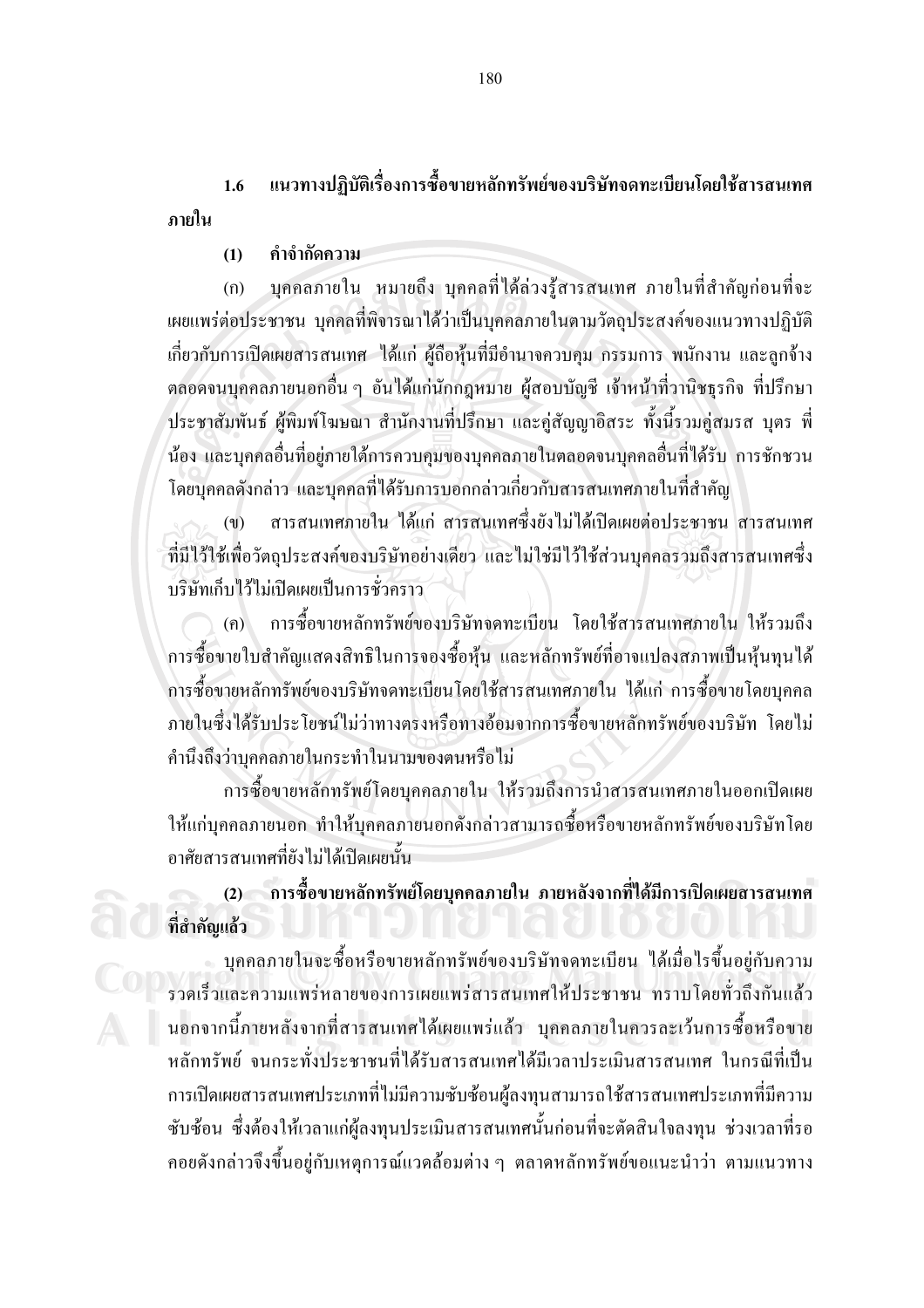ปฏิบัติเรื่องการเปิดเผยเรื่องการเผยแพร่สารสนเทศต่อประชาชนอย่างทั่วถึง บุคคลภายในควรอย่าง ้น้อย 24 ชั่วโมง ภายหลังจากที่สารสนเทศได้เผยแพร่ในระดับพอสมควรในกรณีที่สารสนเทศได้ ้เผยแพร่ ยังไม่แพร่หลายควรรอถึง 48 ชั่วโมง

ี การดำเนินการของบริษัทจดทะเบียน เพื่อป้องกันการซื้อหรือขายหลักทรัพย์โดย  $(3)$ บุคคลภายในอย่างไม่เหมาะสม บริษัทจดทะเบียนควรกำหนดให้กรรมการ พนักงาน ลูกจ้าง และบุคคลภายในอื่น ๆ เปิดเผยการซื้อหรือขายหลักทรัพย์ของบริษัทเพื่อป้องกันการซื้อหรือขาย หลักทรัพย์ โดยใช้สารสนเทศภายใน และเพื่อหลีกเลี่ยงข้อครหาเกี่ยวกับความเหมาะสมของการ ซื้อขายหลักทรัพย์ของบุคคลภายใน ขั้นตอนที่ควรจะมี คือ การมีข้อห้ามซื้อหรือขายหลักทรัพย์ ของบริษัทโดยบุคคลภายในในช่วงเวลาก่อนที่จะเผยแพร่งบการเงินหรือการเผยแพร่เกี่ยวกับฐานะ ึการเงิน หรือการเผยแพร่เกี่ยวกับจานะการเงินและสถานะของบริษัท

## 4. เนื้อหาและการเปิดเผยสารสนเทศต่อประชาชน

ข้อกำหนดขั้นต่ำของตลาดหลักทรัพย์ เนื้อหาของสารสนเทศที่เปิดเผยต่อตลาด หลักทรัพย์ หรือต่อประชาชนมีความสำคัญเท่า ๆ กันกับช่วงเวลาที่เปิดเผยสารสนเทศนั้น ำไระกาศแต่ละฉบับต้องมีลักษณะดังต่อไปนี้

ถกต้องตามความเป็นจริง ชัดเจน กะทัดรัด  $(1)$ 

้มีสารสนเทศเป็นตัวเลขอย่างเพียงพอเพื่อให้ผู้ลงทุน สามารถประเมินความสำคัญ  $(2)$ เปรียบเทียบกับกิจกรรมของบริษัทได้

ไม่ถำเอียงและตรงไปตรงมา ดังนั้น ประกาศต้องหลีกเลี่ยง  $(3)$ 

ึการใม่ประกาศข้อเท็จจริงในทางใม่ดีที่มีความสำคัญ หรือการตัดทอนข้อเท็จจริง  $(n)$ ้นั้น ตั้งอย่างเช่น การปิดบังข้อเท็จจริงไว้ในตอนท้ายของแถลงการณ์ต่อหนังสือพิมพ์

(ข) – การเสนอสิ่งที่อาจเป็นไปได้ในทางดีว่าเป็นสิ่งแน่นอน หรือว่าจะเป็นไปได้มากกว่า ที่ควรจะเป็นจริง ๆ

ึการเสนอสิ่งที่คาดว่าจะเกิดขึ้น โดยไม่มีคำอธิบายเงื่อนไขที่เพียงพอ หรือโดย  $(n)$ ปราศจากข้อสมมติฐานที่เป็นจริงเพียงพอ

(ง) - ถ้อยแถลงในทางลบแต่เขียนออกมา เพื่อสร้างความหมายในเชิงบวก ตัวอย่าง "ในขณะนี้บริษัทไม่สามารถคาดการณ์ได้ว่าการพัฒนาการจะมีผลที่สำคัญต่อกำไรของบริษัท หรือไม่" (ซึ่งเป็นการสร้างความหมายว่าผลจะเป็นไปในแง่ดีแม้ว่าจะไม่เป็นผลดีอย่างมาก) หรือ "บริษัทคาดว่าการพัฒนาการจะไม่มีผลที่สำคัญต่อกำไรในอนาคตอันใกล้" (ซึ่งเป็นการสร้าง ้ความหมายว่าการพัฒนาการในขั้นสุดท้ายจะมีผลที่สำคัญ)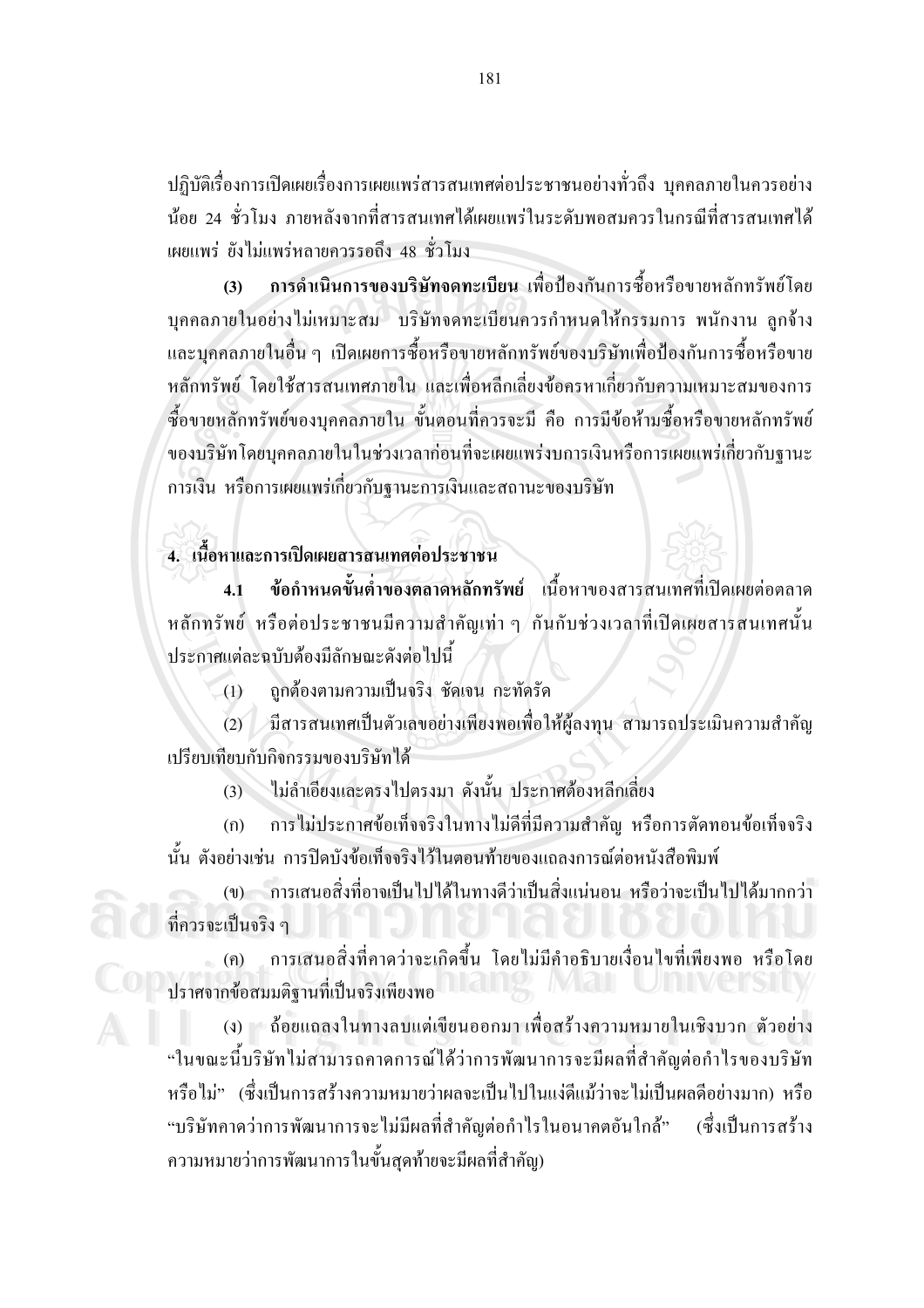้การใช้ภาษาเชิงส่งเสริมทำให้เห็นความตื่นเต้น มากกว่าเป็นการแจ้งเพื่อทราบ  $\left( \widehat{\mathbf{u}}\right)$ 

หลีกเลี่ยงการใช้ภาษาทางเทคนิคมากเกินไป และต้องแสดงออกมาเป็นภาษาที่ทำ  $(4)$ ให้บุคคลทั่วไปเข้าใจได้ง่ายให้มากที่สุด

หากไม่สามารถประเมินผลที่เกิดขึ้น หรือผลของสารสนเทศที่มีต่อแนวโน้มใน  $(5)$ อนาคตของบริษัทได้ ต้องอธิบายเหตุผล

่ ให้ความกระจ่างและชี้ให้เห็นทางเลือกที่มีเหตุผล ในกรณีที่การเปิดเผยได้มีการ  $(6)$ ดีความสารสนเทศที่ได้เปิดเผยบั้น

ี การจัดทำประกาศ แนวทางในการจัดทำประกาศเพื่อเปิดเผยต่อตลาดหลักทรัพย์  $\overline{42}$ หรือต่อประชาชนต่อไปนี้ จะช่วยบริษัทให้แน่ใจว่าเนื้อหาของประกาศดังกล่าวสอดกล้องกับ ข้อกำหบดที่กล้าวข้างต้บ

ประกาศทกฉบับต้องจัดทำขึ้น หรือพิจารณาทบทวนโดยเจ้าหน้าที่ของบริษัทซึ่ง  $(1)$ ้เข้าใจดีถึงเรื่องซึ่งต้องการเปิดเผย และเจ้าหน้าที่ของบริษัทซึ่งเข้าใจดีถึงข้อกำหนดของตลาด หลักทรัพย์และข้อกำหนดว่าด้วยหลักทรัพย์และตลาดหลักทรัพย์

เนื่องจากทักษะและประสบการณ์เป็นสิ่งสำคัญในการจัดทำและเขียนประกาศต่อ  $(2)$ ี ประชาชนในลักษณะที่ถกต้อง เสมอภาคและไม่ลำเอียง ตลาดหลักทรัพย์ขอแนะนำว่า บริษัทควร ิมอบหมายงานนี้จำกัด ให้กล่มบคคลหนึ่งในบริษัทอย่างต่อเนื่อง เนื่องจากการประกาศใน หนังสือพิมพ์โดยปกติต้องจัดทำและแถลงข่าวอย่างรวดเร็วเท่าที่ทำได้ อย่างไรก็ตาม กล่มบคกลที่ ใค้รับมอบหมายให้ทำงานนี้ควรเป็นกลุ่มที่มีจำนวนมากพอที่จะสามารถจัดการกับปัญหาที่เกิดขึ้น ในทันทีทันใดและที่ไม่คาดว่าจะมีขึ้นได้

บริษัทอาจพิจารณาตามความจำเป็น และสมควรให้ที่ปรึกษากฎหมายพิจารณา  $(3)$ ทบทวนประกาศในหนังสือพิมพ์ และประกาศอื่นต่อประชาชน ทั้งนี้ ขึ้นอยู่กับความสำคัญและ ้ความซับซ้อนของประกาศนั้น ๆ

# \*5. วิธีการกำกับตรวจสอบการซื้อขายหลักทรัพย์

ฝ่ายบริษัทจดทะเบียนของตลาดหลักทรัพย์ มีหน้าที่รับผิดชอบในเบื้องต้นในการติดต่อ งานประจำวันกับบริษัทจดทะเบียน อย่างไรก็ตาม ในกรณีที่ฝ่ายกำกับการซื้องายหลักทรัพย์ของ ตลาดหลักทรัพย์เห็นว่ามีภาวะการซื้อขายหลักทรัพย์ผิดปกติเกิดขึ้น ฝ่ายกำกับการซื้อขาย หลักทรัพย์จะพยายามหาเหตุผลของการซื้อขายหลักทรัพย์ที่ผิดปกติเพื่อพิจารณาคำเนินการตามที่ ้เห็นสมควร เช่น สารสนเทศที่เพิ่มเปิดเผยบทวิเคราะห์ ของที่ปรึกษาการลงทุน หรือข่าวลือ เป็น ้ต้น และหากไม่สามารถหาสาเหตุหรืออธิบายภาวะการซื้อขายหลักทรัพย์ที่ผิดปกติได้ ฝ่ายกำกับ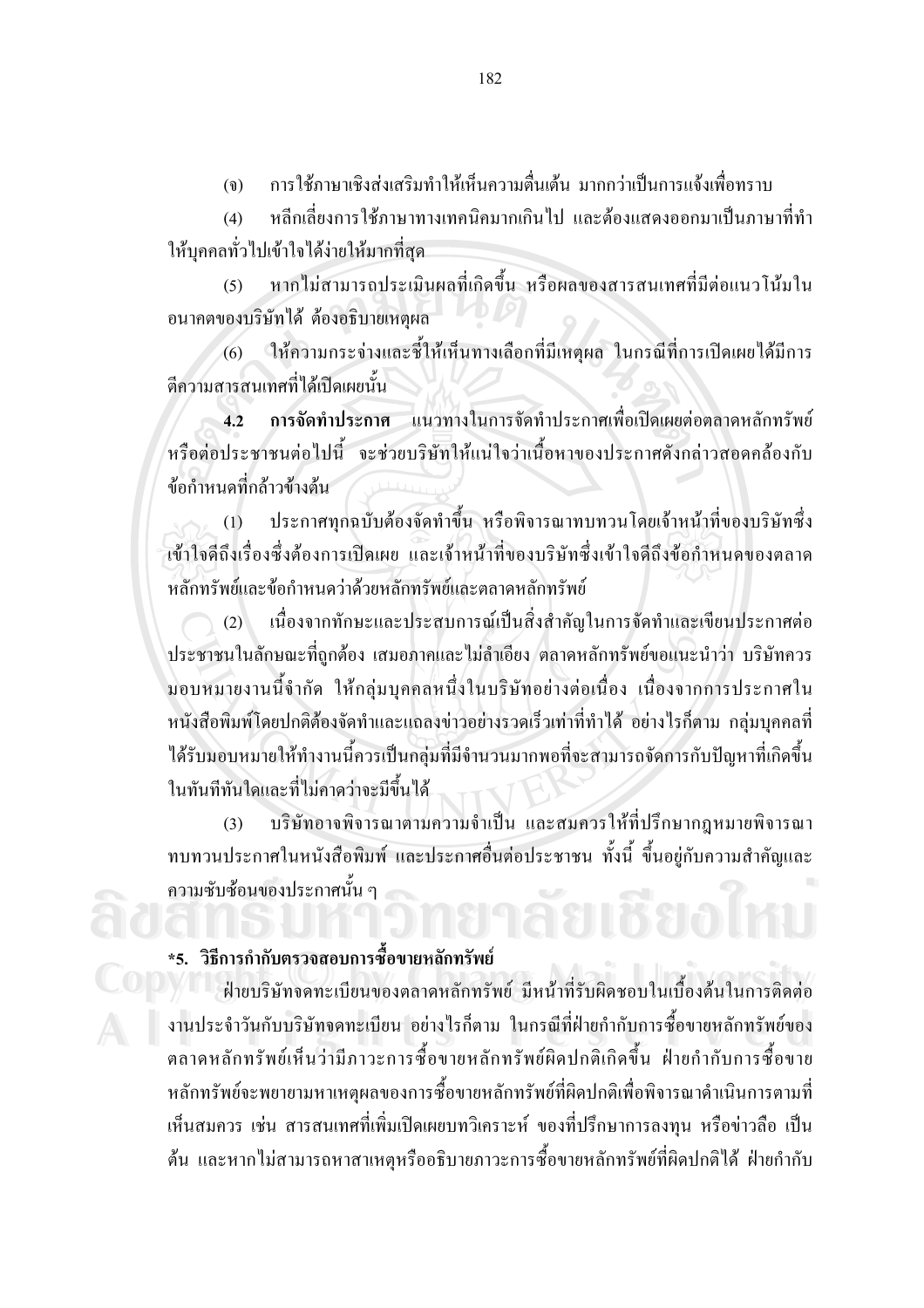ึการซื้อขายหลักทรัพย์อาจสอบถามบริษัทสมาชิกเกี่ยวกับแหล่งและเหตุผลของสภาวะการซื้อขาย หลักทรัพย์ ซึ่งอาจเกิดจากบริษัทหนึ่งบริษัทใดโดยเฉพาะ ดังนั้น เจ้าหน้าที่ฝ่ายกำกับการซื้อขาย หลักทรัพย์อาจโทรศัพท์ติดต่อกับผู้บริหารของบริษัทจดทะเบียนเพื่อให้บริษัทพิจารณาว่าบริษัท ิทราบสาเหตุของภาวะการซื้อขาย หลักทรัพย์ที่ผิดปกตินั้นหรือไม่ หากภาวะดังกล่าวปรากฏว่าเกิด ึ่งากข่าวถือ หรือข่าวสาร หรือสารสนเทศที่สำคัญซึ่งใด้เผยแพร่ต่อประชาชนแล้ว ตลาด หลักทรัพย์อาจขอให้บริษัทคำเนินการใด ๆ ที่เหมาะสมเพื่อแก้ไขให้ถูกต้อง และอาจสั่งให้หยุดการ ซื้อขายหลักทรัพย์ของบริษัทเป็นการชั่วคราวจนกว่าบริษัทจะได้ดำเนินการดังกล่าวแล้ว

ในการติดต่อระหว่างตลาดหลักทรัพย์ กับบริษัทจดทะเบียนในกรณีดังกล่าวข้างต้น ให้ บริษัทจดทะเบียนแต่งตั้งผู้บริหารระดับสูงเป็นผู้มีอำนาจในการรายงาน และบริษัทจดทะเบียนต้อง อำบวยความสะดวกใบการติดต่อกับเจ้าหน้าที่ของตกาดหลักทรัพย์ด้วย

(\*แก้ไขเมื่อวันที่ 9 กมภาพันธ์ 2538)

### 6. การปรึกษาหารือระหว่างตลาดหลักทรัพย์กับบริษัทจดทะเบียน

็ตถาดหลักทรัพย์สนับสนนให้บริษัทจดทะเบียนติดต่อกับฝ่ายบริษัทจดทะเบียน ของตลาด ่ หลักทรัพย์เสียแต่เนิ่น ๆ เท่าที่จะทำได้เมื่อบริษัทประสบหรือกาดว่าจะมีปัญหาในการตีกวามหรือ ้การประยุกต์ใช้แนวทางปฏิบัติเกี่ยวกับการเปิดเผยสารสนเทศนี้ โดยวิธีการปรึกษาหารือกันเป็น การล่วงหน้าดังกล่าว จะช่วยป้องกันปัญหาที่อาจเกิดขึ้นและทำให้เกิดความเข้าใจที่ดีระหว่างบริษัท จดทะเบียนกับตลาดหลักทรัพย์

© by Chiang Mai University Copyright All rights reserved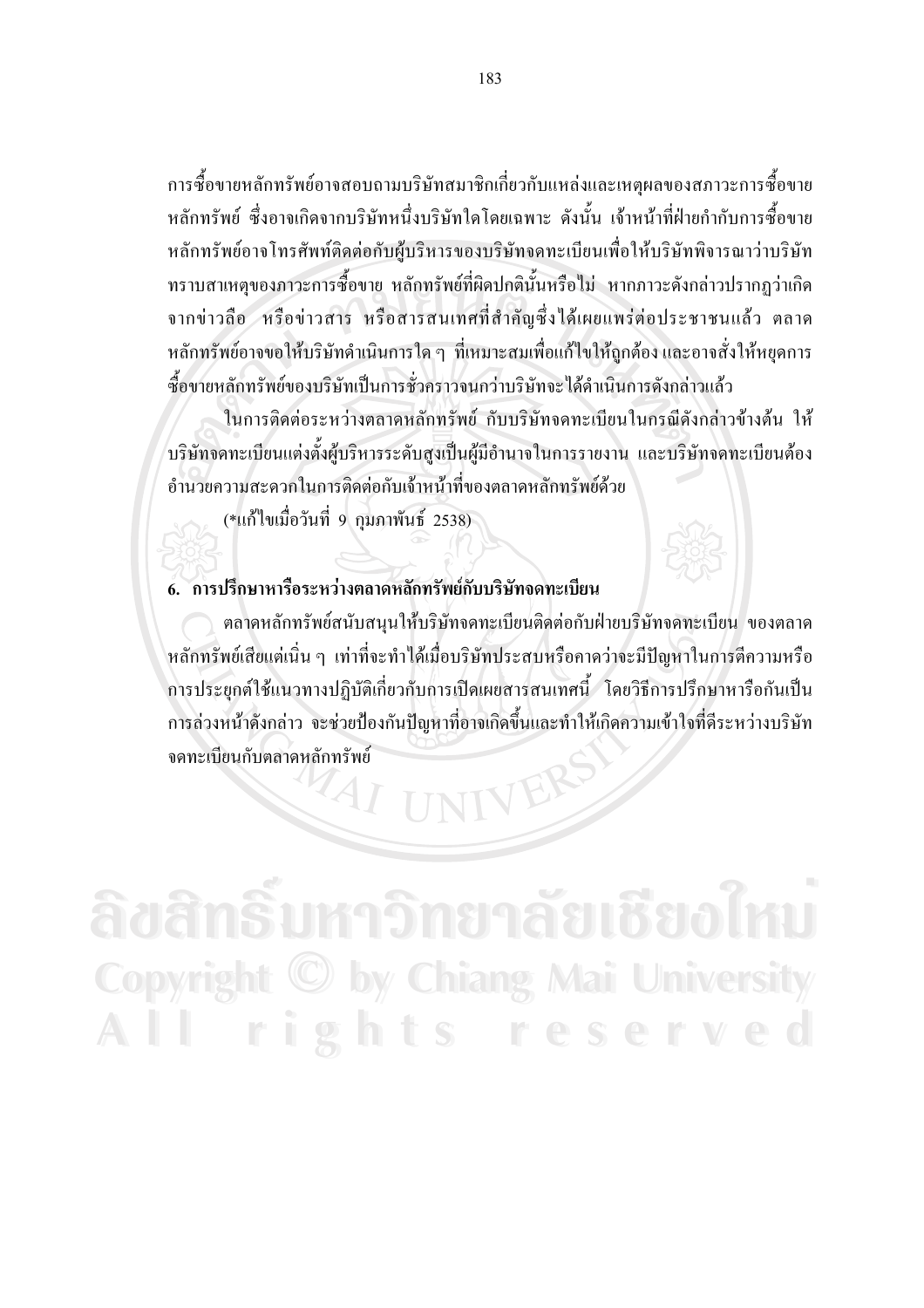#### ภาคผนวก ข

URIS MA

หลักเกณฑ์ เงื่อนไข และวิธีการรายงานการเปิดเผยข้อมูลเกี่ยวกับ **FARGATAI** ฐานะการเงินและผลการดำเนินงานของบริษัทที่ออกหลักทรัพย์

ลิขสิทธิ์มหาวิทยาลัยเชียงไหม Copyright © by Chiang Mai University All rights reserved

**เมยนดุ** 

CAN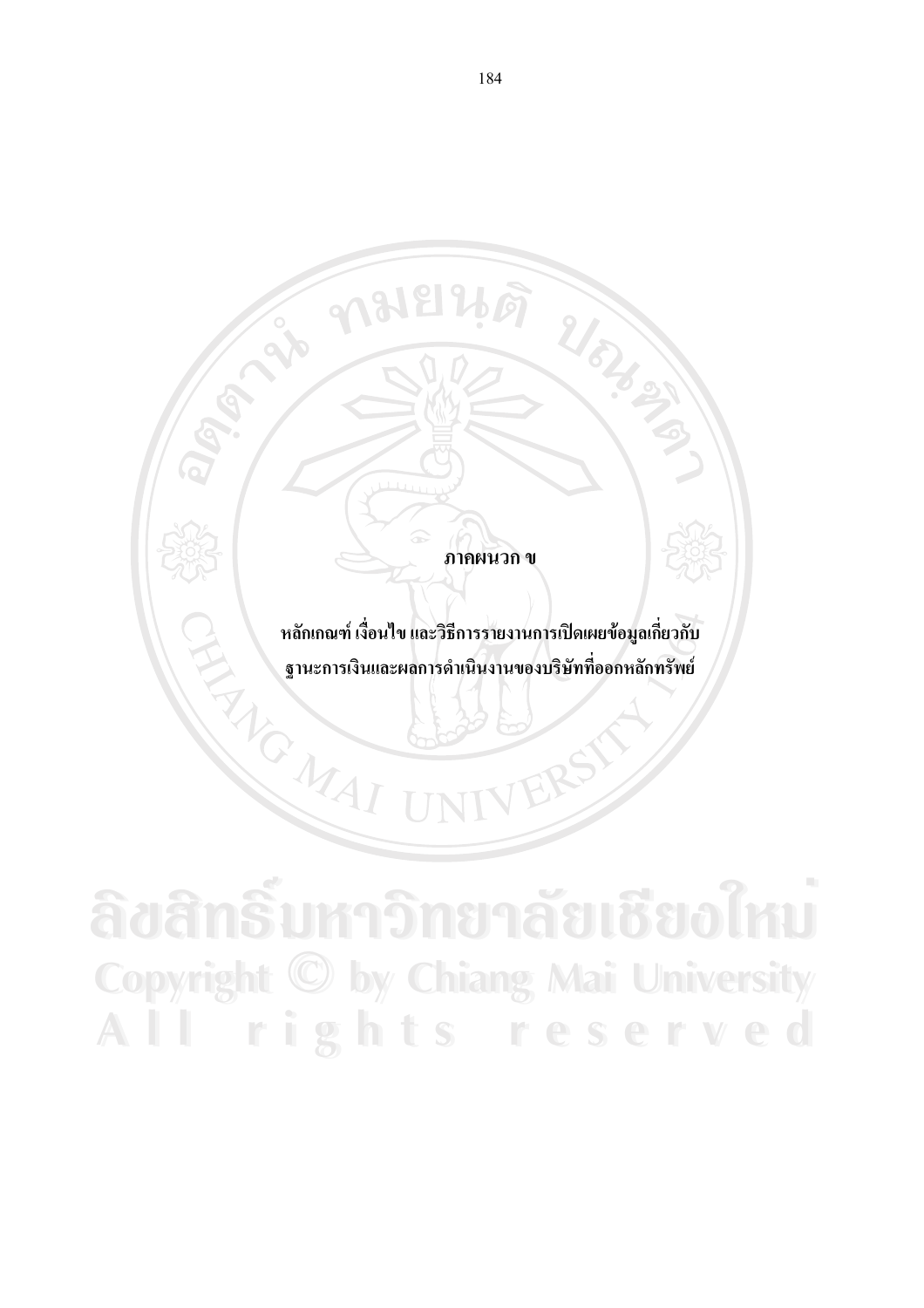ประกาศคณะกรรมการกำกับหลักทรัพย์และตลาดหลักทรัพย์ ที่ กจ. 40/2540 ้เรื่อง หลักเกณฑ์ เงื่อนไข และวิธีการรายงานการเปิดเผยข้อมูลเกี่ยวกับ ฐานะการเงินและผลการดำเนินงานของบริษัทที่ออกหลักทรัพย์

อาศัยอำนาจตามความในมาตรา 14 และมาตรา 56 แห่งพระราชบัญญัติ หลักทรัพย์และตลาดหลักทรัพย์ พ.ศ. 2535 คณะกรรมการกำกับหลักทรัพย์และตลาดหลักทรัพย์ ออกข้อกำหนดไว้ดังต่อไปนี้

#### ข้อ 1 ให้ยกเลิก

(1) ประกาศคณะกรรมการกำกับหลักทรัพย์และตลาดหลักทรัพย์ เรื่อง หลักเกณฑ์ เงื่อนไข และวิธีการรายงานการเปิดเผยข้อมูลเกี่ยวกับฐานะการเงินและผลการคำเนินงานของบริษัท ที่ออกหุ้น ลงวันที่ 18 พฤษภาคม พ.ศ. 2535

(2) ประกาศคณะกรรมการกำกับหลักทรัพย์และตลาดหลักทรัพย์ เรื่อง หลักเกณฑ์ เงื่อนไข และวิธีการรายงานการเปิดเผยข้อมูลเกี่ยวกับฐานะการเงินและผลการคำเนินงานของบริษัท ที่ออกหุ้นกู้ ลงวันที่ 8 มิถุนายน พ.ศ. 2535

(3) ประกาศคณะกรรมการกำกับหลักทรัพย์และตลาดหลักทรัพย์ เรื่อง หลักเกณฑ์ เงื่อนไข และวิธีการรายงานการเปิดเผยข้อมูลเกี่ยวกับฐานะการเงินและผลการดำเนินงานของบริษัท ที่ออกหุ้นกู้แปลงสภาพ และหุ้นเพื่อรองรับหุ้นกู้แปลงสภาพ ลงวันที่ 30 ตุลาคม พ.ศ. 2535

(4) ประกาศคณะกรรมการกำกับหลักทรัพย์และตลาดหลักทรัพย์ เรื่อง หลักเกณฑ์ เงื่อนไข และวิธีการรายงานการเปิดเผยข้อมูลเกี่ยวกับฐานะการเงินและผลการคำเนินงานของบริษัท ที่ออกใบสำคัญแสดงสิทธิ และหุ้นหรือหุ้นกู้เพื่อรองรับใบสำคัญแสดงสิทธิ ลงวันที่ 30 ตุลาคม

้<br>(5) ประกาศคณะกรรมการกำกับหลักทรัพย์และตลาดหลักทรัพย์ เรื่อง การแก้ไข ้ เพิ่มเติมรายงานการเปิดเผยข้อมลเพิ่มเติมของบริษัทที่ออกหัน ลงวันที่ 15 เมษายน พ.ศ. 2536

(6) ประกาศคณะกรรมการกำกับหลักทรัพย์และตลาดหลักทรัพย์ ที่ กจ. 9/2537 ้เรื่อง หลักเกณฑ์ เงื่อนไข และวิธีการรายงานการเปิดเผยข้อมลเกี่ยวกับฐานะการเงินและผลการ ี ดำเบินงานของบริษัทที่ออกหลักทรัพย์ ลงวันที่ 11 เมษายน พ.ศ. 2537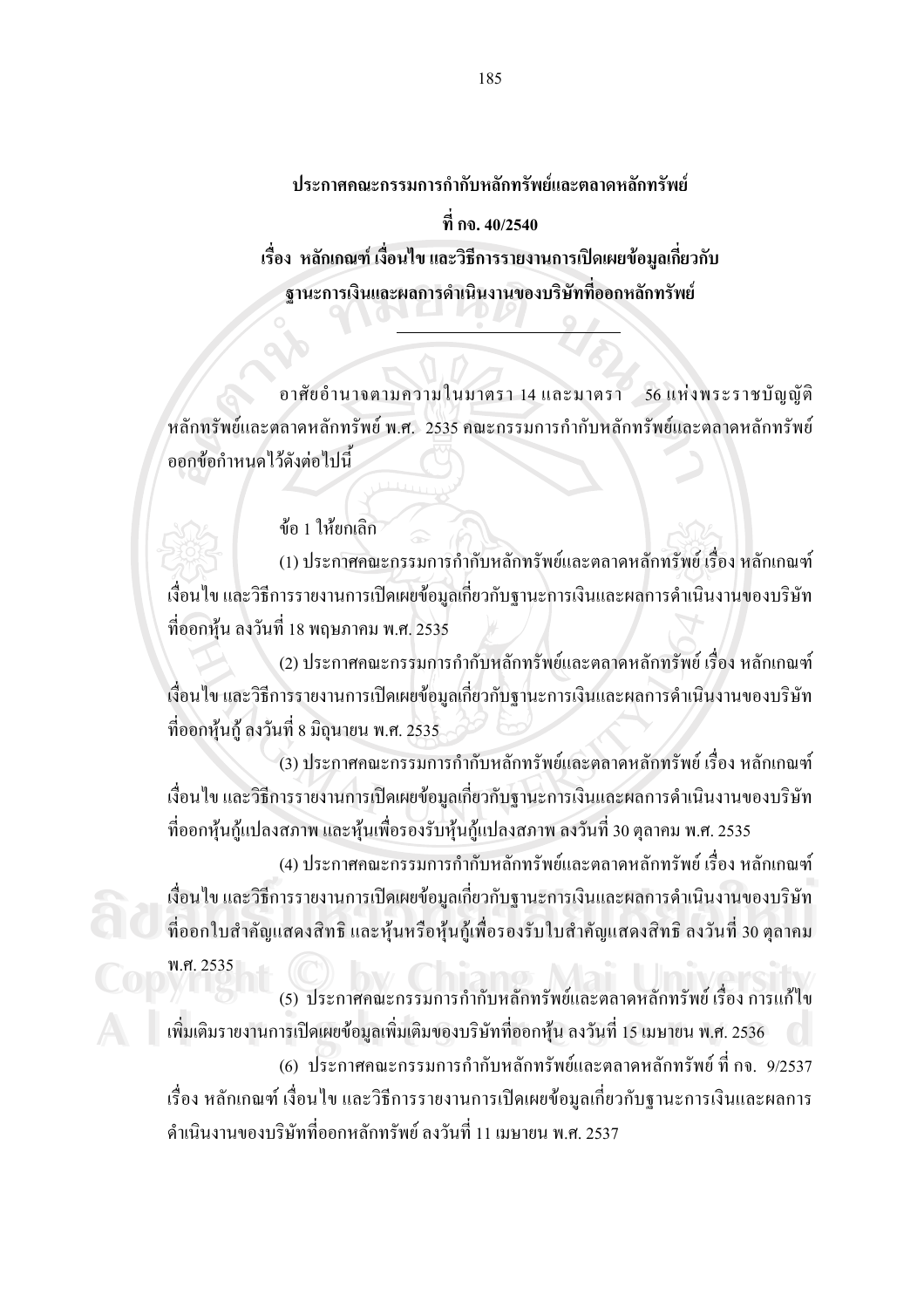(7) ประกาศคณะกรรมการกำกับหลักทรัพย์และตลาดหลักทรัพย์ ที่ กจ. 16/2537 เรื่อง หลักเกณฑ์ เงื่อนไข และวิธีการรายงานการเปิดเผยข้อมูลเกี่ยวกับฐานะการเงินและผลการ ดำเนินงานของบริษัทที่ออกหุ้นกู้เสนอขายพร้อมกับใบสำคัญแสดงสิทธิที่จะซื้อหุ้น ลงวันที่ 29 สิงหาคม พ.ศ. 2537

(8) ประกาศคณะกรรมการกำกับหลักทรัพย์และตลาดหลักทรัพย์ ที่ กจ. 13/2538 เรื่อง หลักเกณฑ์ เงื่อนไข และวิธีการรายงานการเปิดเผยข้อมูลเกี่ยวกับฐานะการเงินและผลการ คำเนินงานของบริษัทที่ออกหลักทรัพย์ ตามประกาศคณะกรรมการกำกับหลักทรัพย์และตลาด ี หลักทรัพย์ ที่ กจ. 12/2538 ลงวันที่ 28 มิถุนายน พ.ศ. 2538

(9) ประกาศคณะกรรมการกำกับหลักทรัพย์และตลาดหลักทรัพย์ ที่ กจ. 15/2539 เรื่อง การแก้ไขเพิ่มเติมหลักเกณฑ์ เงื่อนไข และวิธีการรายงานการเปิดเผยข้อมูลเกี่ยวกับฐานะ การเงินและผลการคำเนินงานของบริษัทที่ออกหลักทรัพย์ตามประกาศคณะกรรมการกำกับ หลักทรัพย์และตลาดหลักทรัพย์ ที่ กจ. 12/2538 ลงวันที่ 12 กันยายน พ.ศ. 2539

(10) ประกาศคณะกรรมการกำกับหลักทรัพย์และตลาดหลักทรัพย์ ที่ กจ. 4/2540 เรื่อง การแก้ไขเพิ่มเติมหลักเกณฑ์ เงื่อนไข และวิธีการรายงานการเปิดเผยข้อมูลเกี่ยวกับฐานะ ,การเงินและผลการคำเนินงานของบริษัทที่ออกหุ้น ลงวันที่ 11 กุมภาพันธ์ พ.ศ. 2540

 $\left( 11\right) \; 1$ ระกาศคณะกรรมการกำกับหลักทรัพย์และตลาดหลักทรัพย์ ที่ กจ. 5/2540 เรื่อง การแก้ไขเพิ่มเติมหลักเกณฑ์ เงื่อนไข และวิธีการรายงานการเปิดเผยข้อมูลเกี่ยวกับฐานะ ึการเงินและผลการดำเนินงานของบริษัทที่ออกหุ้นกู้ ลงวันที่ 11 กุมภาพันธ์ พ.ศ. 2540

(12) ประกาศคณะกรรมการกำกับหลักทรัพย์และตลาดหลักทรัพย์ ที่ กจ.  $\,$  6/2540  $\,$ เรื่อง การแก้ไขเพิ่มเติมหลักเกณฑ์ เงื่อนไข และวิธีการรายงานการเปิดเผยข้อมูลเกี่ยวกับฐานะ การเงินและผลการคำเนินงานของบริษัทที่ออกหุ้นกู้แปลงสภาพ และหุ้นเพื่อรองรับหุ้นกู้แปลง  $\,$ สภาพ ลงวันที่ 11 กุมภาพันธ์ พ.ศ. 2540

(13) ประกาศคณะกรรมการกำกับหลักทรัพย์และตลาดหลักทรัพย์ ที่ กจ. *7*/2540 , สภาพ ลงวันที่ 11 กุมภาพันธ์ พ.ศ. 2540<br>- 13) ประกาศคณะกรรมการกำกับหลักทรัพย์และตลาดหลักทรัพย์ ที่ กจ. *7/25*40<br>- เรื่อง การแก้ไขเพิ่มเติมหลักเกณฑ์ เงื่อนไข และวิธีการรายงานการเปิดเผยข้อมูลเกี่ยวกับฐานะ , เรื่อง การแก้ไขเพิ่มเติมหลักเกณฑ์ เงื่อนไข และวิธีการรายงานการเปิดเผยข้อมูลเกี่ยวกับฐานะ<br>- คารเงินและผลการคำเนินงานของบริษัทที่ออกใบสำคัญแสดงสิทธิ และหุ้นหรือหุ้นกู้เพื่อรองรับ ใบสำคัญแสดงสิทธิ์ ลงวันที่ 11 กุมภาพันธ์ พ.ศ. 2540 ์<br>1บสำคัญแสดงสิทธิ์ ลงวันที่ 11 กุมภาพันธ์ พ.ศ. 2540<br>(14) ประกาศคณะกรรมการกำกับหลักทรัพย์และตลาดหลักทรัพย์ ที่ กจ. 8/2540 **ÅÔ¢ÊÔ·¸ÔìÁËÒÇÔ·ÂÒÅÑÂàªÕ§ãËÁè**

เรื่อง การแก้ไขเพิ่มเติมหลักเกณฑ์ เงื่อนไข และวิธีการรายงานการเปิดเผยข้อมูลเกี่ยวกับฐานะ การเงินและผลการคำเนินงานของบริษัทที่ออกหลักทรัพย์ตามประกาศคณะกรรมการกำกับ หลักทรัพย์และตลาดหลักทรัพย์ ที่ กจ. 12/2538 (ฉบับที่ 2) ลงวันที่ 11 กุมภาพันธ์ พ.ศ. 2540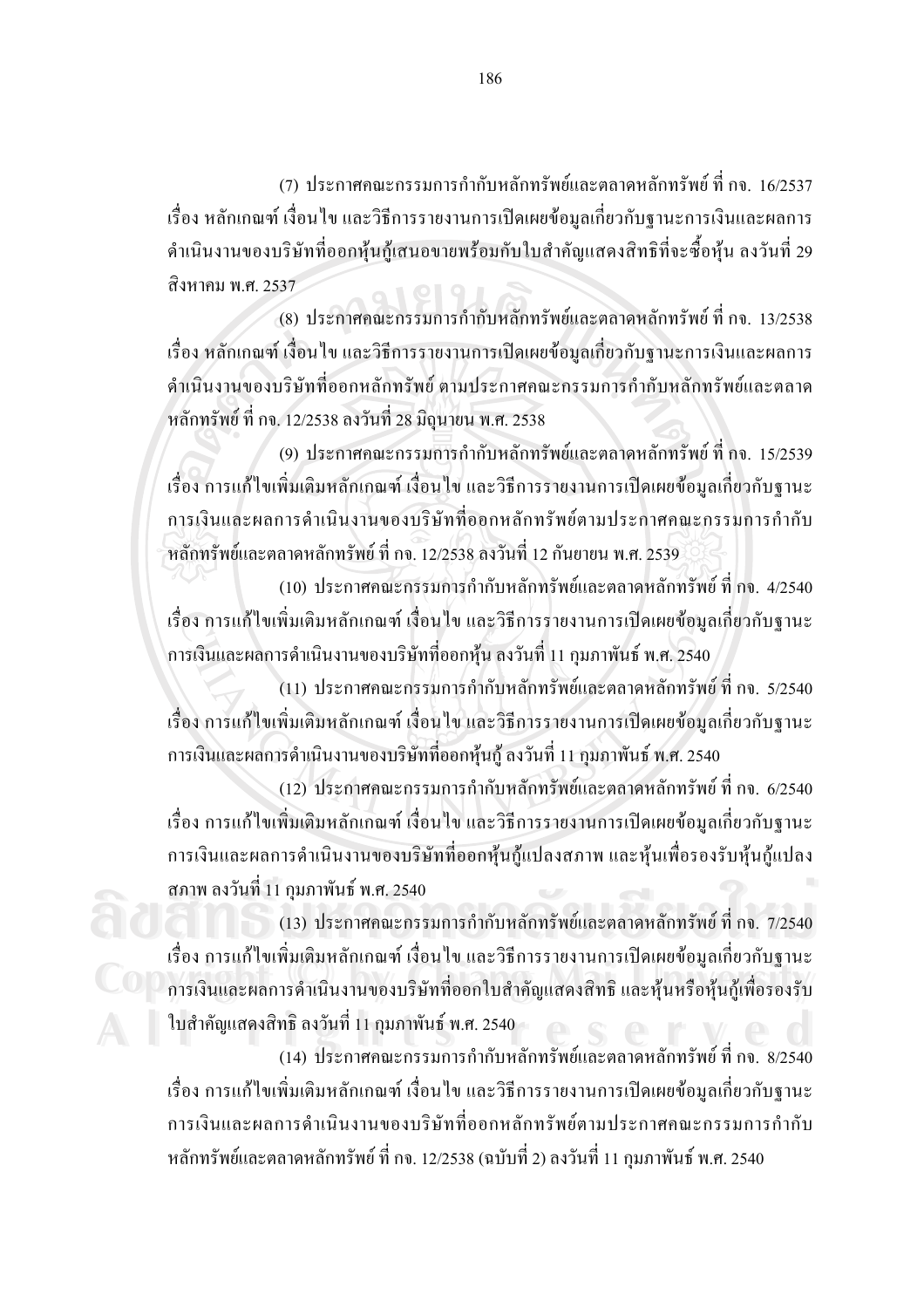์ข้อ 2 <sup>9</sup> ใบประกาศนี้ และแบบแบบท้ายประกาศนี้

(1) <sup>19</sup> คำว่า "หลักทรัพย์" "หลักทรัพย์แปลงสภาพ" "ใบสำคัญแสดงสิทธิ" "หุ้น กู้ระยะสั้น" "ตั๋วเงินระยะสั้น" "ผู้ลงทุนสถาบัน" "การใช้สิทธิตามหลักทรัพย์แปลงสภาพ" "แบบ แสดงรายการข้อมูล" "บริษัทใหญ่" "บริษัทย่อย" "บริษัทร่วม" "ผู้ที่เกี่ยวข้อง" "บุคคลที่อาจมี ้ความขัดแย้ง" "ผู้บริหาร" "ผู้ถือหุ้นรายใหญ่" "ผู้มีอำนาจควบคุม"และ "ข้อมูลอิเล็กทรอนิกส์" ให้มีความหมายเช่นเดียวกับบทนิยามของคำดังกล่าวตามที่กำหนดไว้ในประกาศคณะกรรมการ กำกับหลักทรัพย์และตลาดหลักทรัพย์ว่าด้วยการขึ้นและการยกเว้นการขึ้นแบบแสดงรายการข้อมล การเสนอขายหลักทรัพย์

(2) "บริษัท" หมายความว่า บริษัทจำกัด หรือบริษัทมหาชนจำกัด

(3) "ผู้ที่เกี่ยวข้องกับผู้ทำคำเสนอซื้อ" หมายความว่า

- (ก) บุคคลตามมาตรา 258(1) ถึง (7) ของผู้ทำคำเสนอซื้อ
- (ข) บุคคลที่ผู้ทำคำเสนอซื้อมีฐานะเป็นบุคคลตามมาตรา 258(1) ถึง (7) ของ

บุคคลดังกล่าว

(4) "ผู้สอบบัญชี" หมายความว่า ผู้สอบบัญชีที่อยู่ในบัญชีที่สำนักงานให้ความ

เห็นชอบ

(5) "สถาบันการเงิน" หมายความว่า

(ก) ธนาคารพาณิชย์ตามกฎหมายว่าด้วยธนาคารพาณิชย์

(ข) บริษัทเงินทุนหรือบริษัทเครดิตฟองซิเอร์ ตามกฎหมายว่าด้วยการ ประกอบธุรกิจเงินทุน ธุรกิจหลักทรัพย์ และธุรกิจเครคิตฟองซิเอร์ หรือ

(ค) บริษัทหลักทรัพย์ตามกฎหมายว่าด้วยหลักทรัพย์และตลาดหลักทรัพย์

(6) "สำนักงาน" หมายความว่า สำนักงานคณะกรรมการกำกับหลักทรัพย์และ ็ตลาดหลักทรัพย์

ข้อ 3<sup>19</sup> ให้บริษัทที่ออกหลักทรัพย์มีหน้าที่จัดทำและส่งงบการเงิน และรายงาน เกี่ยวกับฐานะการเงินและผลการดำเนินงาน ตามที่กำหนดในข้อ 4 ต่อสำนักงานจำนวนสองฉบับ ดั้งแต่วันที่แบบแสดงรายการข้อมูลและร่างหนังสือชี้ชวนที่บริษัทที่ออกหลักทรัพย์ได้ยื่นต่อ สำนักงานมีผลใช้บังคับแล้ว

 $^{15}$ ในกรณีที่บริษัทที่ออกหลักทรัพย์สามารถเสนอขายหลักทรัพย์โดยไม่อย่ภายใต้ ้บังคับให้ต้องขึ้นแบบแสดงรายการข้อมูลและร่างหนังสือชี้ชวนต่อสำนักงาน หากต่อมามีกรณีหนึ่ง ึกรณีใดดังต่อไปนี้ให้บริษัทที่ออกหลักทรัพย์ดังกล่าวมีหน้าที่จัดทำและส่งงบการเงินและรายงาน ้ตามที่กำหนดไว้ในวรรคหนึ่งต่อสำนักงานภายใต้หลักเกณฑ์ ดังนี้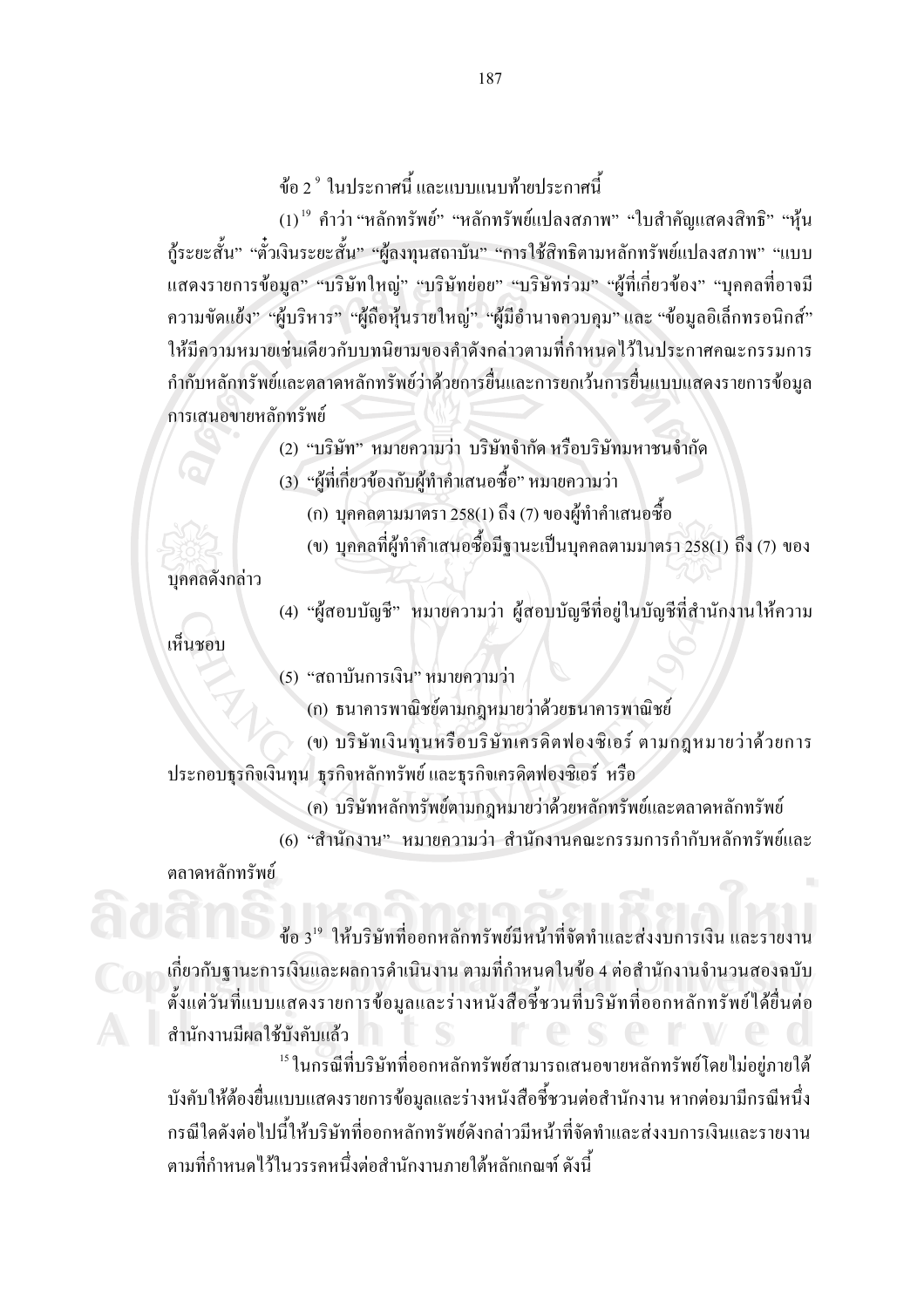(1) เมื่อมีเจ้าของหลักทรัพย์ขึ้นแบบแสดงรายการข้อมูลและร่างหนังสือชี้ชวนต่อ ี สำนักงานเพื่อเสนอขายหลักทรัพย์ต่อประชาชนในภายหลัง ให้บริษัทที่ออกหลักทรัพย์มีหน้าที่เริ่ม ดั้งแต่วันที่แบบแสคงรายการข้อมูลและร่างหนังสือชี้ชวนที่เจ้าของหลักทรัพย์ได้ยื่นต่อสำนักงาน นั้นมีผลใช้บังคับ หรือ

(2) เมื่อบริษัทที่ออกหลักทรัพย์มีการยกเลิกข้อจำกัดการโอนหลักทรัพย์ประเภท หุ้นกู้ตามประกาศคณะกรรมการกำกับหลักทรัพย์และตลาดหลักทรัพย์ว่าด้วยการยกเลิกข้อจำกัด ึการโอนหุ้นกู้ให้บริษัทที่ออกหลักทรัพย์มีหน้าที่เริ่มตั้งแต่วันที่บริษัทที่ออกหลักทรัพย์ใด้ยกเลิก ้ข้อจำกัดการโอนหุ้นกู้นั้นตามที่ได้รับอนุญาตจากสำนักงาน บริษัทมหาชนจำกัดที่ออกหลักทรัพย์ แปลงสภาพโดยเสนอขายหลักทรัพย์ต่อผู้ถือหุ้นของบริษัทนั้นเอง และ ได้ยื่นคำขออนุญาตต่อ สำนักงานเพื่อออกหุ้นหรือหุ้นกู้รองรับหลักทรัพย์แปลงสภาพดังกล่าวเนื่องจากผู้ที่จะใช้สิทธิตาม หลักทรัพย์แปลงสภาพนั้นมิใช่ผู้ถือหุ้นของบริษัท ให้บริษัทดังกล่าวที่ได้รับอนุญาตจากสำนักงาน ให้ออกหุ้นหรือหุ้นกู้ในกรณีเช่นนั้นมีหน้าที่ตามที่กำหนดไว้ในวรรคหนึ่ง ในฐานะที่เป็นบริษัทที่ ้ออกหุ้นหรือหุ้นกู้ตามมาตรา 33 ด้วย

ข้อ 4  $^{-16}$ งบการเงิน และรายงานเกี่ยวกับฐานะการเงินและผลการคำเนินงานที่ บริษัทที่ออกหลักทรัพย์มีหน้าที่จัดทำและส่งต่อสำนักงานให้เป็นไปตามรายการและระยะเวลา ดังต่อไปนี้

งบการเงินรายใตรมาสที่ผู้สอบบัญชีใด้สอบทานแล้ว ให้ส่งต่อสำนักงาน  $(1)^{16}$ ภายในสี่สิบห้าวันนับแต่วันสุดท้ายของแต่ละไตรมาส

ความในวรรคหนึ่งของ (1) มิให้ใช้บังคับกับบริษัทที่ออกหลักทรัพย์ที่มี ้กักษณะ ดังต่อไปบี้

(ก) บริษัทที่มีการเสนอขายหุ้นกู้ต่อผู้ลงทุนสถาบันโดยมีการจดข้อจำกัดการ โอนหุ้นกู้นั้นให้จำกัดอยู่ในผู้ลงทุนสถาบัน และไม่มีการเสนอขายหลักทรัพย์ในลักษณะอื่นใดอีก (ข) บริษัทที่มิได้มีหลักทรัพย์จดทะเบียนในตลาดหลักทรัพย์แห่งประเทศไทย

และบริษัทดังกล่าวมิได้ออกหลักทรัพย์ประเภทหุ้นกู้

(ค) บริษัทที่ตลาดหลักทรัพย์แห่งประเทศไทยได้มีคำสั่งห้ามซื้อหรือขาย หลักทรัพย์จดทะเบียนของบริษัทดังกล่าวเป็นการชั่วคราวโดยขึ้นเครื่องหมาย SP (suspension) อัน เนื่องมาจากบริษัทอยู่ระหว่างการฟื้นฟูกิจการและได้เข้าสู่กระบวนการฟื้นฟูกิจการตามกฎหมายว่า ด้วยล้มละลายแล้ว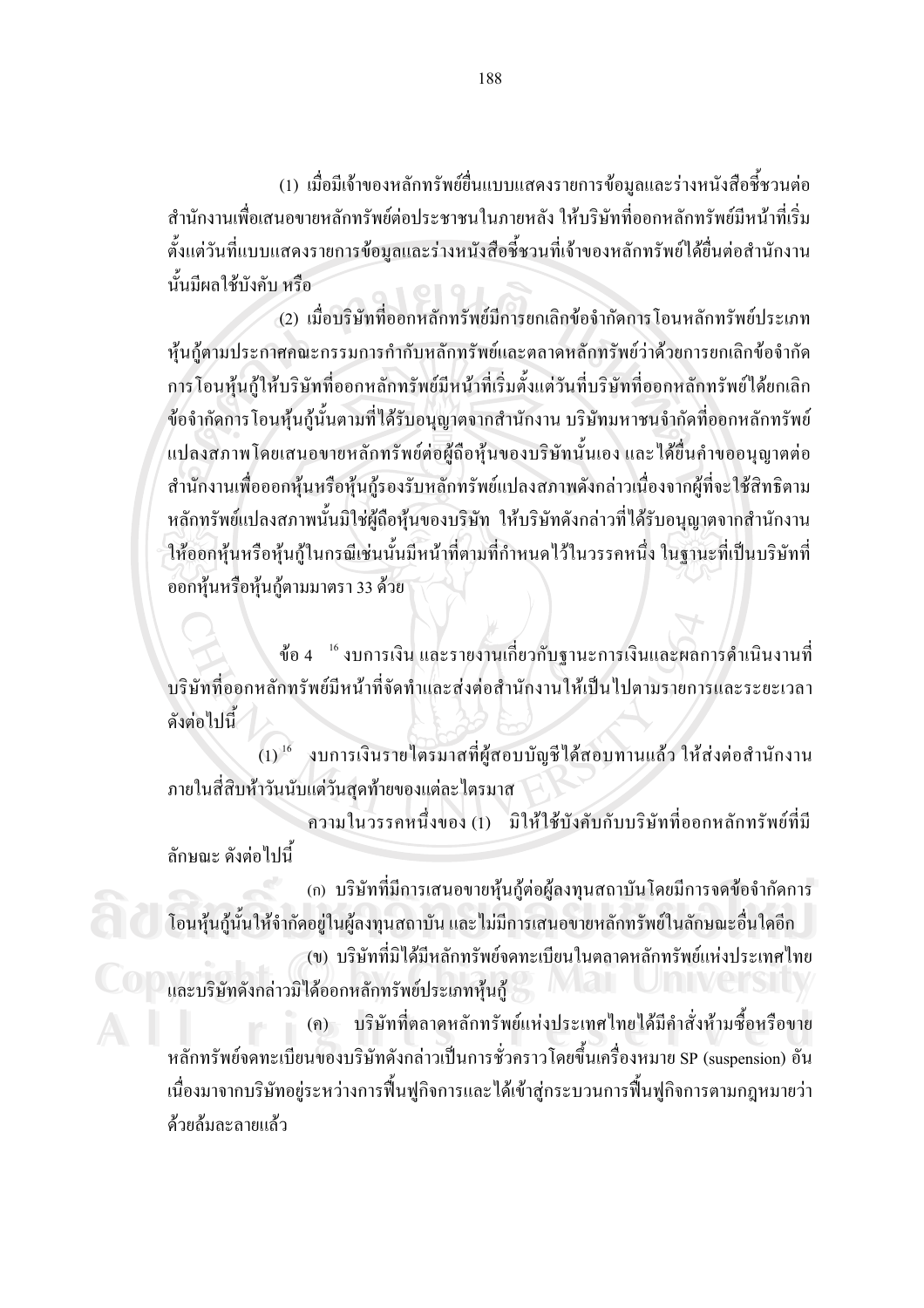ให้บริษัทตามวรรคสอง (ข) และ (ค) จัดทำรายงานทางการเงินสำหรับรอบ ้ระยะเวลาหกเดือนแรกของปีบัญชี โดยรูปแบบและรายการที่แสดงให้เป็นไปตามมาตรฐานการ ้บัญชีว่าด้วยงบการเงินระหว่างกาลที่กำหนดตามกฎหมายว่าด้วยการบัญชี รวมทั้งจัดทำคำอธิบาย และการวิเคราะห์ฐานะการเงินและผลการดำเนินงาน ซึ่งมีรายการอย่างน้อยดังต่อไปนี้ และให้ส่ง ต่อสำนักงานภายในสี่สิบห้าวันนับแต่วันสุดท้ายของรอบระยะเวลาหกเดือนแรกของปีบัญชีนั้น

ี (ก) ความคืบหน้าของการฟื้นฟูกิจการ (ถ้ามี)

(ข) ภาระผูกพันและหนี้สินที่อาจเกิดขึ้นในภายหน้า

(ค) คำอธิบายและการวิเคราะห์ฐานะการเงินและผลการดำเนินงานในลักษณะ ้เช่นเดียวกับหัวข้อ 12(2) ฐานะการเงินและผลการคำเนินงาน ในส่วนที่ 2 บริษัทที่ออกหลักทรัพย์ ของแบบ 56-1 ท้ายประกาศบี้

(ง) รายการระหว่างกันกับบุคคลที่อาจมีความขัดแย้ง

(2)<sup>16</sup> งบการเงินประจำงวดการบัญชีที่ผู้สอบบัญชีตรวจสอบและแสดงความเห็น แล้ว ให้ส่งต่อสำนักงานภายในสามเดือนนับแต่วันสิ้นสุดรอบระยะเวลาบัญชี

 $(3)^{16}$ แบบแสดงรายการข้อมูลประจำปี ให้ส่งต่อสำนักงานภายในสามเดือนนับแต่ ้วันสิ้นสุดรอบระยะเวลาบัญชี โดยแบบแสดงรายการข้อมูลประจำปีต้องเป็นไปตามหลักเกณฑ์ ดังต่อไปนี้

(ก) ในกรณีอื่น ๆ นอกจากที่ได้กำหนดไว้เป็นการเฉพาะ ให้ใช้แบบ 56-1 ท้ายประกาศนี้ซึ่งเป็นแบบทั่วไป

(ข) ในกรณีที่บริษัทที่ออกหลักทรัพย์มีการเสนอขายใบสำคัญแสดงสิทธิ อนุพันธ์ให้ใช้แบบ 56-dw ท้ายประกาศนี้

(ค) ในกรณีที่บริษัทที่ออกหลักทรัพย์มีการออกหุ้นกู้เพื่อการแปลงสินทรัพย์ ้เป็นหลักทรัพย์โดยใม่เข้าลักษณะตาม (ง) หรือ (จ) ข้อมูลในแบบแสดงรายการข้อมูลประจำปีด้อง ี่ถูกต้องและเพียงพอที่จะทำให้ผู้ลงทุนทราบถึงลักษณะสำคัญ ขั้นตอน และกระบวนการแปลง ี่ สินทรัพย์เป็นหลักทรัพย์ ประเภท ลักษณะ และคุณภาพของสินทรัพย์ที่เป็นแหล่งที่มาของกระแส ้รายรับที่จะนำมาชำระคืนหนี้ตามหุ้นกู้ โดยแสดงสถานะของสินทรัพย์ดังกล่าวในช่วงปีที่ผ่านมา ้ความคืบหน้าของการเรียกเก็บกระแสรายรับจากสินทรัพย์ในช่วงปีที่ผ่านมารูปแบบหรือวิธีการที่ เป็นประกันว่าผู้ลงทุนในหุ้นกู้จะได้รับชำระหนี้คืน (credit enhancement) (ถ้ามี) โอกาสและความ เสี่ยงในการได้รับชำระคืนหนี้ตามหุ้นกู้ รวมทั้งผลการจัดอันดับความน่าเชื่อถือของหุ้นกู้ครั้ง หลังสุด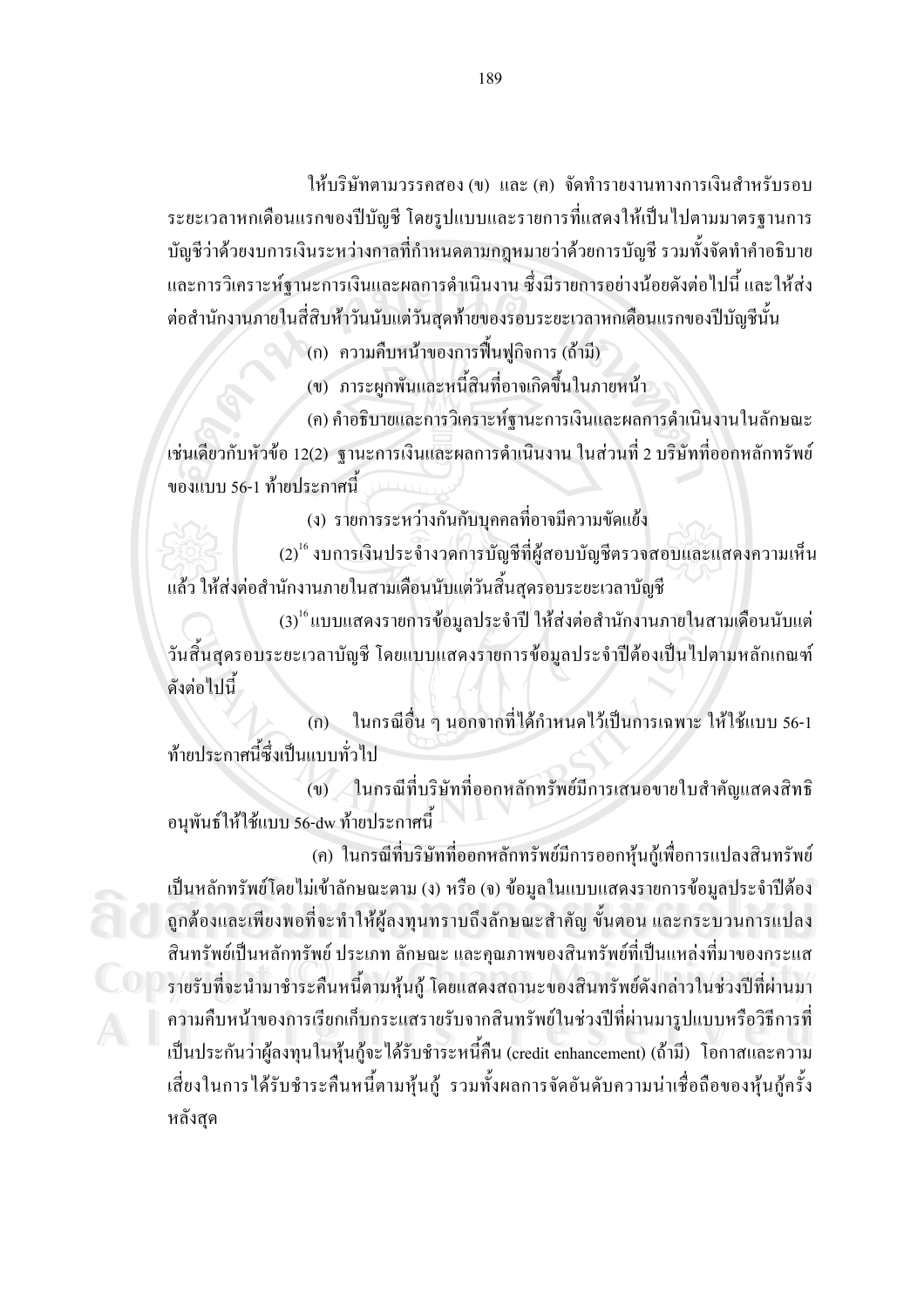(ง) ในกรณีที่บริษัทที่ออกหลักทรัพย์มีการเสนอขายหุ้นกู้ต่อผู้ลงทุนสถาบัน โดยมีการจดข้อจำกัดการโอนหุ้นกู้นั้นให้จำกัดอยู่ในผู้ลงทุนสถาบัน และไม่มีการเสนอขาย หลักทรัพย์ในลักษณะอื่นใคอีก บริษัทที่ออกหลักทรัพย์จะใช้แบบ 56-1 หรือจะจัดทำแบบแสดง รายการข้อมูลประจำปีซึ่งมีข้อมูลถูกต้องและเพียงพอที่จะทำให้ผู้ลงทุนทราบแหล่งที่มาของเงินที่จะ นำมาชำระคืนหนี้ตามหุ้นกู้ การเปลี่ยนแปลงของฐานะการเงินและผลการคำเนินงานของบริษัทที่ ้ออกหลักทรัพย์ โอกาสและความเสี่ยงในการได้รับชำระคืนหนี้ตามหุ้นกู้รวมทั้งผลการจัดอันดับ ความน่าเชื่อถือหุ้นกู้ครั้งหลังสุด ก็ได้

(จ) ในกรณีที่บริษัทที่ออกหลักทรัพย์มีการเสนอขายหันก้อนพันธ์ ข้อมลใน แบบแสดงรายการข้อมูลประจำปีต้องถูกต้องและเพียงพอที่จะทำให้ผู้ลงทุนทราบถึงลักษณะสำคัญ ของหุ้นกู้อนุพันธ์ ประเภท ลักษณะสำคัญของสิ่งอ้างอิง รูปแบบและวิธีการบริหารความเสี่ยง ข้อมูล ของผู้ค้ำประกันการชำระหนี้หรือคู่สัญญาบริหารความเสี่ยง (ถ้ามี) โอกาสและความเสี่ยงในการ ใค้รับชำระหนี้คืนตามหุ้นกู้อนุพันธ์ รวมทั้งผลการจัดอันดับความน่าเชื่อถือของหุ้นกู้อนุพันธ์หรือ บริษัทที่ออกหุ้นกู้อนุพันธ์ครั้งหลังสุด

(4) <sup>16</sup> รายงานประจำปีให้จัดส่งให้ผู้ถือหุ้นทุกรายพร้อมกับหนังสือนัดประชุม ี่ สามัญประจำปีโดยต้องส่งภายในหนึ่งร้อยสิบวันนับแต่วันสิ้นรอบระยะเวลาบัญชี และให้ส่งสำเนา รายงานและหนังสือนัดประชุมดังกล่าวต่อสำนักงานภายในวันทำการถัดจากวันที่ส่งรายงาน ประจำปีให้ผู้ถือหุ้น ทั้งนี้ รายงานประจำปีด้องมีข้อมูลอย่างน้อยตามแบบ 56-2 ท้ายประกาศนี้ หรือ

ใช้แบบแสดงรายการข้อมูลประจำปี (แบบ 56-1) พร้อมแนบงบการเงินประจำงวดการบัญชีนั้น ี ความในวรรคหนึ่งของ (4) ให้ใช้บังคับเมื่อบริษัทที่ออกหลักทรัพย์มีการเสนอ ขายหุ้นต่อประชาชน ไม่ว่าจะเป็นการเสนอขายหุ้นโดยตรง หรือเสนอขายหุ้นเนื่องจากมีการใช้ ่ สิทธิตามหุ้นกู้แปลงสภาพ หรือใบสำคัญแสดงสิทธิที่จะซื้อหุ้น หรือใบแสดงสิทธิในการจองซื้อหุ้น ้เพิ่มทุนที่โอนสิทธิได้ และเป็นบริษัทที่มิได้อยู่ระหว่างการฟื้นฟูกิจการตามกฎหมายว่าด้วย <u>ส้มละลาย พระพ</u>

การจัดทำและส่งงบการเงินของบริษัทที่ออกหลักทรัพย์ต่อสำนักงานตามวรรค หนึ่งให้เริ่มตั้งแต่งบการเงินรายใตรมาสหรืองบการเงินประจำงวดการบัญชีที่ถัดจากงบการเงินที่ ปรากฏในแบบแสดงรายการข้อมูลและร่างหนังสือชี้ชวนที่มีผลใช้บังคับแล้ว

เมื่อบริษัทที่ออกหลักทรัพย์บริษัทใดได้จัดทำและส่งงบการเงินประจำงวดการ บัญชีสำหรับรอบระยะเวลาหกเคือนหรือหนึ่งปีตามวรรคหนึ่ง (2) ต่อสำนักงาน ให้ถือว่าบริษัทนั้น ใด้จัดทำและส่งงบการเงินสำหรับไตรมาสที่สองหรือไตรมาสที่สี่ตามวรรคหนึ่ง (1) ต่อสำนักงาน แล้ว แต่ทั้งนี้ถ้าบริษัทส่งงบการเงินประจำงวดการบัญชีสำหรับรอบระยะเวลาหกเดือนหรือหนึ่งปี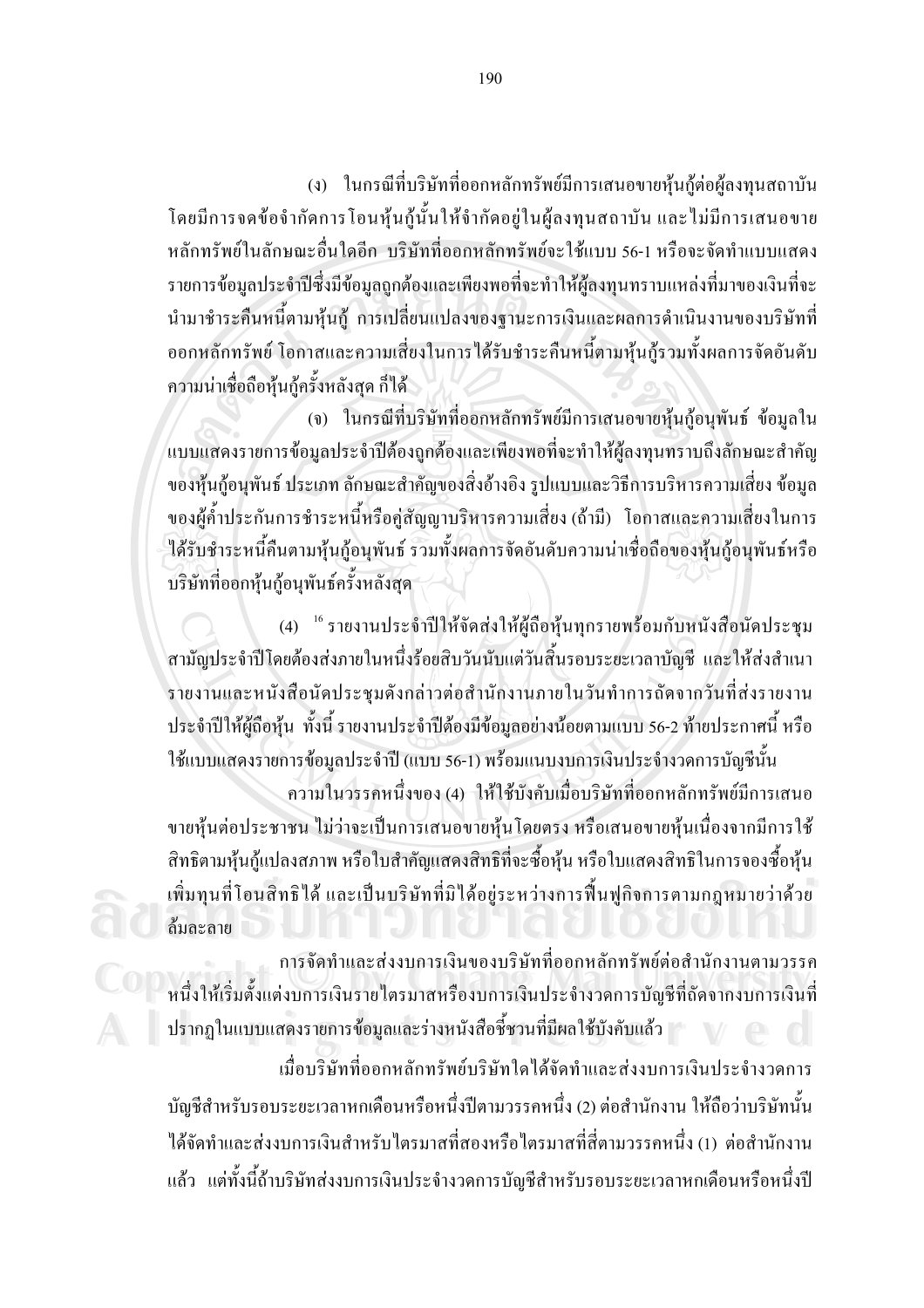เมื่อพ้นหกสิบวันนับแต่วันสิ้นสุดงวดการบัญชี ให้ถือว่าบริษัทส่งงบการเงินสำหรับใตรมาสที่สอง หรือไตรมาสที่สี่ล่าช้านับตั้งแต่วันถัดจากวันที่ครบหกสิบวันดังกล่าว

 $^{10}$ ในกรณีที่บริษัทที่ออกหลักทรัพย์มีหลักทรัพย์จดทะเบียนในตลาดหลักทรัพย์ ้ต่างประเทศหรือตลาดอื่นใดที่อยู่ภายใต้การกำกับดูแลของหน่วยงานทางการในต่างประเทศ และมี หน้าที่ตามกฎหมายของประเทศนั้นในการจัดทำและส่งรายงานเกี่ยวกับฐานะการเงินและผลการ ้คำเนินงานของบริษัทต่อตลาดหลักทรัพย์หรือหน่วยงานทางการในต่างประเทศดังกล่าว รายงาน ีเกี่ยวกับฐานะการเงินและผลการคำเนินงานที่ส่งต่อสำนักงานตามวรรคหนึ่ง (3) และ (4) ต้องมี ้รายละเอียดของข้อมูล ไม่น้อยกว่ารายงานทำนองเดียวกันที่บริษัทที่ออกหลักทรัพย์ใด้จัดทำและ เปิดเผยในต่างประเทศ

<sup>18</sup> ในการจัดส่งงบการเงินตามวรรคหนึ่ง (1) และ (2) ให้บริษัทที่ออกหลักทรัพย์ส่ง เอกสารดังต่อไปนี้ต่อสำนักงานพร้อมกับงบการเงินดังกล่าวด้วย

> หนังสือรับรองงบการเงินตามแบบ 56-3 ท้ายประกาศนี้  $(1)$

(2) บทสรุปประเภทรายงานของผู้สอบบัญชีตามประกาศสำนักงาน คณะกรรมการกำกับหลักทรัพย์และตลาดหลักทรัพย์ว่าด้วยการให้ความเห็นชอบผู้สอบบัญชี

์ ข้อ 4/1" ถูกยกเลิกโดยประกาศคณะกรรมการ ก.ล.ต. ที่ กจ. 6/2546

ข้อ 5 วิธีการจัดทำงบการเงินรายใตรมาสและงบการเงินประจำงวดการบัญชีตาม ข้อ 4 (1) และ (2) ให้เป็นไปดังนี้

 $(1)^{16}$ งบการเงินรายไตรมาส

รายการที่แสดงในงบการเงินรายใตรมาส ต้องมีรายการครบถ้วนใน  $(n)$ ลักษณะเดียวกับงบการเงินประจำงวดการบัญชี

(ข) ข้อมูลในหมายเหตุประกอบงบการเงินรายใตรมาส ให้เปิดเผยเฉพาะ รายละเอียดดังต่อไปนี้ (ถ้ามี)

1. การลงทุนในบริษัทย่อย บริษัทร่วม และบริษัทอื่น

) 2. รายการบัญชีของบริษัทที่ออกหลักทรัพย์หรือบริษัทย่อย กับบริษัท ใหญ่ บริษัทร่วม ผู้บริหาร ผู้ถือหุ้นรายใหญ่ หรือผู้ที่เกี่ยวข้องกับบุคคลดังกล่าว

3. เหตุการณ์ภายหลังวันที่ในงบการเงิน

4. ภาระผูกพันและหนี้สินที่อาจเกิดขึ้นในภายหน้า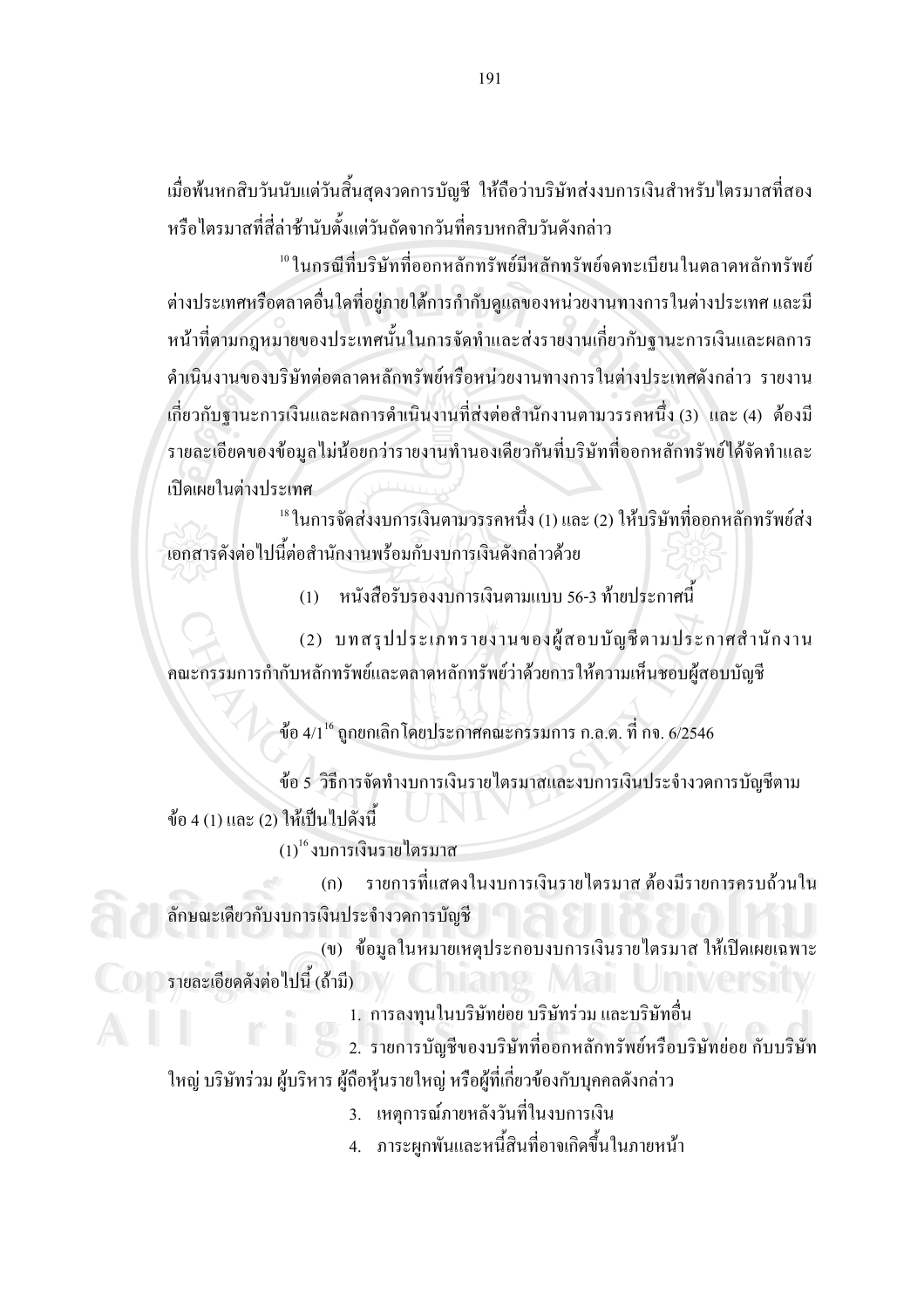ข้อสังเกตของผู้สอบบัญชีในรายงานการสอบทานงบการเงินราย  $(n)$ ใตรมาสต้องใม่มีลักษณะที่แสดงให้เห็นว่า ผู้สอบบัญชีใม่อาจสอบทานงบการเงินดังกล่าวได้ตาม ้ มาตรฐานการสอบบัญชีที่กำหนดโดยสมาคมนักบัญชีและผู้สอบบัญชีรับอนุญาตแห่งประเทศไทย ้อันเนื่องมาจากบริษัทที่ออกหลักทรัพย์หรือผู้บริหารของบริษัทที่ออกหลักทรัพย์ไม่ให้ความร่วมมือ  $\left(2\right)^{16}$ งบการเงินประจำงวดการบัญชี ต้องมีรายงานการสอบบัญชีของผู้สอบบัญชี

ี่ที่ไม่มีความหมายในลักษณะไม่แสดงความเห็นต่อการจัดทำงบการเงินของบริษัทที่ออกหลักทรัพย์ หรือที่ไม่แสดงความเห็นอย่างมีเงื่อนไขในรายการบัญชีที่เป็นสาระสำคัญ อันเนื่องมาจากผู้สอบ ้บัญชีถูกจำกัดขอบเขตการสอบบัญชี เว้นแต่การถูกจำกัดขอบเขตการสอบบัญชีดังกล่าวมิได้เกิด จากการกระทำหรือไม่กระทำของบริษัทที่ออกหลักทรัพย์ หรือผู้บริหารของบริษัทที่ออก หลักทรัพย์

 $(3)^8$  ถูกยกเลิกโคยประกาศคณะกรรมการ ก.ล.ต.ที่ กจ.25/2543

(4) ในกรณีที่บริษัทที่ออกหลักทรัพย์มีบริษัทย่อย ให้บริษัทที่ออกหลักทรัพย์จัดทำ ึ่งบการเงินรวมเป็นการเพิ่มเติม และหากบริษัทที่ออกหลักทรัพย์ดังกล่าวไม่ได้นำบริษัทย่อยใดมา รวมในงบการเงินรวม ให้แจ้งเหตุผลถึงการไม่นำมารวม และเปิดเผยผลกระทบและงบการเงินของ ้บริษัทย่อยดังกล่าวในหมายเหตุประกอบงบการเงินหรืองบการเงินรวม แล้วแต่กรณี

 $(5)^{10}$  การจัดทำและเปิดเผยข้อมูลในงบการเงินต้องเป็นไปตามมาตรฐานการบัญชี ที่กำหนดตามกฎหมายว่าด้วยการบัญชี

ในกรณีที่การจัดทำหรือการเปิดเผยข้อมูลในเรื่องใดไม่มีมาตรฐานการบัญชีไทย ้ ครอบคลุมถึง ให้บริษัทที่ออกหลักทรัพย์ระบุรายการนโยบายบัญชีที่ใช้ปฏิบัติสำหรับการบันทึก บัญชีรายการนั้น และคำอธิบายว่านโยบายการบัญชีดังกล่าวเป็นไปตามมาตรฐานการบัญชีใด

ในกรณีที่บริษัทที่ออกหลักทรัพย์มีหลักทรัพย์จดทะเบียนในตลาดหลักทรัพย์ ้ต่างประเทศหรือตลาดอื่นใดที่อยู่ภายใต้การกำกับดูแลของหน่วยงานทางการในต่างประเทศ และมี หน้าที่ตามกฎหมายของประเทศนั้นในการจัดทำและส่งงบการเงินของบริษัทต่อตลาดหลักทรัพย์ หรือหน่วยงานทางการในต่างประเทศดังกล่าว ให้บริษัทที่ออกหลักทรัพย์ปฏิบัติดังต่อไปนี้ด้วย

(ก) กรณีที่การจัดทำหรือการเปิดเผยข้อมูลในเรื่องใดไม่มีมาตรฐานการบัญชีไทย ้ครอบคลุมถึง และมาตรฐานการบัญชีที่ถือปฏิบัติในต่างประเทศนั้นเป็นมาตรฐานการบัญชีของ International Accounting Standards Committee หรือ American Institution of Certified Public Accountants หรือ Financial Accounting Standards Board ให้บริษัทที่ออกหลักทรัพย์จัดทำและ ้เปิดเผยข้อมูลในงบการเงินในรายการที่ไม่มีมาตรฐานการบัญชีไทยครอบคลุมถึงตามมาตรฐานการ บัญชีที่ถือปฏิบัติในต่างประเทศดังกล่าว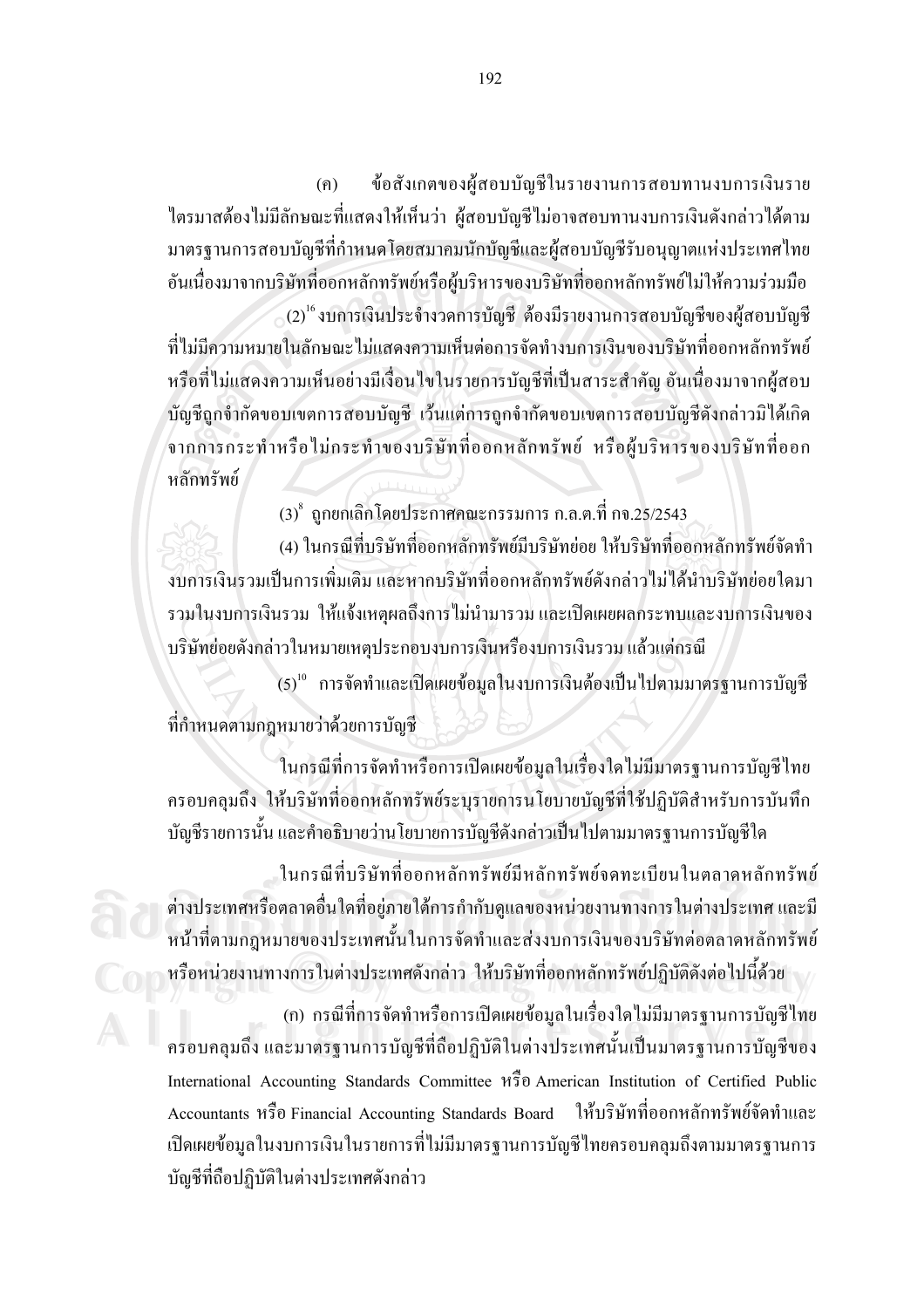(ข) กรณีอื่นนอกจาก (ก) และบริษัทที่ออกหลักทรัพย์ได้จัดทำงบการเงินอีกฉบับ หนึ่งนอกเหนือจากงบการเงินฉบับที่บริษัทที่ออกหลักทรัพย์จัดทำและส่งต่อสำนักงาน เพื่อให้ ้เป็นไปตามมาตรฐานการบัญชีที่ถือปฏิบัติในต่างประเทศนั้น ให้บริษัทที่ออกหลักทรัพย์จัดส่งงบ ้การเงินฉบับที่เปิดเผยในต่างประเทศนั้นต่อสำนักงานด้วย ทั้งนี้ ในหนังสือนำส่งงบการเงินฉบับที่ เปิดเผยในต่างประเทศต่อสำนักงานให้บริษัทที่ออกหลักทรัพย์ระบุมาตรฐานการบัญชีที่ใช้สำหรับ ึการจัดทำและเปิดเผยข้อมูลในงบการเงินในรายการที่ไม่เป็นไปตามมาตรฐานการบัญชีไทย หรือ รายการที่ไม่มีมาตรจานการบัญชีไทยครอบคลมถึงไว้ด้วย

 $(6)^2$ ในกรณีที่บริษัทที่ออกหลักทรัพย์เป็นสถาบันการเงิน ให้บริษัทที่ออก หลักทรัพย์ดังกล่าวเปิดเผยรายละเอียดสินทรัพย์ของบริษัทที่เข้าเกณฑ์การจัดชั้นสินทรัพย์แต่ละชั้น ไว้ในหมายเหตุประกอบงบการเงินด้วย ทั้งนี้ ให้ใช้เกณฑ์การจัดชั้นสินทรัพย์ที่กำหนดโดย หน่วยงานที่กำกับและควบคุมการประกอบธุรกิจของบริษัทที่ออกหลักทรัพย์นั้น

 $^{\,13}$  ในกรณีที่รายได้หรือกำไรสุทธิตามงบการเงินล่าสุดของบริษัทที่ออกหลักทรัพย์ มีความแตกต่างจากงบการเงินในงาดเดียวกันของปีก่อนเกินกว่าร้อยละยี่สิบ ให้บริษัทที่ออก หลักทรัพย์จัดทำคำอธิบายสาเหตุของความแตกต่างดังกล่าว และส่งต่อสำนักงานพร้อมกับงบ ิการเงินตามข้อ 4 วรรคหนึ่ง (1) หรือ (2) แล้วแต่กรณี

ข้อ 5/1  $\,$  นอกจากการส่งข้อมูลในรูปเอกสารสิ่งพิมพ์แล้ว ให้บริษัทที่ออก หลักทรัพย์ส่งงบการเงิน และรายงานเกี่ยวกับฐานะการเงิน และผลการดำเนินงานตามข้อ 4 วรรค หนึ่ง (1) (2) และ (3) ที่ครบกำหนดส่งตั้งแต่วันที่ 1 มกราคม พ.ศ. 2544 ต่อสำนักงานในรูปข้อมูล อิเล็กทรอนิกส์ตามหลักเกณฑ์ดังต่อไปนี้

(1) กรณีบริษัทที่ออกหลักทรัพย์เป็นบริษัทจดทะเบียนในตลาด หลักทรัพย์ให้ส่งข้อมูลดังกล่าวผ่านระบบการรับส่งข้อมูลของตลาดหลักทรัพย์แห่งประเทศไทย ็ตามแนวทางที่ตลาดหลักทรัพย์แห่งประเทศไทยกำหนด

(2) กรณีบริษัทอื่นนอกจาก (1) ให้ส่งข้อมูลคังกล่าวผ่านระบบการรับส่ง ข้อมูลตามแนวทางที่สำนักงานกำหนด

ึงบการเงิน และรายงานเกี่ยวกับฐานะการเงินและผลการดำเนินงานที่บริษัทที่ออก หลักทรัพย์ส่งต่อสำนักงาน ทั้งในรูปเอกสารสิ่งพิมพ์และข้อมูลอิเล็กทรอนิกส์ต้องมีข้อความ ถูกต้องตรงกัน และต้องใม่มีการแสดงข้อความอันเป็นเท็จในสาระสำคัญ หรือปกปิดข้อความจริง อันเป็นสาระสำคัญที่ควรบอกให้แจ้ง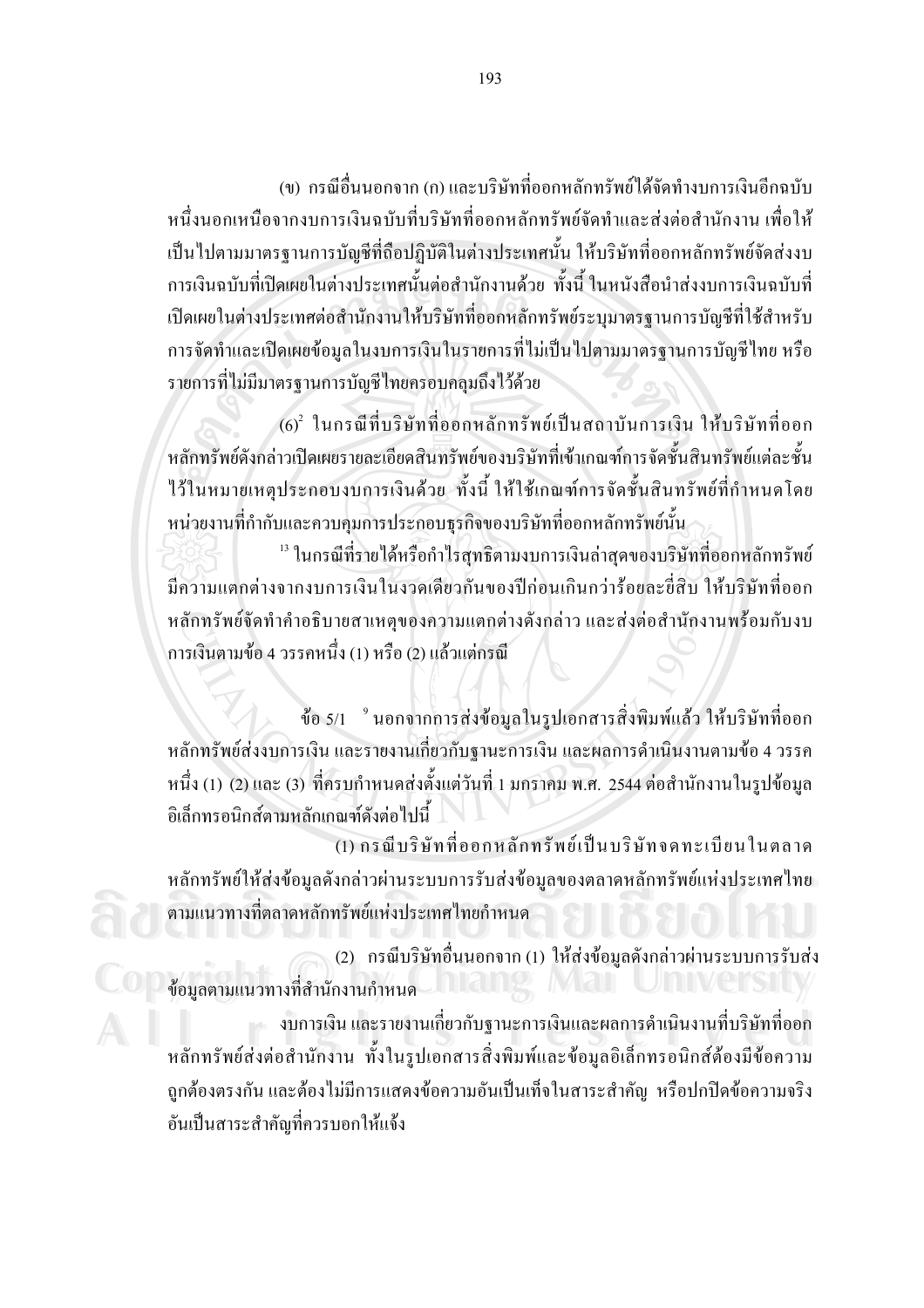ี ข้อ 6 <sup>8</sup> ให้บริษัทที่ออกหลักทรัพย์สิ้นสุดหน้าที่จัดทำและส่งงบการเงิน และ ้ รายงานเกี่ยวกับฐานะการเงินและผลการคำเนินงานของบริษัทต่อสำนักงานตามประกาศนี้ เมื่อเกิด กรณีคังต่อไปนี้

(1) มีการชำระบัญชีเพื่อเลิกกิจการของบริษัทที่ออกหลักทรัพย์

(2) บริษัทไม่สามารถขายหลักทรัพย์ได้ภายในระยะเวลาที่สำนักงานอนุญาตให้ เสบอขายหลักทรัพย์ที่ออกใหม่

(3) บริษัทที่ออกหลักทรัพย์ได้ชำระหนี้ตามหลักทรัพย์จนครบถ้วนแล้ว เว้นแต่ ้กรณีที่เป็นหลักทรัพย์แปลงสภาพ

 $\left(4\right)^{16}$  เมื่อครบอายุใบสำคัญแสดงสิทธิอนุพันธ์ หรือหุ้นกู้อนุพันธ์ หรือเมื่อครบอายุ หลักทรัพย์แปลงสภาพอื่นและปรากฎว่าไม่มีผู้ใช้สิทธิตามหลักทรัพย์แปลงสภาพอื่นดังกล่าว

(5) บริษัทที่ออกหลักทรัพย์ได้ดำเนินการเพิกถอนห้นออกจากการเป็นหลักทรัพย์ จดทะเบียนในตลาดหลักทรัพย์แห่งประเทศไทย โดยความสมัครใจ และบริษัทได้จัดให้มีการเสนอ ซื้อหุ้นจากผู้ถือหุ้นทั้งหมดแล้วตามข้อบังคับของตลาดหลักทรัพย์แห่งประเทศไทยว่าด้วยการเพิก ึถอนหลักทรัพย์จดทะเบียนและภายหลังการเสนอซื้อ มีผู้ถือหุ้นรายอื่นซึ่งมิใช่ผู้ทำคำเสนอซื้อและ ผู้ที่เกี่ยวข้องกับผู้ทำคำเสนอซื้อถือหุ้นรวมกันไม่เกินร้อยละห้าของจำนวนหุ้นที่จำหน่ายได้แล้ว ทั้งหมดของบริษัท

 $\left(6\right)^{16}$ บริษัทที่ออกหลักทรัพย์มีจำนวนผู้ถือหลักทรัพย์ทุกประเภทรวมกันน้อยกว่า หนึ่งร้อยราย และบริษัทที่ออกหลักทรัพย์นั้นมิได้มีหลักทรัพย์จดทะเบียนในตลาดหลักทรัพย์แห่ง ประเทศไทยหรือมิได้มีหลักทรัพย์ซื้อขายในศูนย์ซื้อขายหลักทรัพย์ ทั้งนี้ บริษัทดังกล่าวต้องมิได้มี หน้าที่ในการจัดทำและส่งงบการเงินและรายงานตามประกาศนี้อันเนื่องมาจากการออกหลักทรัพย์ ประเภทห้นก้

ิบริษัทที่ออกหลักทรัพย์ถูกศาลสั่งพิทักษ์ทรัพย์เด็ดขาด และบริษัทที่ออก  $(7)$ หลักทรัพย์นั้นมิได้มีหลักทรัพย์จดทะเบียนในตลาดหลักทรัพย์แห่งประเทศไทยหรือมิได้มี หลักทรัพย์ซื้อขายในศูนย์ซื้อขายหลักทรัพย์

(8) บริษัทที่ออกหลักทรัพย์เป็นสถาบันการเงินที่ถูกระงับการคำเนินกิจการตาม ี คำสั่งของ เจ้าพนักงานหรือหน่วยงานที่มีอำนาจหน้าที่ตามกฎหมาย และบริษัทที่ออกหลักทรัพย์ นั้นมิได้มีหลักทรัพย์จดทะเบียนในตลาดหลักทรัพย์แห่งประเทศไทยหรือมิได้มีหลักทรัพย์ซื้อขาย ในศูนย์ซื้อขายหลักทรัพย์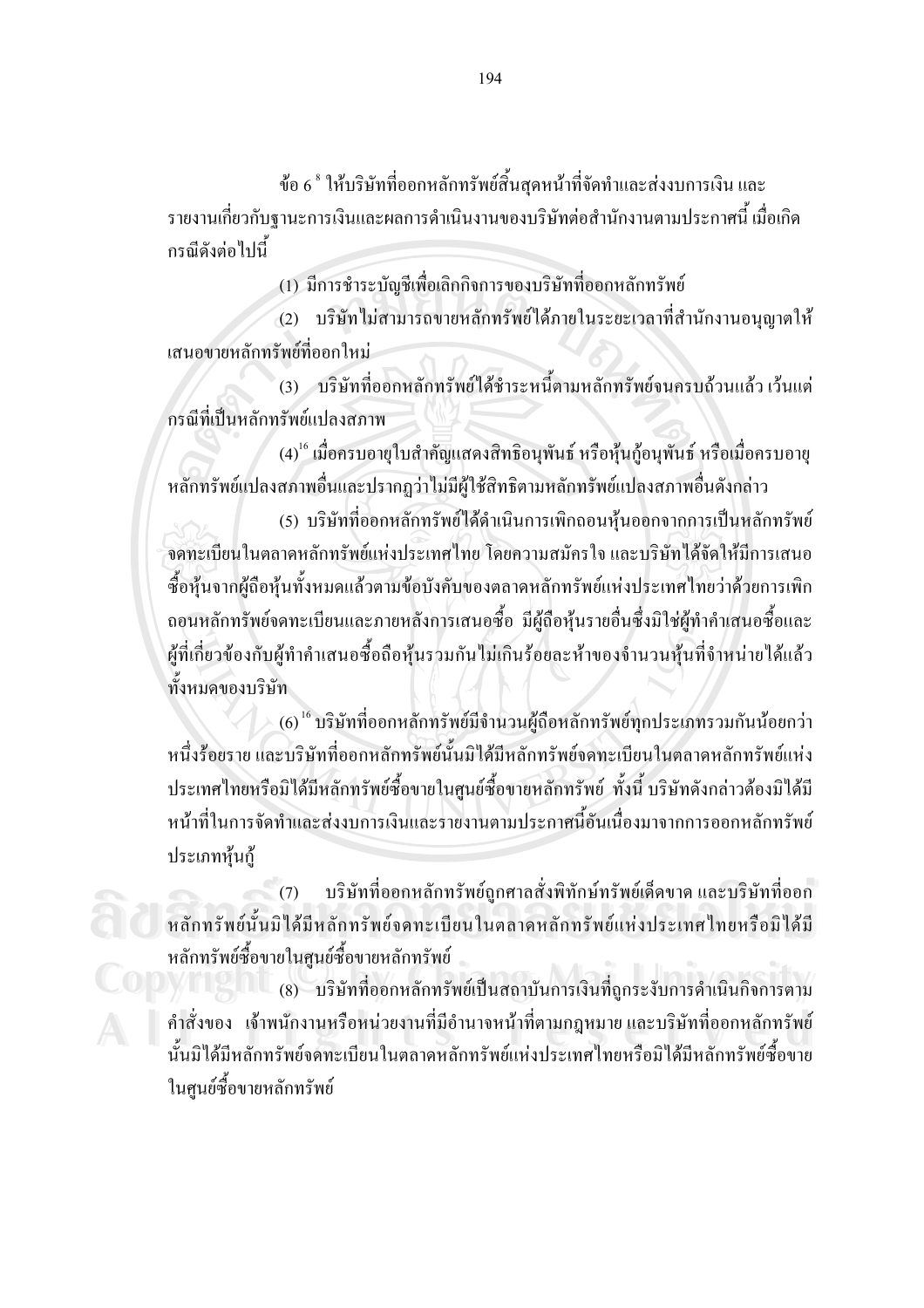ึการสิ้นสุดหน้าที่การจัดทำและส่งงบการเงินเมื่อเกิดกรณีตาม (2) ถึง (5)  $\mathfrak{y}_{1i}$ รวมถึงกรณีบริษัทที่ออกหลักทรัพย์มีหน้าที่ต้องจัดทำและส่งงบการเงินและรายงานตามประกาศนี้ เนื้องจากบริษัทได้ออกหลักทรัพย์อื่นด้วย

ให้บริษัทที่ออกหลักทรัพย์แจ้งเหตุที่ทำให้หน้าที่จัดทำและส่งงบการเงินและ รายงานเกี่ยวกับฐานะการเงินและผลการดำเนินงานของบริษัทที่ออกหลักทรัพย์สิ้นสุดลงตาม (1) ้ถึง (8) ต่อสำนักงานก่อนถึงกำหนดเวลาส่งงบการเงินและรายงานดังกล่าว และเมื่อกรณีตาม (5) ถึง (8) หมดไป บริษัทที่ออกหลักทรัพย์ต้องจัดทำและส่งงบการเงินและรายงานเกี่ยวกับฐานะ ้การเงิน และผลการคำเนินงานของบริษัทที่ออกหลักทรัพย์นั้นต่อสำนักงานต่อไปตามประกาศนี้

ข้อ 6/1  $\,$  นอกจากการสิ้นสุดหน้าที่จัดทำและส่งงบการเงินและรายงานเกี่ยวกับ ฐานะการเงินและผลการคำเนินงานของบริษัทเนื่องจากกรณีตามข้อ 6 ในกรณีที่บริษัทที่ออก หลักทรัพย์ได้ดำเนินการเพิกถอนหุ้นออกจากการเป็นหลักทรัพย์จดทะเบียนในตลาดหลักทรัพย์ แห่งประเทศไทย โดยความสมัครใจ และบริษัทได้จัดให้มีการเสนอซื้อหุ้นจากผู้ถือหุ้นทั้ง หมดแล้วตามข้อบังคับของตลาดหลักทรัพย์แห่งประเทศไทยว่าด้วยการเพิกถอนหลักทรัพย์จด ่ ทะเบียน แต่ภายหลังการเสนอซื้อ มีผู้ถือหุ้นรายอื่นซึ่งมิใช่ผู้ทำคำเสนอซื้อและผู้ที่เกี่ยวข้องกับผู้ทำ ้คำเสนอซื้อถือหุ้นรวมกันเกินกว่าร้อยละห้าของหุ้นที่จำหน่ายได้แล้วทั้งหมดของบริษัท หากบริษัท ที่ออกหลักทรัพย์สามารถแสดงต่อสำนักงานใด้ว่าในบรรดาผู้ถือหุ้นรายอื่นที่เหลืออยู่ดังกล่าว มีผู้ ถือหุ้นที่สามารถได้รับข้อมูลได้โดยทางอื่น เนื่องจากฐานะของผู้ถือหุ้นรายนั้น หรือเนื่องจากผู้ถือ หุ้นรายนั้นมีความเกี่ยวเนื่องในทางใดทางหนึ่งกับบริษัทที่ออก หลักทรัพย์นอกเหนือจากการเป็นผู้ ถือหุ้นของบริษัท และผู้ถือหุ้นแต่ละรายดังกล่าวแสดงเจตนาว่าไม่ประสงค์จะได้รับข้อมูลดังกล่าว ี จากบริษัทที่ออกหลักทรัพย์ตามกลไกที่กำหนดตามประกาศนี้ และหากไม่นับรวมผู้ถือหุ้นทุกรายที่ แสคงเจตนาดังกล่าวแล้ว จะคงเหลือผู้ถือหุ้นรายอื่นถือหุ้นรวมกันไม่เกินร้อยละห้า ของจำนวนหุ้น ที่จำหน่ายได้แล้วทั้งหมดของบริษัท สำนักงานอาจพิจารณากำหนดให้บริษัทดังกล่าวสิ้นสุดหน้าที่

ึ่งัดทำและส่งงบการเงินและรายงานเกี่ยวกับฐานะการเงินและผลการคำเนินงานตามประกาศนี้ก็ได้ ให้นำความในวรรคสอง และวรรคสามของข้อ 6 มาใช้บังคับโดยอนุโลมกับบริษัท ที่สิ้นสุด หน้าที่จัดทำและส่งงบการเงินและรายงานเกี่ยวกับฐานะการเงิน และผลการดำเนินงาน เนื่องจากกรณีตามวรรคหนึ่งด้วย

เพื่อประโยชน์ตามความในข้อนี้ "ผู้ถือหุ้นที่สามารถได้รับข้อมูลได้โดยทางอื่น เนื่องจากฐานะของผู้ถือหุ้นรายนั้น หรือเนื่องจากผู้ถือหุ้นรายนั้นมีความเกี่ยวเนื่องในทางใดทาง หนึ่งกับบริษัทที่ออกหลักทรัพย์นอกเหนือจากการเป็นผู้ถือหุ้นของบริษัท" อาจพิจารณาจาก (1) การเป็นผู้ลงทุนประเภทสถาบันหรือที่มีลักษณะเฉพาะ ตามนัยแห่งประกาศ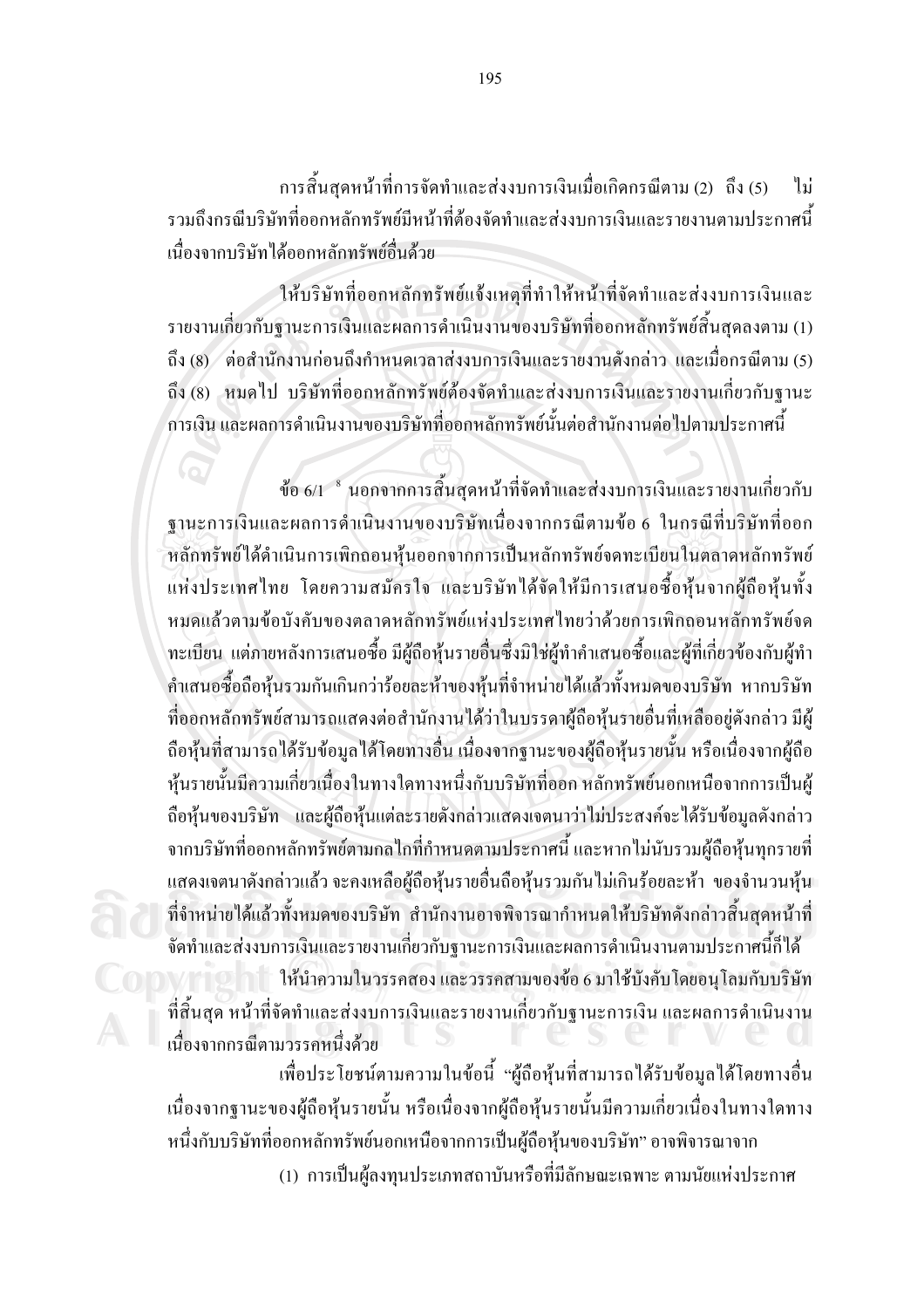ึคณะกรรมการกำกับหลักทรัพย์และตลาดหลักทรัพย์ว่าด้วยการขออนุญาตและการอนุญาตให้เสนอ ขายหุ้นที่ออกใหม่

(2) การเป็นผู้ถือหุ้นรายใหญ่ ตามนัยแห่งประกาศคณะกรรมการกำกับหลักทรัพย์ และตลาดหลักทรัพย์ว่าด้วยการขออนุญาตและการอนุญาตให้เสนอขายหุ้นที่ออกใหม่ ี การเป็นผู้บริหารของบริษัทที่ออกหลักทรัพย์ ตามนัยแห่งประกาศ  $(3)$ ึคณะกรรมการกำกับหลักทรัพย์และตลาดหลักทรัพย์ว่าด้วยการขออนุญาตและการอนุญาตให้เสนอ ขายหุ้นที่ออกใหม่

(4) การเป็นกรรมการของบริษัทที่ออกหลักทรัพย์

้ข้อ 7 <sup>9</sup> ในกรณีที่บริษัทที่ออกหลักทรัพย์แสดงให้สำนักงานเห็นได้ว่าบริษัทที่ออก ิหลักทรัพย์มีเหตุอันควรที่จะไม่แสดงรายละเอียดของข้อมูลตามที่กำหนดไว้ในแบบ 56-1 หรือแบบ 56-dw แล้วแต่กรณีซึ่งเป็นรายการอย่างเดียวกับข้อมลที่คณะกรรมการกำกับหลักทรัพย์และตลาด หลักทรัพย์กำหนดโดยอาศัยอำนาจตามมาตรา 69(11) มาตรา 70(9) และมาตรา 71(5) หาก รายละเอียดของข้อมูลนั้นไม่มีผลกระทบต่อการตัดสินใจของผู้ลงทุนอย่างมีนัยสำคัญ ให้ สำนักงานผ่อนผันให้บริษัทที่ออกหลักทรัพย์ไม่ต้องแสคงรายละเอียดของข้อมูลดังกล่าวในแบบ 56-1 หรือแบบ 56-dw ได้ แล้วแต่กรณี

ในกรณีที่บริษัทที่ออกหลักทรัพย์แสดงให้สำนักงานเห็นได้ว่า บริษัทที่ออก หลักทรัพย์มีเหตุอันควรที่จะไม่แสดงรายละเอียดของข้อมูลตามที่กำหนดไว้ในแบบ 56-2 ที่กำหนด ท้ายประกาศนี้หากรายละเอียดข้อมูลนั้นไม่มีผลกระทบต่อการตัดสินใจของผู้ลงทุนอย่างมีนัยสำคัญ ให้สำนักงานมีอำนาจผ่อนผันให้บริษัทที่ออกหลักทรัพย์ไม่ต้องแสดงรายละเอียดของข้อมูลดังกล่าว <u>ในแบบ 56-2 ได้</u>

ข้อ 8 ในกรณีมีเหตุจำเป็นและสมควรทำให้บริษัทที่ออกหลักทรัพย์ไม่สามารถส่ง งบการเงินหรือรายงานเกี่ยวกับฐานะการเงินและผลการคำเนินงานต่อสำนักงานภายในระยะเวลาที่ ากำหนดตามประกาศนี้ บริษัทที่ออกหลักทรัพย์อาจมีหนังสือขอผ่อนผันการส่งงบการเงินหรือ รายงานดังกล่าวต่อสำนักงานก่อนวันครบระยะเวลาที่กำหนดไว้ในข้อ 4 พร้อมทั้งชี้แจงเหตุผลใน ึการขอผ่อนผันและแจ้งกำหนดระยะเวลาที่จะจัดส่งงบการเงินหรือรายงานนั้น

ในกรณีที่สำนักงานไม่ผ่อนผันให้ตามที่บริษัทที่ออกหลักทรัพย์ร้องขอตามวรรค หนึ่ง บริษัทที่ออกหลักทรัพย์ต้องรับผิดเนื่องจากการไม่ปฏิบัติตามมาตรา 56 นับตั้งแต่วันครบ ระยะเวลาที่กำหนดไว้ในข้อ 4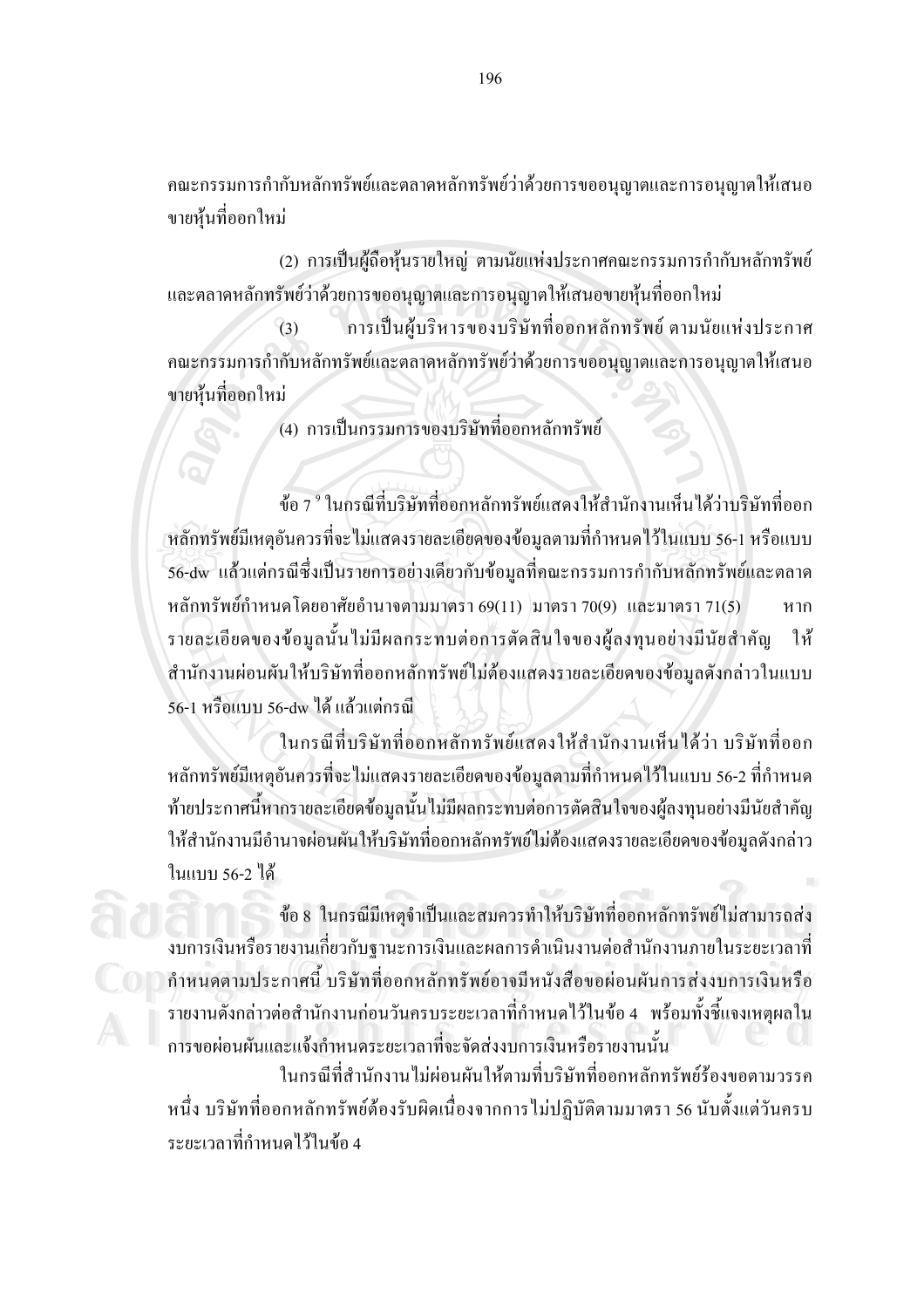ข้อ 9 ประกาศนี้ให้มีผลใช้บังคับตั้งแต่วันถัดจากวันประกาศในราชกิจจานุเบกษา ้เป็นต้นไปเว้นแต่ข้อ 5 (1)(ก) (ข) เฉพาะงบกำไรขาดทุนและงบดุล และ (ค) ให้มีผลใช้บังคับตั้งแต่ วันที่ 1 มกราคม พ.ศ. 2541 เป็นต้นไป และข้อ 5 (1) (ข) เฉพาะงบกระแสเงินสด ให้มีผลใช้บังคับ ้ตั้งแต่วันที่ 1 มกราคม พ.ศ. 2542เป็นต้นไป

ประกาศ ณ วันที่ 28 พฤศจิกายน พ.ศ. 2540

้นายธารินทร์ นิมมานเหมินท์ (นายธารินทร์ นิมมานเหมินท์) รัฐมนตรีว่าการกระทรวงการคลัง ประธานกรรมการ คณะกรรมการกำกับหลักทรัพย์และตลาดหลักทรัพย์

หมายเหตุ

<sup>19</sup> ประกาศคณะกรรมการ กลต. ที่ กจ. 35/2547 เรื่อง หลักเกณฑ์ เงื่อนไข และ วิธีการรายงานการเปิดเผยข้อมูลเกี่ยวกับฐานะการเงินและผลการดำเนินงานของบริษัทที่ออก หลักทรัพย์ (ฉบับที่ 16) ลงวันที่ 15 มิถุนายน 2547 มีข้อกำหนดเพิ่มเติมในข้อ 3 ดังนี้ "ความในวรรคหนึ่งมิให้ใช้บังคับกับบริษัทที่ออกหลักทรัพย์ประเภทหุ้นกู้ระยะ ้สั้นหรือตั๋วเงินระยะสั้น โดยมิได้มีการออกหลักทรัพย์ประเภทอื่นใดอีก"

by Chiang Mai University rights reserved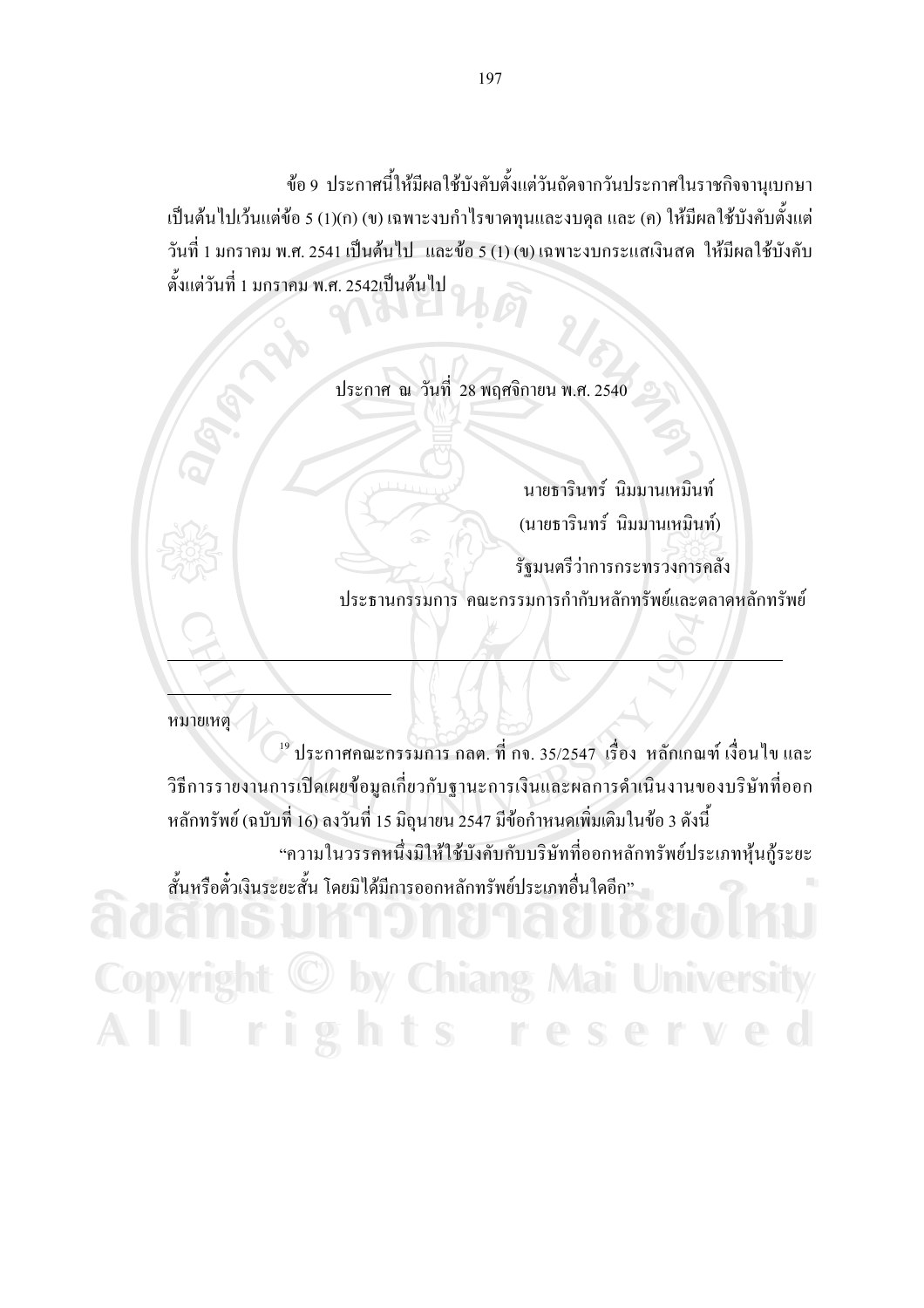

Nous of

RAYONAL รายการย่อที่ต้องมีในงบการเงิน ี ตามมาตรฐานการบัญชีฉบับที่ 35 เรื่อง การนำเสนองบการเงิน

ลิขสิทธิ์มหาวิทยาลัยเชียงไหม **Copyright © by Chiang Mai University** All rights reserved

male

Lab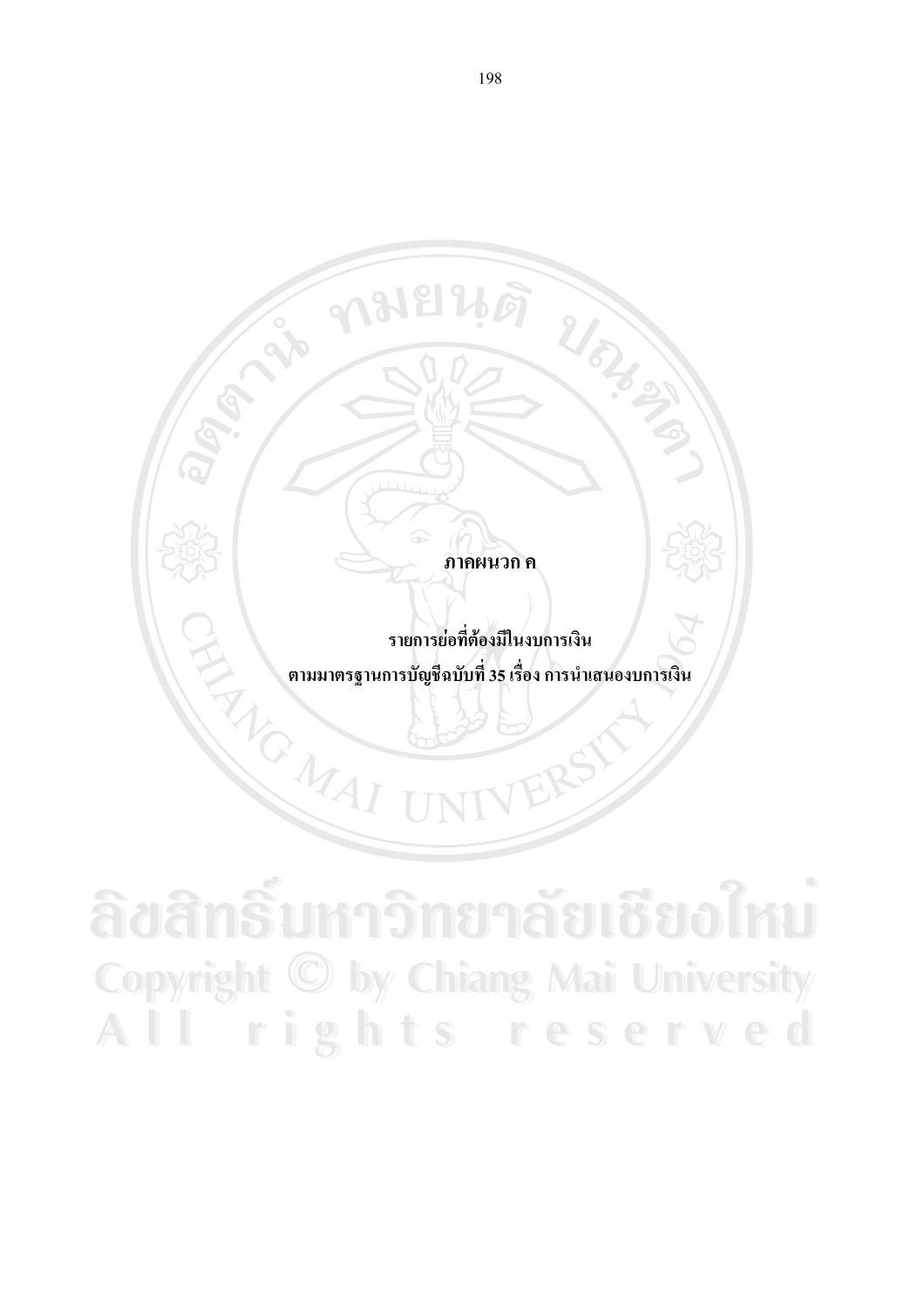#### ภาคผนวก

ิภาคผนวกนี้ทำขึ้นเพื่อเป็นแนวทางเท่านั้น และไม่ถือเป็นส่วนหนึ่งของมาตรฐาน การบัญชีฉบับนี้ ภาคผนวกนี้มีวัตถุประสงค์เพื่อแสดงถึงการนำมาตรฐานการบัญชีมาประยุกต์ใช้ ้เพื่อช่วยให้เกิดความเข้าใจเกี่ยวกับข้อกำหนดในมาตรฐานการบัญชีฉบับนี้อิ่งขึ้น

ึ งบการเงินที่แสดงในตัวอย่างนี้ประกอบด้วย งบดุล งบกำไรขาดทุน งบแสดง การเปลี่ยนแปลงในส่วนของเจ้าของ และงบกำไรขาดทุนเบ็ดเสร็จ ตัวอย่างของงบดุลแสดง รายการแต่ละบรรทัด โดยใช้สภาพคล่องเป็นเกณฑ์ตามลำดับรายการที่มีสภาพคล่องสูงสุดถึงต่ำสุด ้ตัวอย่างของงบกำไรขาดทุนจำแนกค่าใช้จ่ายตามหน้าที่ได้แสดงไว้ 2 แบบ คือ แบบหลายขั้นและ แบบขั้นเดียวส่วนการเปลี่ยนแปลงในส่วนของเจ้าของได้แสดงไว้ 2 ลักษณะ คือ งบแสดงการ เปลี่ยนแปลงในส่วนของเจ้าของ (ซึ่งในตัวอย่างนี้ส่วนของเจ้าของคือส่วนของผู้ถือหุ้น) และงบ ้กำไรขาดทนเบ็ดเสร็จ (ซึ่งต้องเปิดเผยรายการเพิ่มเติมแต่มิได้แสดงไว้ในตัวอย่างนี้)

Copyright **C by Chiang Mai University** rights reserved

**WOMA**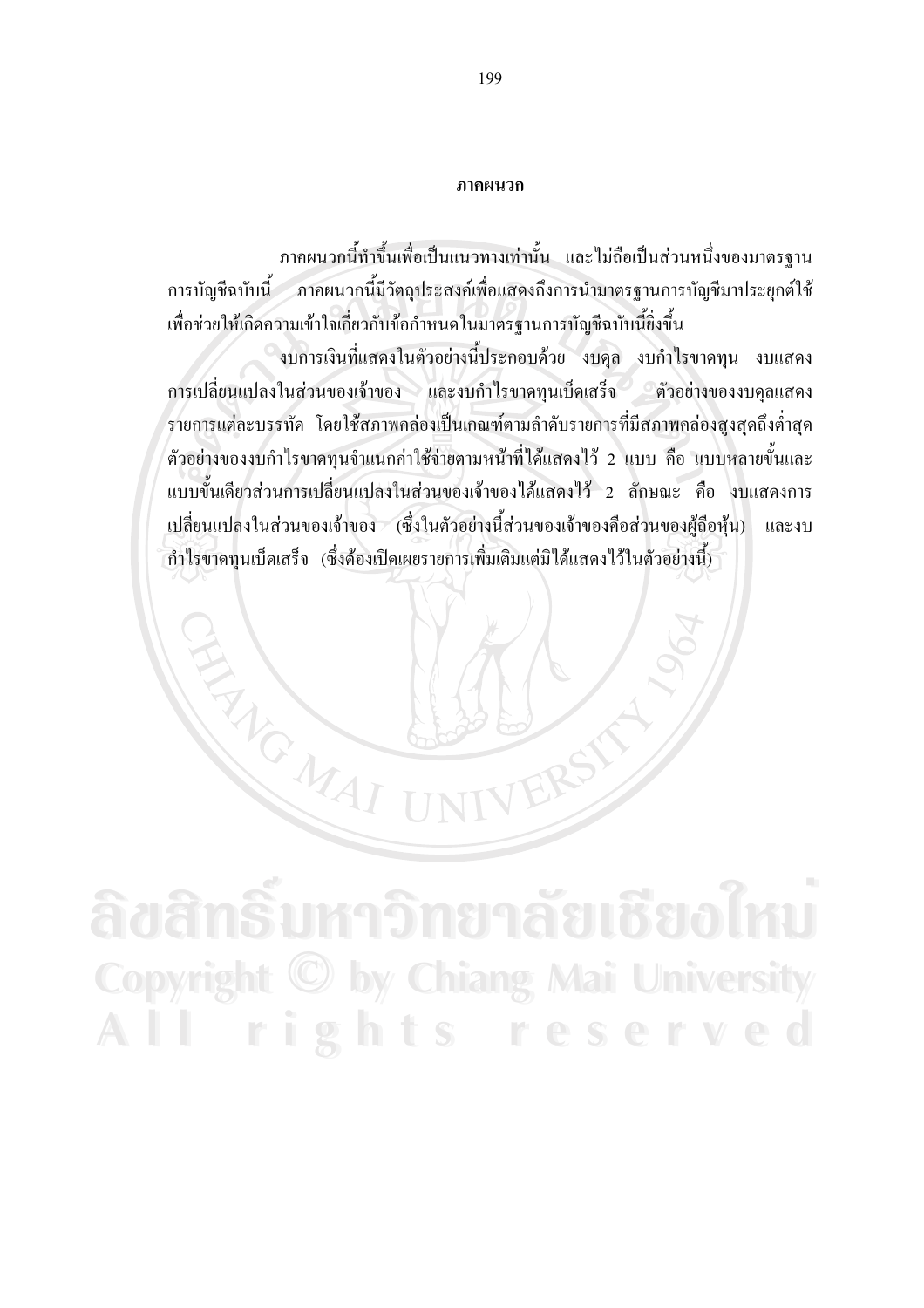#### ำเรินัท ตัวอย่าง จำกัด

#### งบดุล

## ณ วันที่ 31 ธันวาคม พ.ศ. 25x2 และ พ.ศ. 25x1

| 21912                                          |          |           |                   |
|------------------------------------------------|----------|-----------|-------------------|
|                                                |          | พ.ศ. 25x2 | M.R.25x1          |
|                                                | หมายเหตุ | บาท       | บาท               |
|                                                |          |           |                   |
| สินทรัพย์                                      |          |           |                   |
| สินทรัพย์หมุนเวียน                             |          |           |                   |
| เงินสดและเงินฝากธนาคาร                         |          | XX        | XX                |
| เงินลงทุนระยะสั้น                              |          | XX        | XX                |
| ลูกหนี้และตั๋วเงินรับการค้า – สุทธิ<br>∞       |          | XX        | XX                |
| เงินให้กู้ยืมระยะสั้นแก่กิจการที่เกี่ยวข้องกัน |          | XX        | <b>XX</b>         |
| สินค้าคงเหลือ                                  |          | XX        | XX                |
| สินทรัพย์หมุนเวียนอื่น                         |          | XX        | $X\!\overline{X}$ |
| รวมสินทรัพย์หมุนเวียน                          |          | XX        | XX                |
| เงินให้กู้ยืมระยะยาวแก่กิจการที่เกี่ยวข้องกัน  |          | XX        | XX                |
| เงินลงทุนในระยะยาวแก่กิจการที่เกี่ยวข้องกัน    |          | XX        | XX                |
| ที่ดิน อาคารและอุปกรณ์ – สุทธิ                 |          | XX        | XX                |
| สินทรัพย์ไม่มีตัวตน                            |          | XX        | XX                |
| สินทรัพย์อื่น                                  |          | X X       | XX                |
|                                                |          |           |                   |

audurine La Sman as Lors Ex **Copyright © by Chiang Mai University** All rights reserved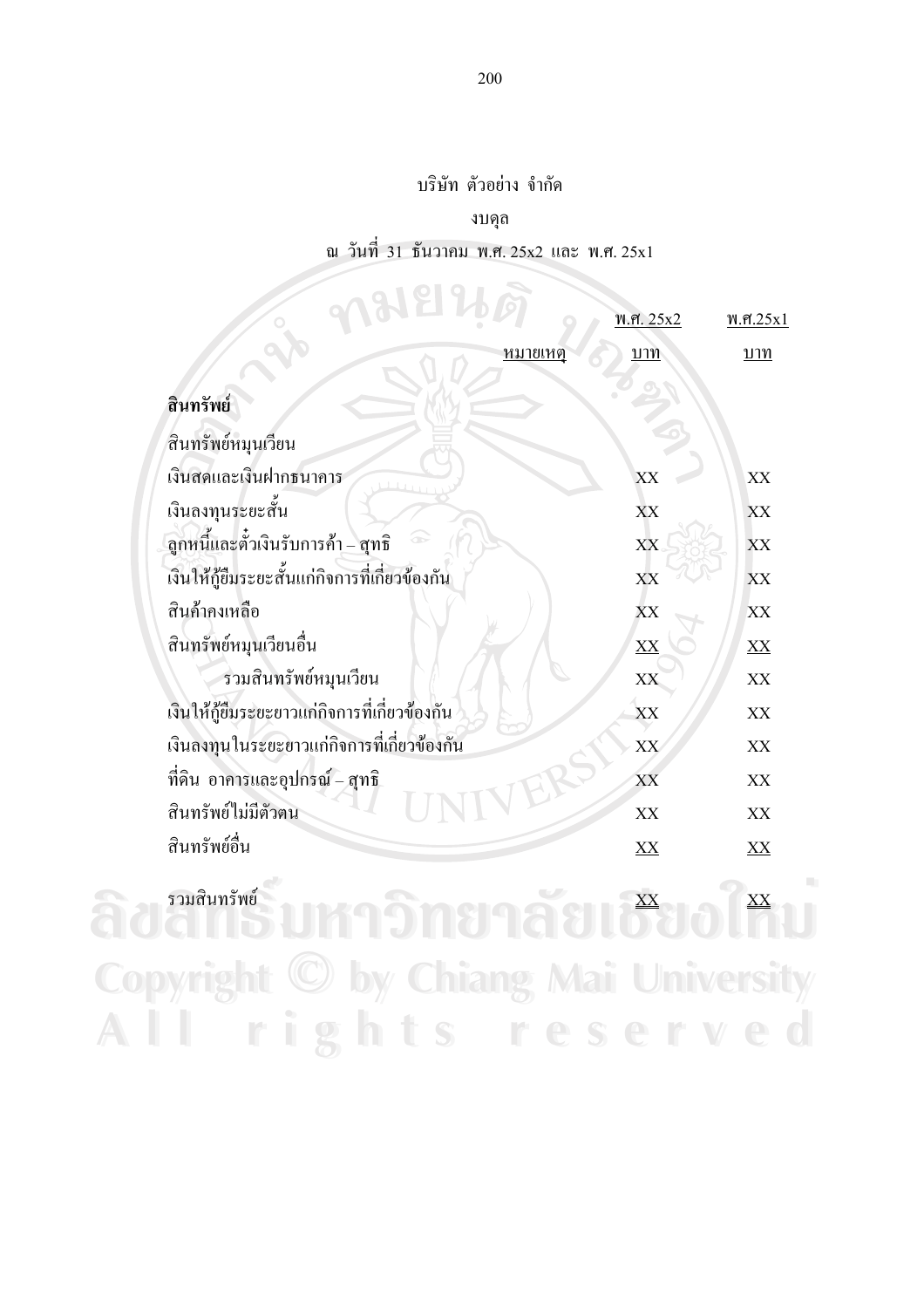# บริษัท ตัวอย่าง จำกัด

# งบคุล

# ณ วันที่ 31 ธันวาคม 25x2 และ 25x1

|                                                      | <u>พ.ศ. 25x2</u>       | M.R.25x1               |
|------------------------------------------------------|------------------------|------------------------|
| <u>หมายเหตุ</u>                                      | <u>บาท</u>             | <u>บาท</u>             |
| หนี้สินและส่วนของผู้ถือหุ้น                          |                        |                        |
| หนี้สินหมุนเวียน                                     |                        |                        |
| เงินเบิกเกินบัญชีและเงินกู้ยืมจากสถาบันการเงิน       | XX                     | $\mathbf{X}\mathbf{X}$ |
| เจ้าหนี้และตั๋วเงินจ่ายการค้า                        | XX                     | XX                     |
| ส่วนของเงินกู้ขึมระยะยาวที่ถึงกำหนดชำระภายในหนึ่งปี  | XX                     | <b>XX</b>              |
| เงินกู้ขึมระยะสั้นจากกิจการที่เกี่ยวข้องกัน          | XX                     | XX                     |
| หนี้สินหมุนเวียนอื่น                                 | XX                     | $\underline{XX}$       |
| รวมหนี้สินหมุนเวียน                                  | XX                     | $\mathbf{X}\mathbf{X}$ |
| เงินกู้ยืมระยะยาวจากกิจการที่เกี่ยวข้องกัน           | $\overline{\text{XX}}$ | $\mathbf{X}\mathbf{X}$ |
| เงินกู้ยืมระยะยาว                                    | XX                     | XX                     |
| หนี้สินอื่น                                          | XX                     | X X                    |
| รวมหนี้สิน                                           | XX                     | $\mathbf{X}\mathbf{X}$ |
| ส่วนของผู้ถือหุ้น                                    | XX                     | $\mathbf{X}\mathbf{X}$ |
| ทุนเรือนหุ้น                                         | $\mathbf{XX}$          | XX                     |
| ส่วนเกินมูลค่าหุ้น                                   | XX                     | XX                     |
| ส่วนต่ำกว่าทุนจากการเปลี่ยนแปลงมูลค่าของเงินลงทุน    | (XX)                   | (XX)                   |
| ส่วนเกินทุนจากการตีราคาสินทรัพย์ ที่ สิทธิ<br>INACLE | XXIIIVE                | $\mathbf{X}\mathbf{X}$ |
| ผลต่างจากการแปลงค่างบการเงิน                         | ΧX                     | XХ                     |
| S<br>$\int_{0}^{t}$<br>กำไรสะสม                      | $\overline{\text{XX}}$ | $\rm{XX}$              |
| รวมส่วนของผู้ถือหุ้น                                 | X X                    | $\underline{XX}$       |
| รวมหนี้สินและส่วนของผู้ถือหุ้น                       | $\underline{XX}$       | $\underline{XX}$       |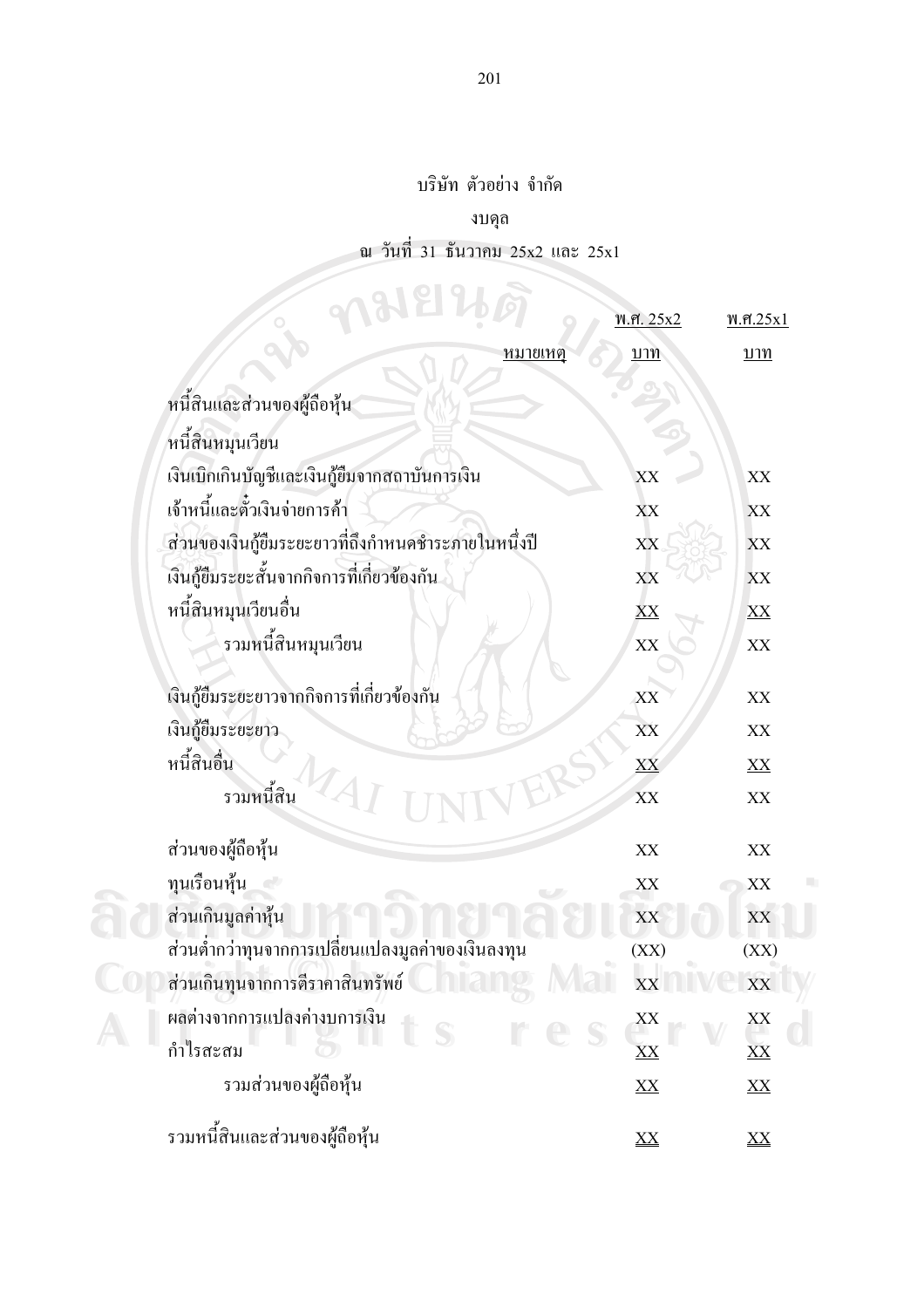# งบกำไรขาดทุนซึ่งจำแนกค่าใช้จ่ายตามหน้าที่แสดงแบบขั้นเดียว

# บริษัท ตัวอย่าง จำกัด

# งบกำไรขาดทุน<br>สำหรับปีสิ้นสุดวันที่ 31 ธันวาคม 25x2 และ 25x1

|                                              | <u>พ.ศ. 25x2</u> | M.M.25x1           |  |
|----------------------------------------------|------------------|--------------------|--|
| <u>หมายเหตุ</u>                              | <u>บาท</u>       | <u>บาท</u>         |  |
| รายได้จากการดำเนินงาน                        |                  |                    |  |
| รายได้จากการขาย                              | XX               | XX                 |  |
| รายใด้จากการดำเนินงานอื่น                    | XX               | XX                 |  |
| รายได้อื่น<br>$\overline{\phantom{a}}$       | XX               | XX                 |  |
| ส่วนแบ่งกำไรในบริษัทร่วม                     | XX               | XX                 |  |
| รวมรายได้                                    | XX               | XX                 |  |
| ค่าใช้จ่ายจากการดำเนินงาน                    |                  |                    |  |
| ด้นทุนขาย                                    | XX               | XX                 |  |
| ค่าใช้จ่ายในการขายและบริหาร                  | XX               | XX                 |  |
| ค่าใช้จ่ายจากการคำเนินงานอื่น                | XX               | XX                 |  |
| รายการขาดทุนจากการด้อยค่าของสินทรัพย์        | XX               | $X\!\overline{X}$  |  |
| รวมค่าใช้จ่าย                                | X X              | $X\!\!\!\!\!\!\!X$ |  |
| กำไร (ขาดทุน) ก่อนดอกเบี้ยจ่ายและภาษีเงินได้ | XX               | XX                 |  |
| ดอกเบี้ยจ่าย                                 | (XX)             | (XX)               |  |
| ภาษีเงินได้                                  | (XX)             | (XX)               |  |
| กำไร (ขาดทุน) จากกิจกรรมตามปกติ<br>S         | XX               | XX                 |  |
| รายการพิเศษ – สุทธิจากภาษีเงิน ได้           | (XX)             | (XX)               |  |
| กำใร (ขาดทุน) สุทธิ                          | $\frac{XX}{4}$   | $\underline{XX}$   |  |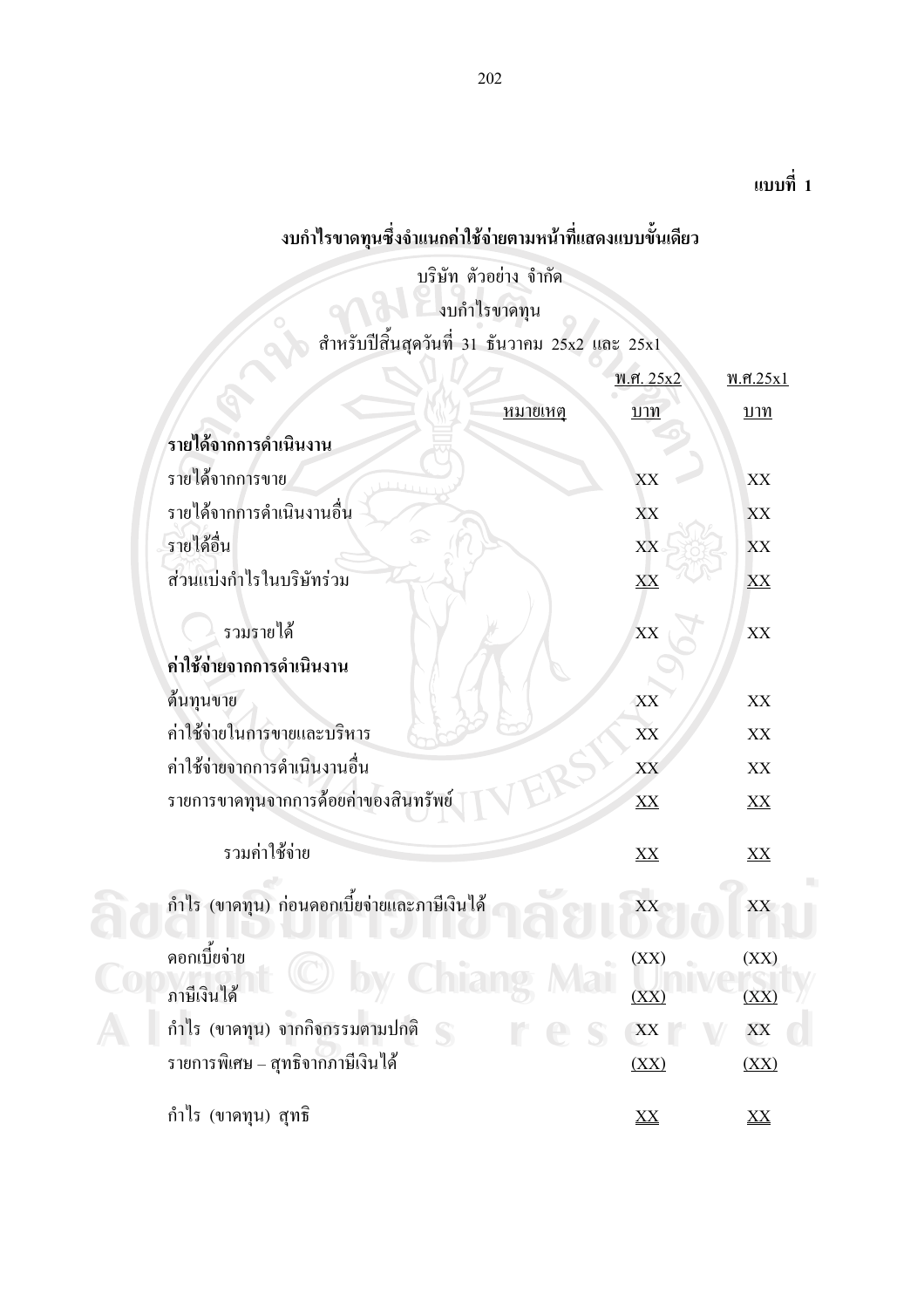# งบกำไรขาดทุนซึ่งจำแนกค่าใช้จ่ายตามหน้าที่แสดงแบบหลายขั้น

# บริษัท ตัวอย่าง จำกัด าราคา เรือง<br>พ.ศ. 31 ธันวาคม 25x2 และ 25x1<br>สำหรับปีสิ้นสุดวันที่ 31 ธันวาคม 25x2 และ 25x1

 $\overline{\delta}$  or  $\overline{\delta}$ 

| <u>พ.ศ. 25x2</u>       | M.M.25x1               |
|------------------------|------------------------|
| <u>บาท</u>             | <u>บาท</u>             |
| XX                     | XX                     |
| $X\!\overline{X}$      | X X                    |
| XX                     | <b>XX</b>              |
| XX                     | $\underline{XX}$       |
| XX                     | XX                     |
| XX                     | XX                     |
| $\overline{XX}$        | $\underline{XX}$       |
| XX                     | $\mathbf{X}\mathbf{X}$ |
| XX                     | $\mathbf{XX}$          |
| XX                     | XX                     |
| XX                     | $\underline{XX}$       |
| XX                     | XX                     |
| XX                     | $X\!\!\!\!\!\!X$       |
| XX                     | XX                     |
| XX                     | $\mathbf{X}\mathbf{X}$ |
| XX                     | $\overline{XX}$        |
| $\mathbf{X}\mathbf{X}$ | XX                     |
|                        |                        |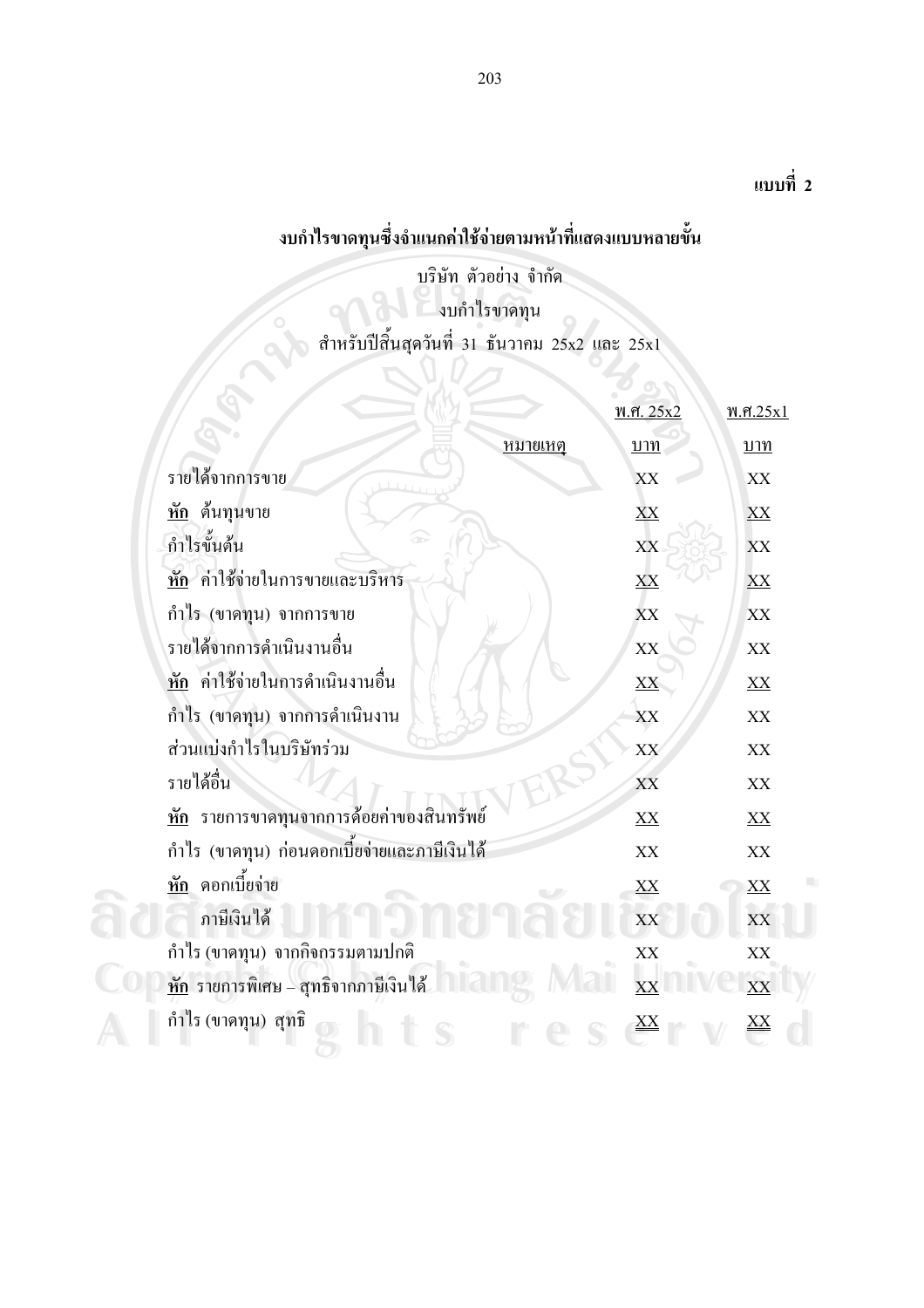# บริษัท ตัวอย่าง จำกัด งบแสดงการเปลี่ยนแปลงในส่วนของผู้ถือหุ้น สำหรับปีสิ้นสุดวันที่ 31 ธันวาคม 25x2

หน่วย : บาท

|                                           |                       |                   |                           |              | หน่วย : บาท               |                           |
|-------------------------------------------|-----------------------|-------------------|---------------------------|--------------|---------------------------|---------------------------|
|                                           |                       | ทุนเรือน ส่วนเกิน | ส่วนเกิน                  | ผลต่างจาก    | กำไร รวม                  |                           |
|                                           | ทุ้น                  |                   | มูลค่าหุ้น (ส่วนต่ำกว่า)  | การแปลง      | สะสม                      |                           |
|                                           |                       |                   | ทุนอื่น                   | ค่างบการเงิน |                           |                           |
|                                           |                       |                   |                           |              |                           |                           |
| ยอดคงเหลือ ณ 31 ธันวาคม 25x0              | $\mathbf{X}^{\prime}$ | X                 | $\mathbf X$               | (X)          | $\mathbf X$               | X                         |
| ผลสะสมจากการแก้ไขข้อผิดพลาด               |                       |                   |                           | (X)          | (X)                       |                           |
| ยอคงเหลือที่ปรับปรุงแล้ว                  | $\mathbf X$           | $\mathbf X$       | $\mathbf X$               | (X)          | $\mathbf X$               | $\boldsymbol{\mathrm{X}}$ |
| ส่วนเกินทุนจากการตีราคาสินทรัพย์          |                       |                   | $\boldsymbol{\mathrm{X}}$ |              |                           | X                         |
| ส่วนต่ำกว่าทุนจากการเปลี่ยนแปลงมูลค่าของ  |                       |                   |                           |              |                           |                           |
| เงินลงทุน                                 |                       |                   | (X)                       |              |                           | (X)                       |
| ผลต่างจากการแปลงค่างบการเงิน              |                       |                   |                           | (X)          |                           | (X)                       |
| รายการที่ยังไม่รับรู้ในงบกำไรขาดทุน       |                       |                   | (X)                       | (X)          |                           | (X)                       |
| กำไรสุทธิประจำงวด                         |                       |                   |                           |              | $\boldsymbol{\mathrm{X}}$ | X                         |
| เงินปันผลจ่าย                             |                       |                   |                           |              | (X)                       | (X)                       |
| หุ้นทุนที่ออกจำหน่าย                      |                       | $\mathbf X$       |                           |              |                           | X                         |
| ยอดคงเหลือ ณ 31 ธันวาคม 25 $\mathrm{x}$ 1 | $\overline{X}$        | $\mathbf X$       | $\overline{X}$            | (X)          | $\mathbf X$               | $\mathbf X$               |
| ส่วนเกินทุนจากการตีราคาสินทรัพย์          |                       | $\overline{X}$    |                           |              |                           | $\mathbf X$               |
| ส่วนต่ำกว่าทุนจากการเปลี่ยนแปลงมูลค่าของ  |                       |                   |                           |              |                           |                           |
| เงินลงทุน                                 |                       | (X)               |                           |              |                           | (X)                       |
| ผลต่างจากการแปลงค่างบการเงิน              |                       |                   |                           | (X)          |                           | (X)                       |
| รายการที่ยังไม่รับรู้ในงบกำไรขาดทุน       |                       | $\overline{X}$    |                           | (X)          |                           | X                         |
| กำไรสุทธิประจำงวด                         | S                     |                   |                           |              | X                         | X                         |
| เงินปันผลจ่าย                             |                       |                   |                           |              | (X)                       | (X)                       |
| หุ้นทุนที่ออกจำหน่าย                      | X                     | X                 |                           |              |                           | X                         |
| ยอดคงเหลือ ณ 31 ชันวาคม 25x2              | $\mathbf X$           | $\mathbf X$       | X                         | (X)          | $\mathbf X$               | X                         |
|                                           |                       |                   |                           |              |                           |                           |

204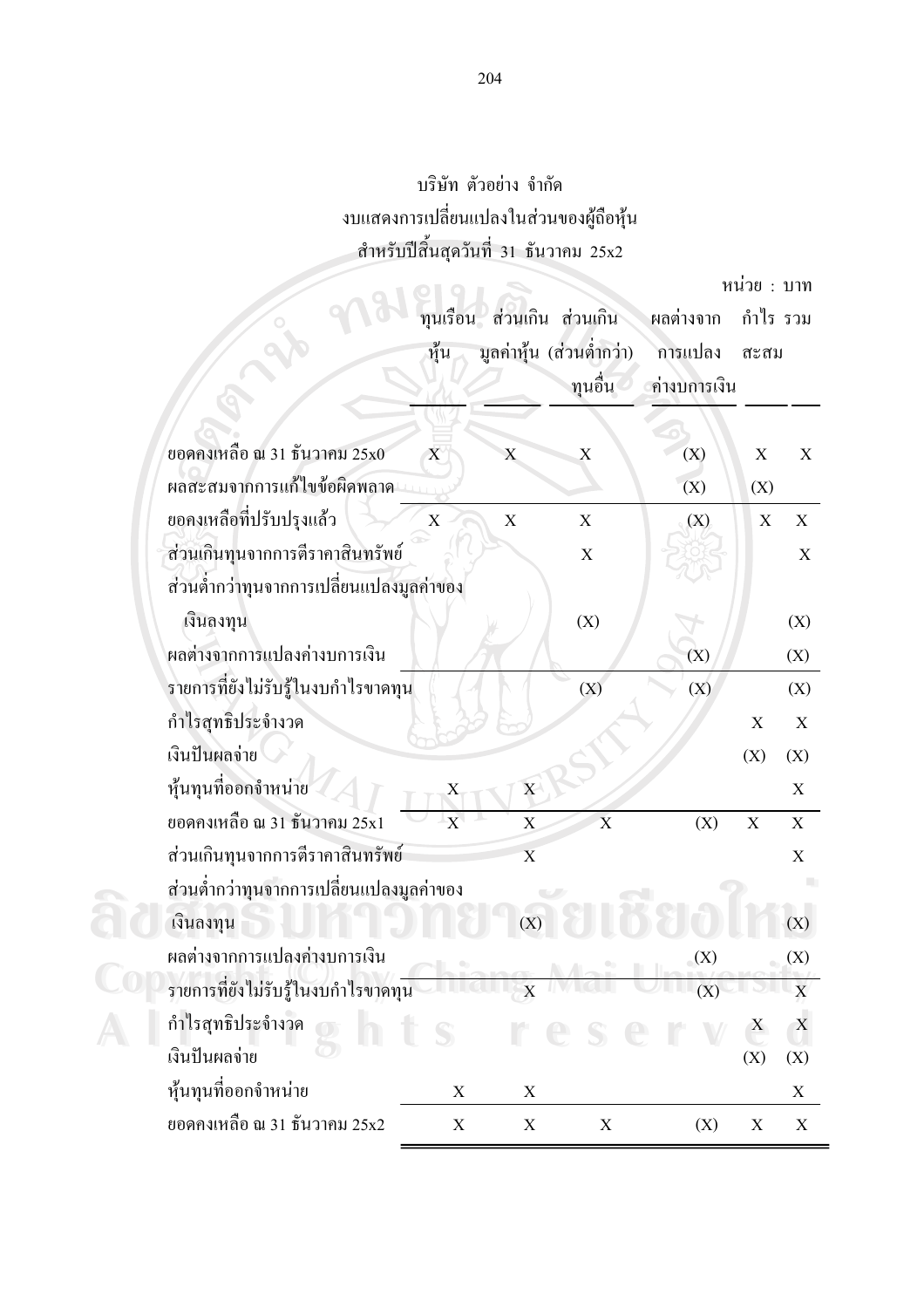# ำเรินัท ตัวอย่าง จำกัด งบกำไรขาดทุนเบ็ดเสร็จ ิสำหรับปีสิ้นสุดวันที่ 31 ธันวาคม 25x2 และ 25x1

**THELD** 

|                                                   | พ.ศ. 25x2  | W.R.25x1         |
|---------------------------------------------------|------------|------------------|
|                                                   | <u>บาท</u> | <u>บาท</u>       |
| รายการที่ยังไม่รับรู้ในงบกำไรขาดทุน               |            |                  |
| ส่วนเกินทุนจากการตีราคาสินทรัพย์                  | XX         | XX               |
| ส่วนต่ำกว่าทุนจากการเปลี่ยนแปลงมูลค่าของเงินลงทุน | (XX)       | (XX)             |
| ผลต่างจากการแปลงค่างบการเงิน                      | (XX)       | (XX)             |
| รวมรายการที่ยังไม่รับรู้ในงบกำไรขาดทุน            | XX         | <b>XX</b>        |
| กำไร (ขาดทุน) สุทธิสำหรับงวด                      | XX         | $X\!\!\!\!\!\!X$ |
| กำไร (ขาดทุน) เบ็ดเสร็จก่อนปรับปรุง               | XX         | XX               |
| ผลสะสมจากการแก้ไขข้อผิดพลาด                       |            | XX               |
| กำไรเบ็ดเสร็จหลังปรังปรุง                         |            | <u>ХХ</u>        |

งบกำไรขาดทุนเบ็ดเสร็จแสดงกำไรขาดทุน วายการกำไรและรายการขาดทุน ทั้งนี้รับรู้ในงบกำไรขาดทุนและที่รับรู้โดยตรงในส่วนของเจ้าของ กิจการที่เลือกแสดงงบกำไร ขาดทุน เบ็ดเสร็จต้องเปิดเผยรายการ ในหมายเหตุประกอบงบการเงินด้วย

ธิ์มหาวิทยาลัยเชียงไห Copyright © by Chiang Mai University All rights reserved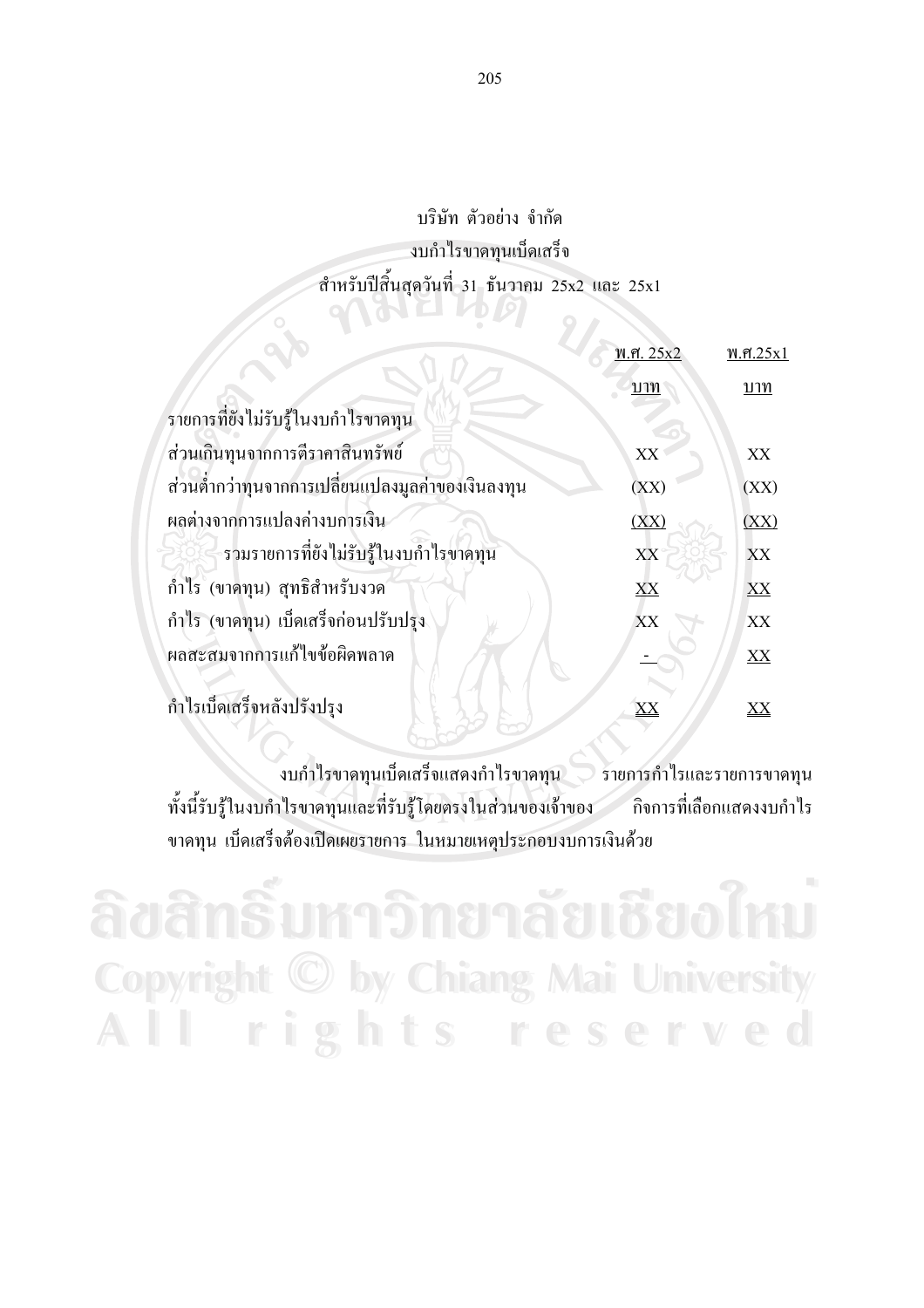#### ภาคผนวก ง

Nous of

รายการย่อที่ต้องมีในงบการเงิน

REAGNAL ตามประกาศกรมทะเบียนการค้า กระทรวงพาณิชย์

ลิขสิทธิ์มหาวิทยาลัยเชียงไหม **Copyright © by Chiang Mai University** All rights reserved

ทมยนดี

Lab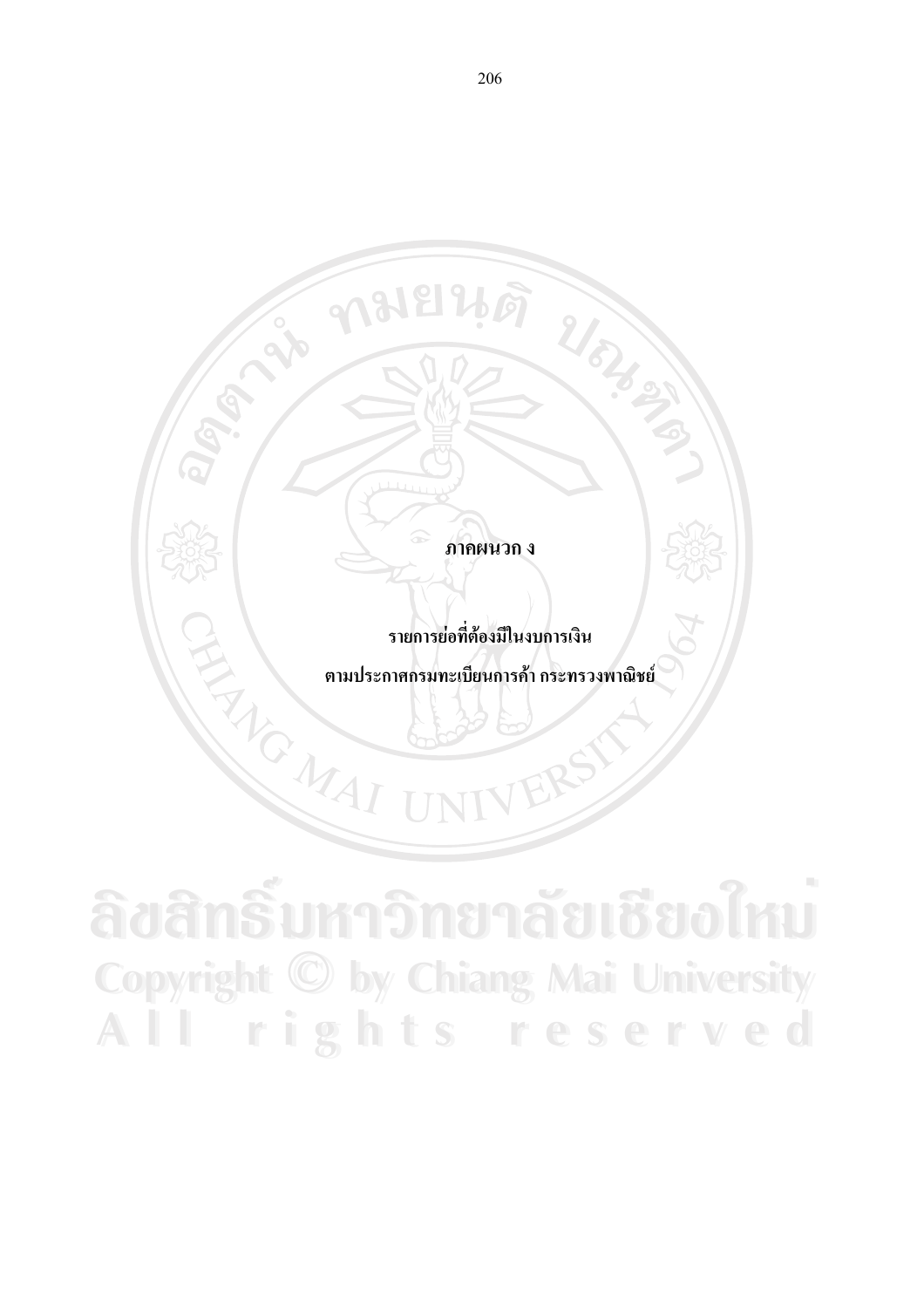#### งบการเงิน

ของ

#### บริษัทมหาชนจำกัด

งบดูล

#### สินทรัพย์

หน่วย $\pm$ บาท

งบการเงินรวม งบการเงินเฉพาะบริษัท

 $\begin{array}{c}\n\textbf{25 X1} \\
\textbf{25 X0}\n\end{array}$  $25 X 1 25 X 0$ 

### 1. สินทรัพย์

- เงินสดและรายการเทียบเท่าเงินสด  $1.1$
- เงินลงทุนชั่วคราว  $1.2$

**RP** 

- ลูกหนี้การค้า สุทธิ  $1.3$
- เงินให้กู้ยืมระยะสั้นแก่บุคคลหรือกิจการที่เกี่ยวข้องกัน  $1.4$
- เงินให้กู้ยืมระยะสั่นอื่น  $1.5$
- สินค้าคงเหลือ  $1.6\sqrt{ }$
- สินทรัพย์หมุนเวียนอื่น  $1.7$
- รวมสินทรัพย์หมุนเวียน
- 2. สินทรัพย์ไม่หมุนเวียน
	- เงินลงทุนซึ่งบันทึกโดยวิธีส่วนได้เสีย  $2.1$
	- เงินลงทุนระยะยาวอื่น  $2.2$
	- เงินให้กู้ขึมระยะยาวแก่บุคคลหรือกิจการที่เกี่ยวข้องกัน  $2.3$
	- เงินให้กู้ยืมระยะยาวอื่น  $2.4$
	- ที่ดิน อาคาร และอุปกรณ์ สุทธิ  $2.5$
	- สิบทรัพย์ไม่มีตัวตบ  $2.6^{\circ}$
	- V e สินทรัพย์ไม่หมุนเวียนอื่น  $2.7$

รวมสินทรัพย์ไม่หมุนเวียน

รวมสินทรัพย์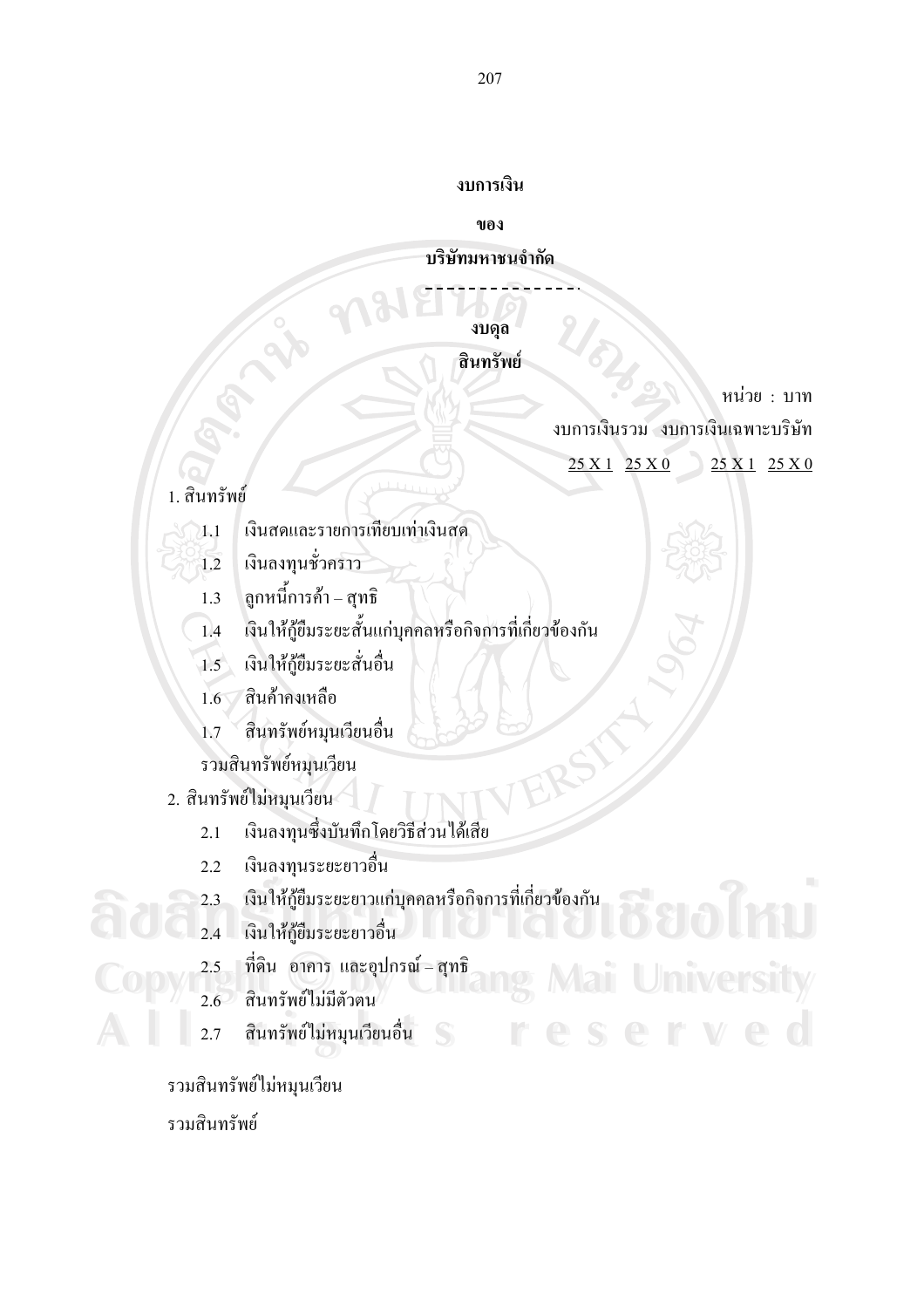# หนี้สินและส่วนของผู้ถือหุ้น

หน่วย $\pm$ บาท

**Iniversity** 

งบการเงินรวม งบการเงินเฉพาะบริษัท

 $25 X 1 25 X 0$  $25 X 1 25 X 0$ 

หนี้สินหมุนเวียน  $3.$ 

> เงินเบิกเกินบัญชีและเงินกู้ยืมระยะสั้นจากสถาบันการเงิน  $3.1$

เจ้าหนี้การค้า  $3.2$ 

เงินกู้ยืมระยะยาวที่ถึงกำหนดชำระภายในหนึ่งปี  $3.3$ 

 $3181$ 

เงินกู้ยืมระยะสั้นจากบุคคลหรือกิจการที่เกี่ยวข้องกัน  $3.4$ 

เงินกู้ยืมระยะสั้นอื่น  $3.5$ 

หนี้สินหมุนเวียนอื่น  $3.6$ 

้รวมหนี้สินหมุนเวียน

หนี้สินไม่หมุนเวียน  $\overline{4}$ .

> เงินกู้ระยะยาวจากบุคคลหรือกิจการที่เกี่ยวข้องกัน  $\overline{4.1}$

เงินก้ยืมระยะยาวอื่น  $4.2$ 

ประมาณการหนี้สิน  $4.3$ 

หนี้สินไม่หมุนเวียนอื่น  $4.4$ 

รวมหนี้สินไม่หมุนเวียน

รวมหนี้สิน

ส่วนของผู้ถือหุ้น  $\overline{5}$ .

ทุนเรือนหุ้น 5.1

ทุนจดทะเบียน 11212  $5.1.1$ 

> หุ้นบุริมสิทธิ  $5.1.1.1$

หุ้นสามัญ  $5.1.1.2$ 

ทุนที่ออกและชำระแล้ว  $5.1.2$ 

- หุ้นบุริมสิทธิ  $5.1.2.1$
- หุ้นสามัญ 5.1.2.2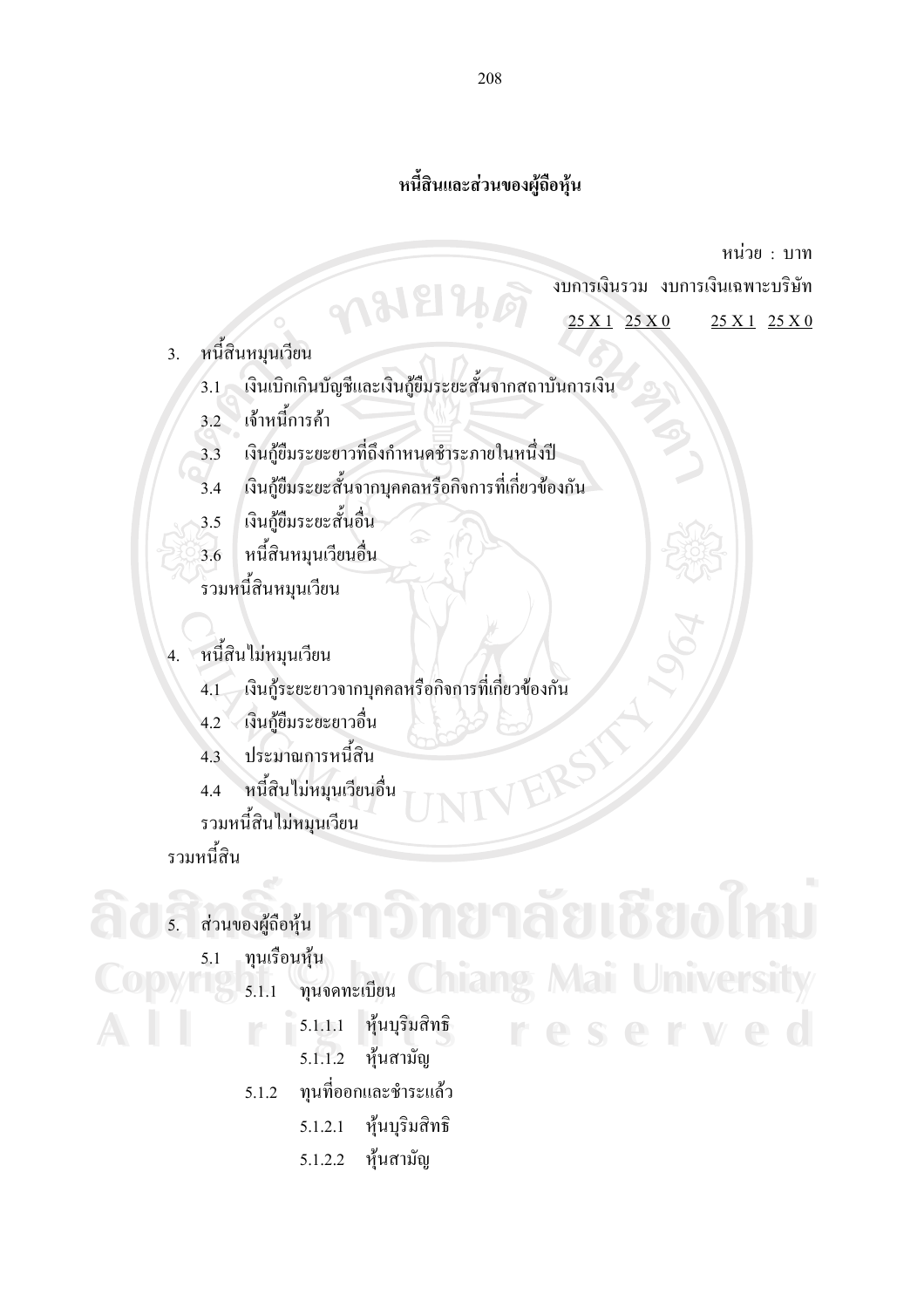หน่วย · บาท

งบการเงินรวม งบการเงินเฉพาะบริษัท

 $25 X1 25 X0$  $25 X 1 25 X 0$ 

ใบสำคัญแสดงสิทธิที่จะซื้อหุ้น  $5.2$ 

ส่วนเกิน (ต่ำกว่า) ทุน  $5.3$ 

URA BAY 5.3.1 ส่วนเกิน (ต่ำกว่า) มูลค่าหุ้นบุริมสิทธิ

**กมยนตั** 

ส่วนเกิน (ต่ำกว่า) มูลค่าหุ้นสามัญ  $5.3.2$ 

5.3.3 ส่วนเกินทุนอื่น

ส่วนต่ำกว่าทุนอื่น  $5.3.4$ 

ผลต่างจากการแปลงค่างบการเงิน

กำไร (ขาดทุน) สะสม

จัดสรรแล้ว  $5.5.1$ 

> $5.5.1.1$ สำรองตามกฎหมาย

- อื่น ๆ  $5.5.1.2$
- ยังไม่ได้จัดสรร  $5.5.2$

รวมส่วนของผู้ถือหุ้นบริษัทใหญ่

 $5.4$ 

 $5.5$ 

ส่วนของผู้ถือหุ้นส่วนน้อย 5.6

รวมส่วนของผู้ถือหุ้น

รวมหนี้สินและส่วนของผู้ถือหุ้น

**Copyright C by Chiang Mai University** rights reserved AII

ERS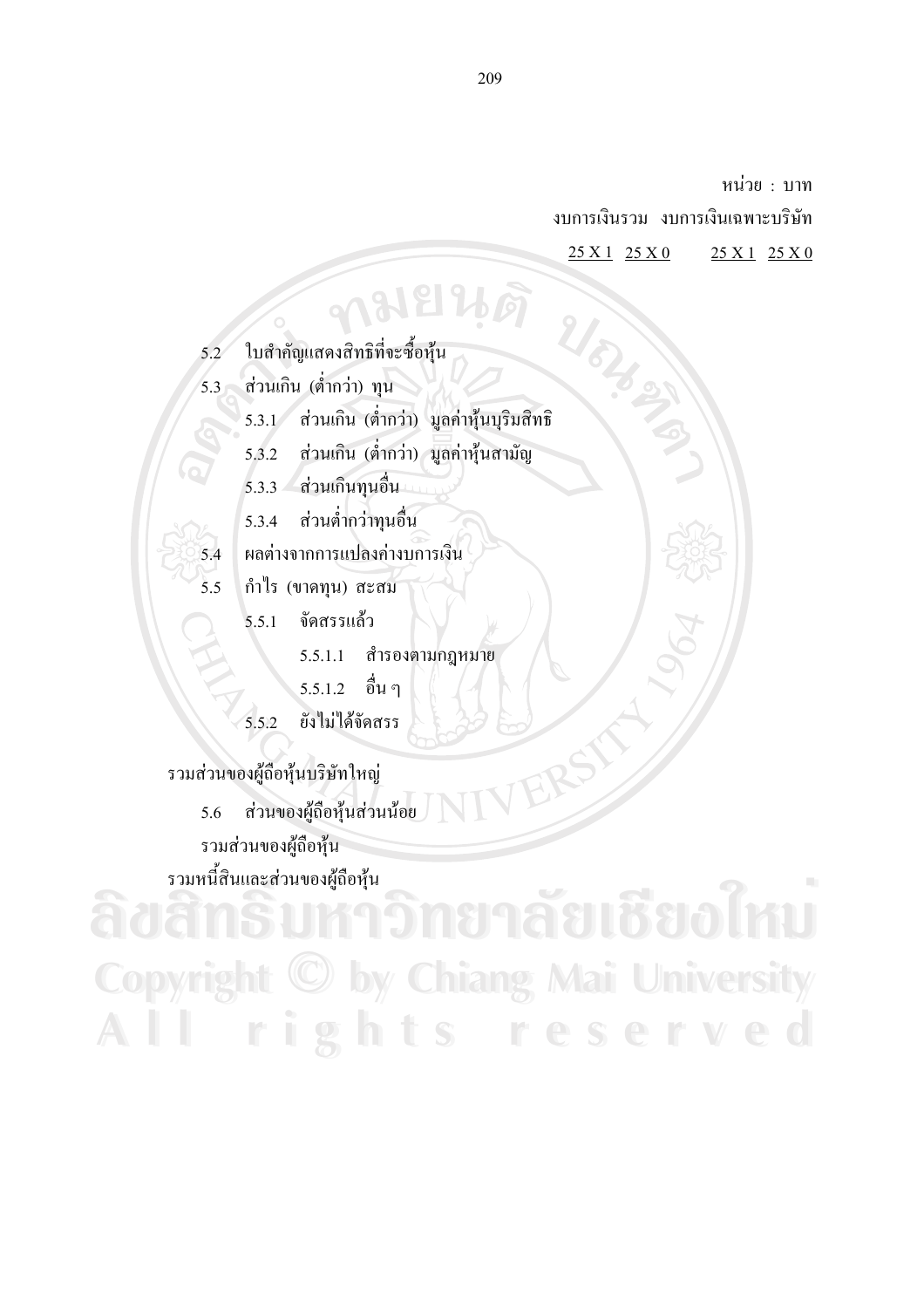## ึงบกำไรขาดทูน แสดงแบบขั้นเดียว

หน่วย $\pm$ บาท

งบการเงินรวม งบการเงินเฉพาะบริษัท

 $25 X 1 25 X 0$  $25 X 1 25 X 0$ 

- ้รายได้  $1/$ 
	- รายได้จากการขายและหรือการให้บริการ  $11$
	- รายได้อื่น  $\overline{12}$
	- ส่วนแบ่งกำไรจากเงินลงทุนตามวิธีส่วนได้เสีย  $1.3$

รวมรายได้

- ้ค่าใช้ก่าย  $\mathfrak{D}$ 
	- ด้นทุนขายและหรือต้นทุนการให้บริการ  $2.1$
	- ค่าใช้จ่ายในการขายและบริหาร  $2.2$
	- ์ ค่าใช้จ่ายอื่น  $2.3 -$
	- 2.4 ส่วนแบ่งขาดทุนจากเงินลงทุนตามวิธีส่วนได้เสีย รวมค่าใช้จ่าย
- ี กำไร (ขาดทุน) ก่อนดอกเบี้ยจ่ายและภาษีเงินได้  $3.$
- ดอกเบี้ยจ่าย  $\overline{4}$ .
- ภาพิเงินได้  $5<sub>1</sub>$
- 6. กำไร (ขาดทุน) หลังภาษีเงินได้
- กำไร (ขาดทุน) สุทธิส่วนที่เป็นของผู้ถือหุ้นส่วนน้อย  $\overline{7}$ .
- กำไร (ขาดทุน) จากกิจกรรมตามปกติ 8.
- 9. รายการพิเศษ สุทธิ
- 10. กำไร (ขาดทุน) สุทธิ
- 11. กำไรต่อหุ้น
	- 11.1 กำไร (ขาดทุน) จากกิจกรรมตามปกติ
	- $11.2$  รายการพิเศษ สุทธิ์
	- 11.3 กำไร (ขาดทุน) สุทธิ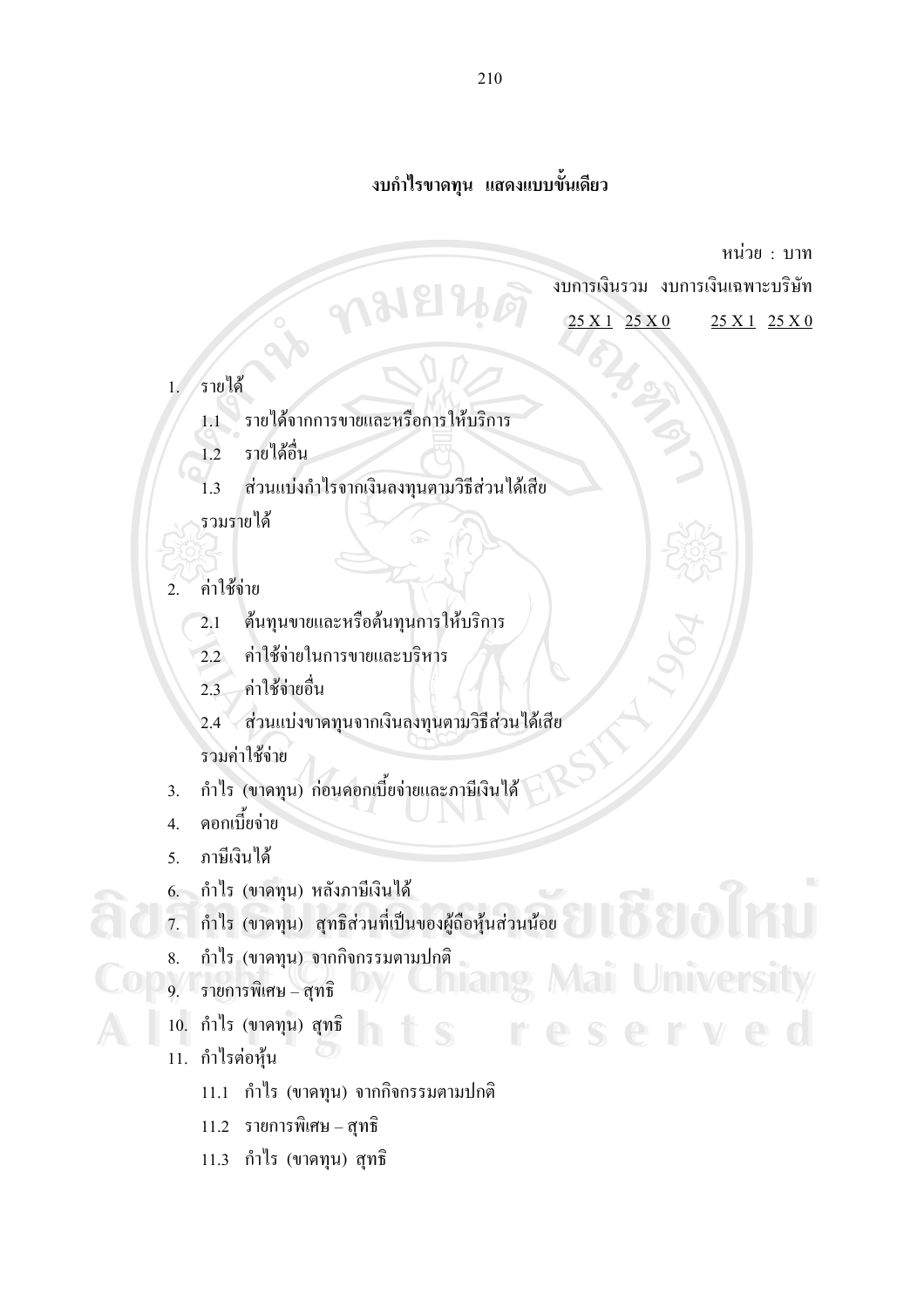## ึ่งบกำไรขาดทุน แสดงแบบหลายขั้น

หน่วย : บาท

งบการเงินรวม งบการเงินเฉพาะบริษัท

they

25 X 1 25 X 0 25 X 1 25 X 0

- รายได้จากการขายและหรือการให้บริการ  $1.$
- ด้นทุนขายและหรือด้นทุนการให้บริการ  $\overline{2}$ .
- กำไรขั้นด้น  $\overline{3}$
- ค่าใช้จ่ายในการขายและบริหาร  $\overline{4}$
- กำไร (ขาดทุน) จากการขายและหรือการให้บริการ  $\overline{5}$ .

**คามยา** 

- ิ<br>รายได้อิบ  $6.$
- ค่าใช้ถ่ายอื่น  $\overline{7}$
- ้กำไร (ขาดทุน) จากการดำเนินงาน 8.
- ้ส่วนแบ่งกำไร (ขาดทุน) จากเงินลงทุนตามวิธีส่วนได้เสีย  $9.$
- 10. กำไร (ขาดทุน) ก่อนดอกเบี้ยง่ายและภาษีเงินได้
- 11 ดอกเบี้ยจ่าย
- 12 ภาพีเงินได้
- 13. กำไร (ขาดทุน) หลังภาษีเงินได้
- 14. กำไร (ขาดทุน) สุทธิส่วนที่เป็นของผู้ถือหุ้นส่วนน้อย
- 15. กำไร (ขาดทุน) จากกิจกรรมตามปกติ
- $16.$  รายการพิเศษ สุทธิ
- 17. กำไร (ขาดทุน) สุทธิ
- 18. กำไรต่อห้น
	- 18.1 กำไร (ขาดทุน) จากกิจกรรมตามปกติ
	- $18.2$  รายการพิเศษ สุทธิ
	- 18.3 กำไร (ขาดทุน) สุทธิ
-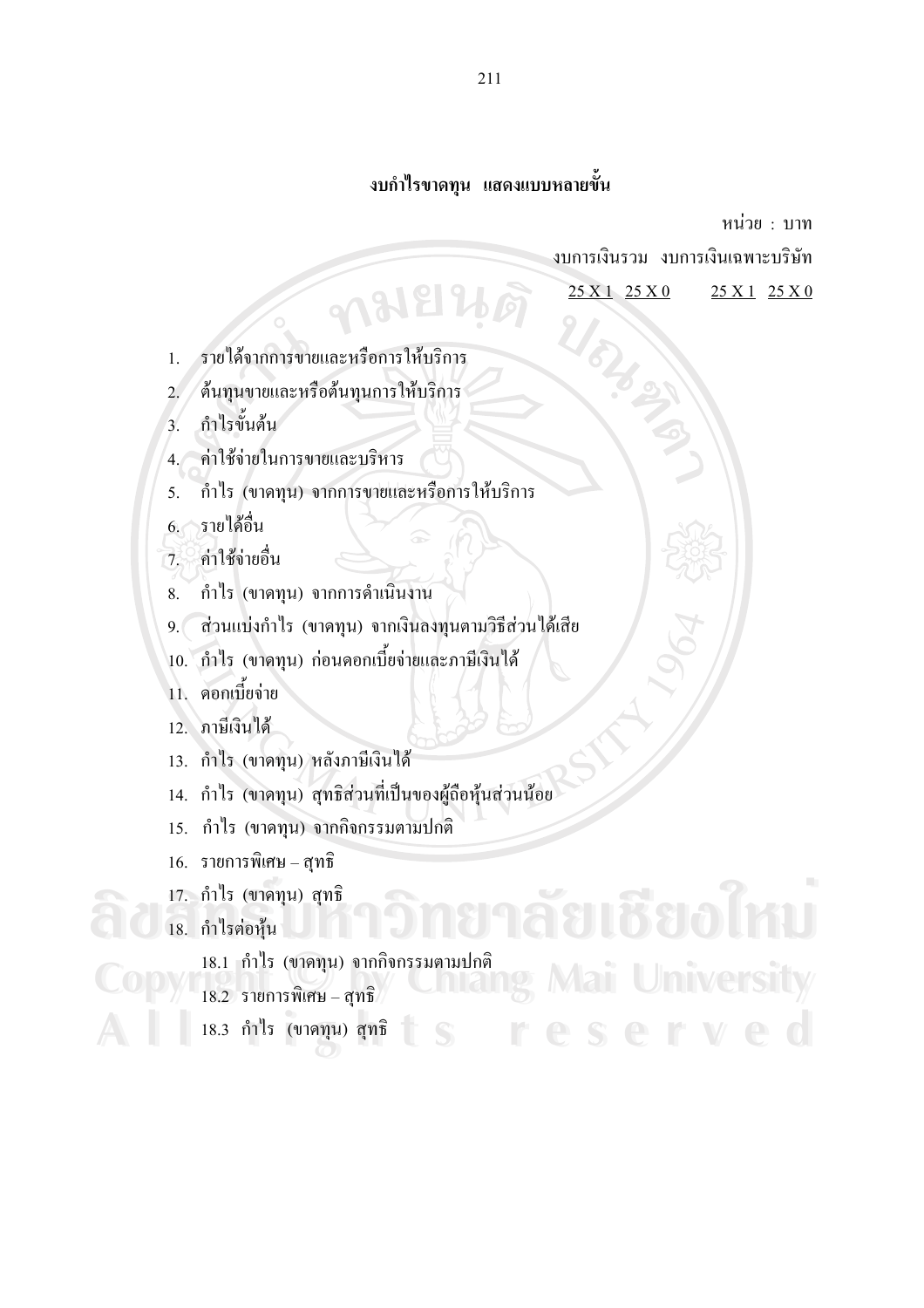# งบการแสดงการเปลี่ยนแปลงส่วนของผู้ถือหุ้น

#### ึงบการเงินรวม

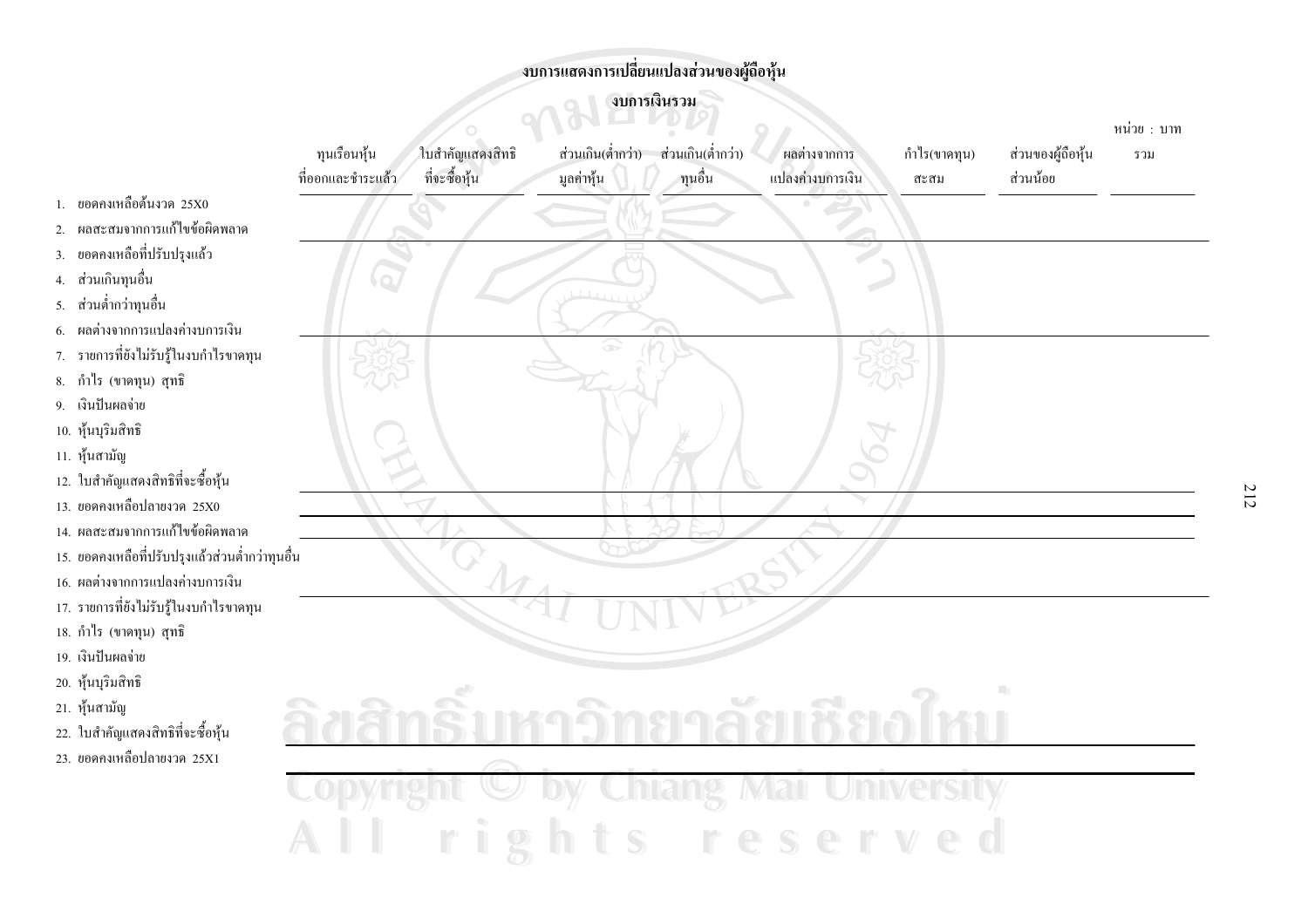### งบการแสดงการเปลี่ยนแปลงส่วนของผู้ถือหุ้น



- 
- 2. ผลสะสมจากการแก้ไขข้อผิดพลาด
- ยอดคงเหลือที่ปรับปรุงแล้ว  $3.$
- ส่วนเกินทนอื่น  $4.$
- ส่วนต่ำกว่าทุนอื่น 5.
- ผลต่างจากการแปลงค่างบการเงิน 6.
- 7. รายการที่ยังไม่รับรู้ในงบกำไรขาดทุน
- กำไร (ขาดทุน) สุทธิ 8.
- 9. เงินปันผลจ่าย
- 10. หุ้นบุริมสิทธิ
- 11. หุ้นสามัญ
- 12. ใบสำคัญแสดงสิทธิที่จะซื้อหุ้น
- 13. ยอดคงเหลือปลายงวด 25 $X$ 0
- 14. ผลสะสมจากการแก้ไขข้อผิดพลาด
- 15. ยอดคงเหลือที่ปรับปรุงแล้ว
- 16. ส่วนเกินทุนอื่น
- 17. ส่วนต่ำกว่าทุนอื่น
- 18. ผลต่างจากการแปลงค่างบการเงิน
- 19. รายการที่ยังไม่รับรู้ในงบกำไรขาดทุน
- 20. กำไร (ขาดทน) สทธิ
- 21 เงินปันผลจ่าย
- 22. หุ้นบุริมสิทธิ
- 23. หุ้นสามัญ
- 24. ใบสำคัญแสดงสิทธิที่จะซื้อหุ้น
- 25. ยอดคงเหลือปลายงาด 25 X 1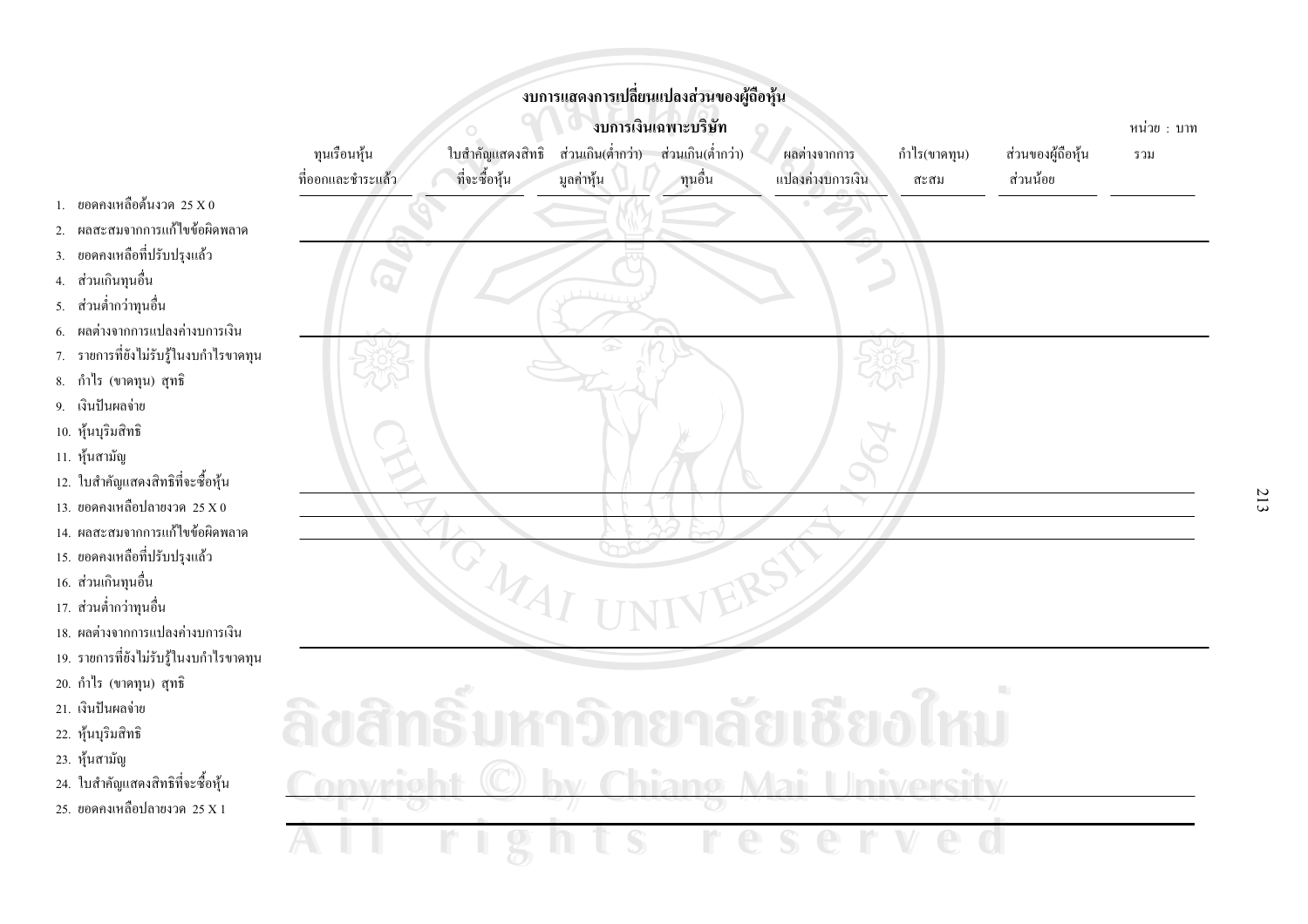## งบกำไรขาดทุนเบ็ดเสร็จ

หน่วย : บาท

งบการเงินรวม งบการเงินเฉพาะบริษัท

eserve

 $25 X 1 25 X 0$  $25 X1 25 X0$ 

- รายการที่ยังไม่รับรู้ในงบกำไรขาดทุน 1.
	- 1.1 ส่วนเกินทุนอื่น
	- 1.2 ส่วนต่ำกว่าทุนอื่น
	- 1.3 ผลต่างจากการแปลงค่างบการเงิน รวมรายการที่ยังไม่รับร้ในงบกำไรขาดทน
- กำไร (ขาดทุน) สุทธิ  $\overline{2}$ .
- กำไร (ขาดทุน) เบ็ดเสร็จก่อนปรับปรุง  $3.$
- หลสะสมจากการแก้ไขข้อผิดพลาด  $4<sub>1</sub>$
- กำไร (ขาดทุน) เบ็ดเสร็จหลังปรับปรุง  $5.$

ในกรณีที่กิจการเลือกแสดงงบกำไรขาดทุนเบ็ดเสร็จ ต้องเปิดเผยรายการดังต่อไปนี้ในหมายเหตุ ประกอบงบการเงินด้วย

1. รายการเกี่ยวกับเงินทุนที่ได้รับจากเจ้าของ และการแบ่งปันส่วนทุนให้เจ้าของ

2. ยอดคงเหลือของกำไรหรือขาดทุนสะสม ณ วันต้นงวดและ ณ วันที่ในงบดุลรวมถึง ้รายการเปลี่ยนแปลงระหว่างงวด

3. รายการกระทบยอดในส่วนทุนแต่ละประเภท ส่วนเกินมูลค่าหุ้น และสำรองแต่ละชนิด ระหว่างต้นงวดกับปลายงวด โดยให้แยกแสดงการเปลี่ยนแปลงของแต่ละรายการ

hts

 $\tilde{1}$   $\tilde{2}$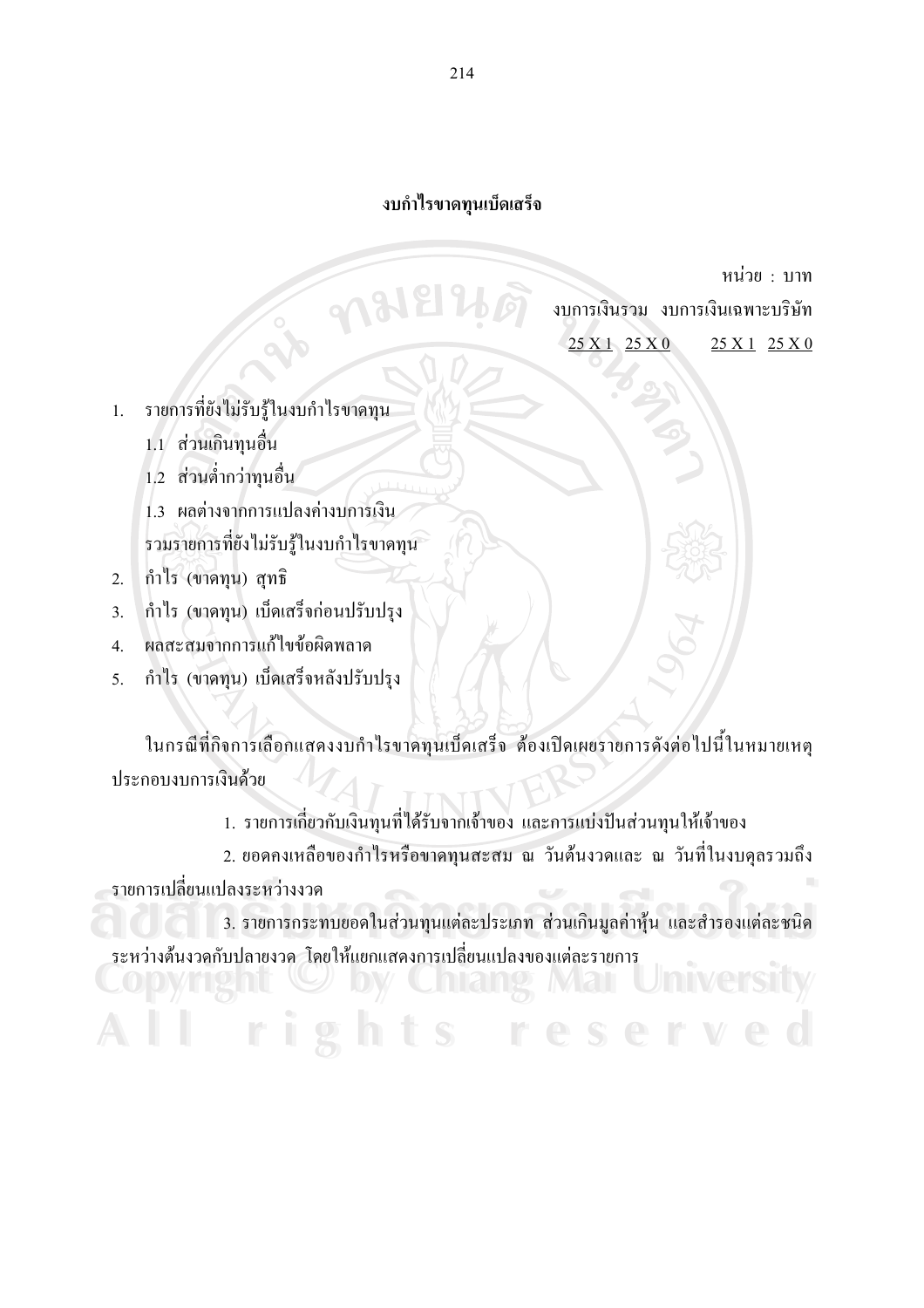## งบกระแสเงินสด

|     |                                                      |                      | หน่วย : บาท   |
|-----|------------------------------------------------------|----------------------|---------------|
|     | งบการเงินรวม งบการเงินเฉพาะบริษัท                    |                      |               |
|     |                                                      | 25 X 1 25 X 0        | 25 X 1 25 X 0 |
|     |                                                      |                      |               |
| 1.  | กระแสเงินสดจากกิจกรรมดำเนินงาน                       |                      |               |
|     |                                                      |                      |               |
|     |                                                      |                      |               |
|     |                                                      |                      |               |
| 2.  | เงินสคสุทธิ์ได้มา (ใช้ไป) จากกิจกรรมดำเนินงาน        |                      |               |
| 3.  | กระแสเงินสดจากกิจกรรมลงทุน                           |                      |               |
|     |                                                      |                      |               |
|     |                                                      |                      |               |
|     |                                                      |                      |               |
| 4.  | เงินสดสุทธิได้มา (ใช้ไป) จากกิจกรรมลงทุน             |                      |               |
| 5.  | กระแสเงินสคจากกิจกรรมจัดหาเงิน                       |                      |               |
|     |                                                      |                      |               |
|     |                                                      |                      |               |
|     |                                                      |                      |               |
| 6.  | เงินสคสุทธิได้มา (ใช้ไป) จากกิจกรรมจัดหาเงิน         |                      |               |
| 7.  | เงินสดและรายการเทียบเท่าเงินสดเพิ่มขึ้น (ลดลง) สุทธิ |                      |               |
| 8.  | เงินสดและรายการเทียบเท่าเงินสดต้นงวด                 |                      |               |
| 9.  | เงินสดและรายการเทียบเท่าเงินสดปลายงวด                |                      |               |
| 10. | man<br>ข้อมูลเพิ่มเติมประกอบกระแสเงินสด              | <b>Mai Universit</b> |               |
|     | S                                                    | reserve              |               |
|     |                                                      |                      |               |
|     |                                                      |                      |               |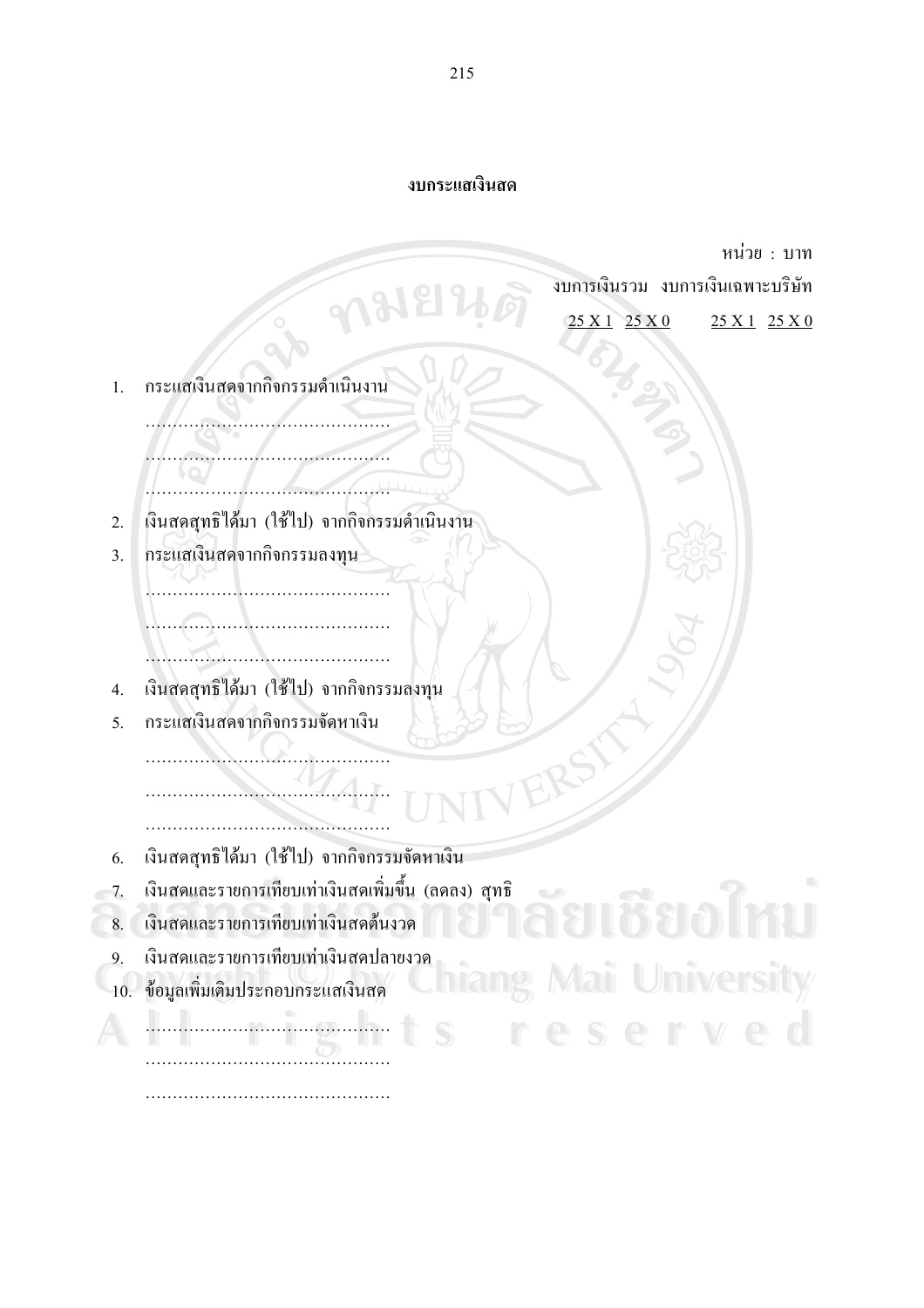## หมายเหตุประกอบงบการเงิน

หมายเหตุประกอบงบการเงินต้องจัดทำให้สอดคล้องกับมาตรฐานการบัญชี โดยมี 2 ส่วน คือ



ลิขสิทธิ์มหาวิทยาลัยเชียงไหม **Copyright C by Chiang Mai University** All rights reserved